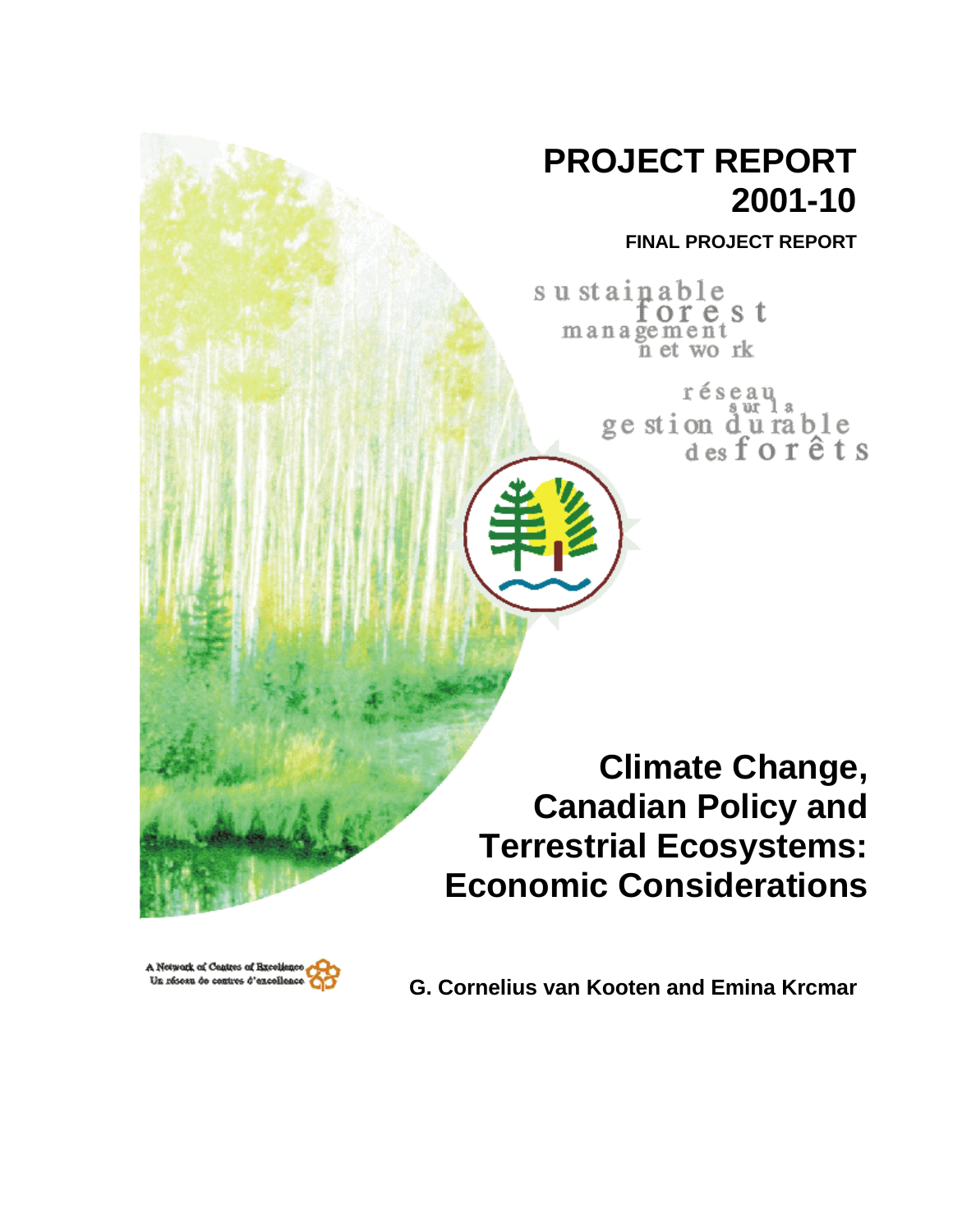For copies of this or other SFM publications contact:

Sustainable Forest Management Network G208 Biological Sciences Building University of Alberta Edmonton, Alberta, T6G 2E9 Ph: (780) 492 6659 Fax: (780) 492 8160 http://www.ualberta.ca/sfm

ISBN 1-55261-120-5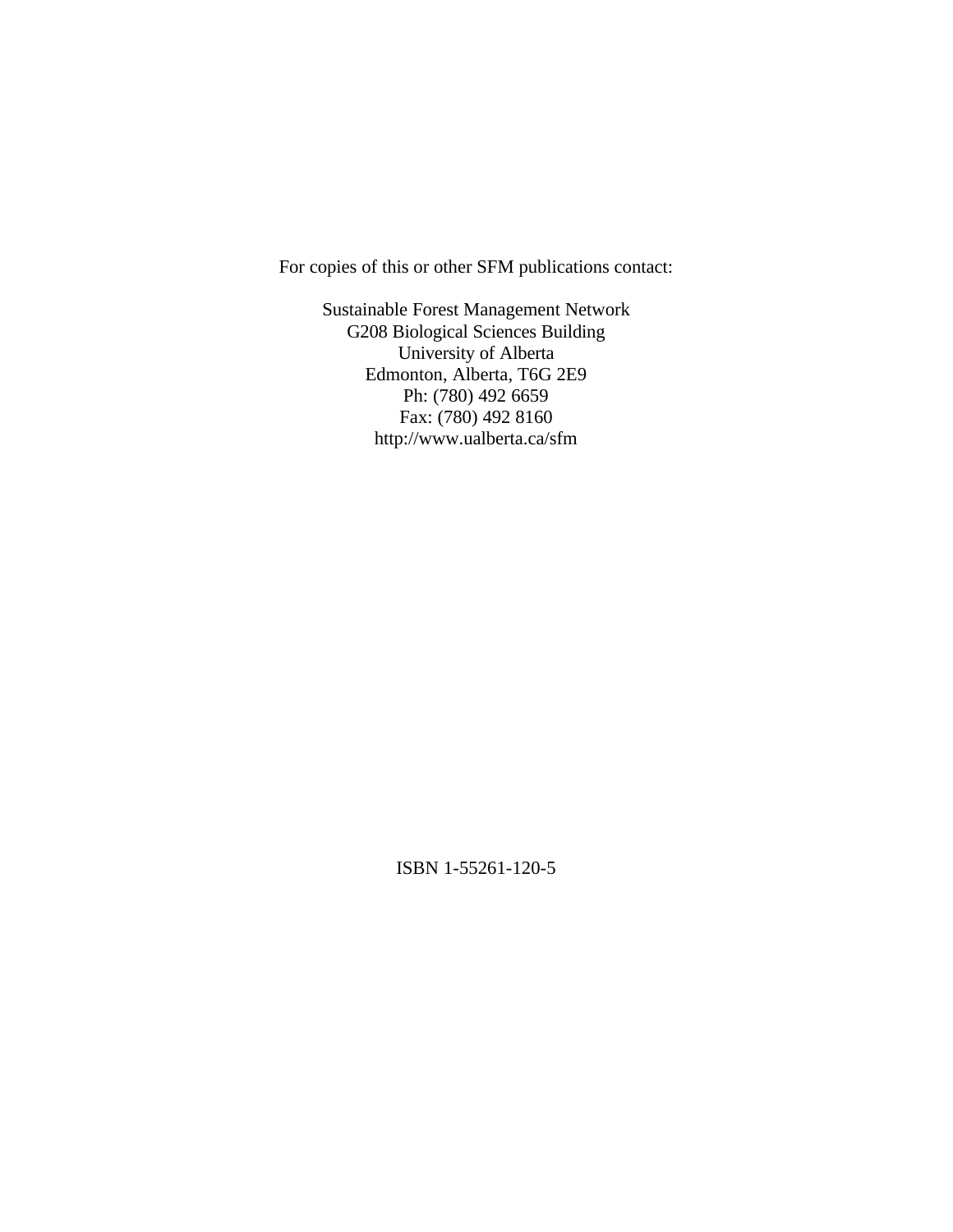# **Climate Change, Canadian Policy and Terrestrial Ecosystems: Economic Considerations**

SFM Network Project: Economic, Biodiversity and Carbon Uptake Tradeoffs in Forest Management: An Application of Fuzzy Methods to Vague Concepts and Imprecise Data

by

#### **G. Cornelis van Kooten**

Applied Economics & Statistics, University of Nevada, Reno FEPA Research Unit, University of British Columbia

and

#### **Emina Krcmar**

FEPA Research Unit, University of British Columbia

**May 2001**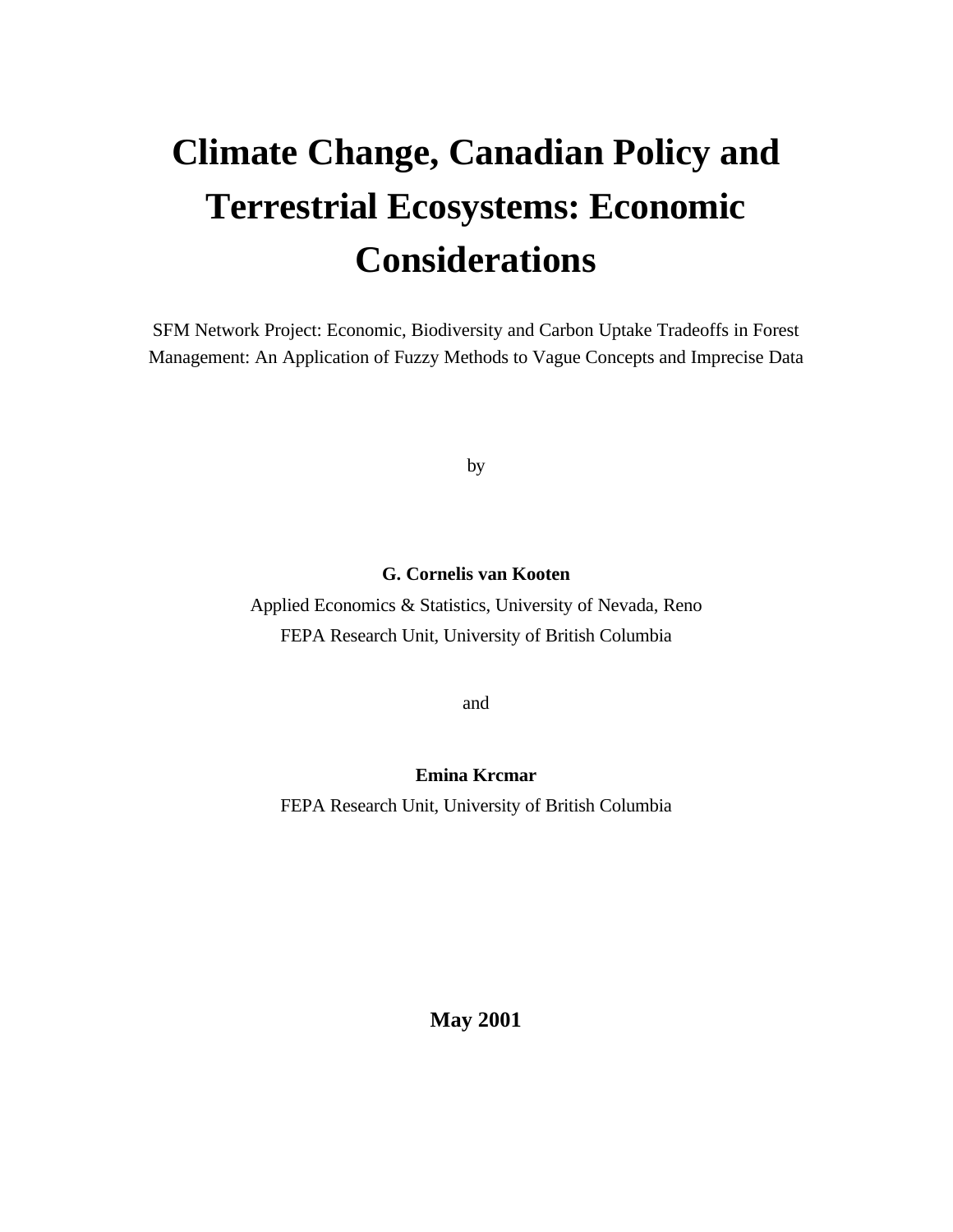#### **EXECUTIVE SUMMARY**

The SFM Network has sponsored research into the economics of climate change with a focus on carbon uptake and storage in forest ecosystems. One purpose of this research was to investigate the prospects of forestation and afforestation projects in meeting some of Canada's international obligations to mitigate global warming. Some conclusions regarding the cost-effectiveness work are as follows:

• Silvicultural investments to enhance growth in existing forests for the purposes of enhancing carbon uptake are not cost effective, with some exceptions.

• Afforestation projects are not cost effective if native tree species are planted. If fasting-growing species are used, afforestation may be cost-effective, and certainly competitive with  $CO<sub>2</sub>$ -emissions reduction options.

• The cost-effectiveness of the terrestrial sinks option is highly sensitive to the rate, and associated (marginal) cost, at which agricultural land can be converted to forest and transaction costs associated with the mechanisms used to entice landowners to plant trees.

• The effectiveness of the forestry option is enhanced if carbon in wood product sinks and other forest ecosystem sinks (such as soil sinks) are taken into account (although this was not yet allowed under Kyoto). Yet, biomass burning may be preferred to the use of timber for wood products because it lessens the possible carbon leakage associated with the effect of reduced stumpage values (lees land in forests) that is associated with the latter.

• At best, Canada can rely on afforestation to meet some 7-10% of its annual obligations to mitigate climate change, much less than the hope for 22%.

We also developed the TECAB model to examine tradeoffs among economic, carbon uptake and biodiversity objectives. TECAB uses compromise programming to find a balance strategy. Compared to the maximum for each objective, which would be unattainable in any event because of real world constraints, the balance strategy achieves what we consider to be an excellent compromise (see Table 6).

Finally, we investigated the use of fuzzy logic to treat uncertainty in forest management and uncertainty about (non-market) valuation of environmental amenities. In the case of forest management, we show that outcomes are highly sensitive to whether a decision maker is optimistic or pessimistic about whether a particular management strategy is or is not successful in achieving carbon uptake goals, for example. In the case of fuzzy logic applied to valuation, our results suggest that traditional methods of valuation might overstate the true value of an environmental amenity. We caution that substantially more research is required before anything definitive can be said.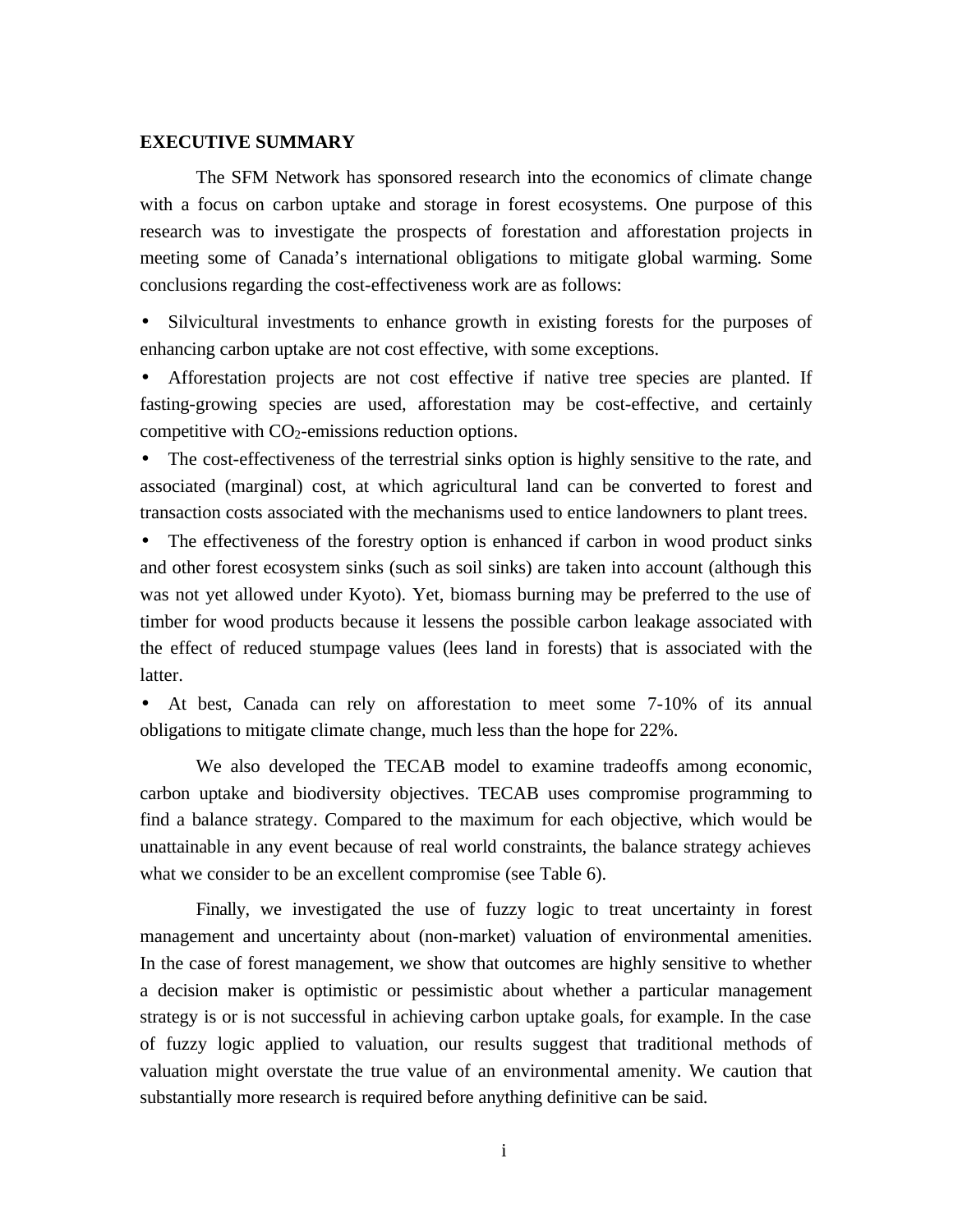#### **ACKNOWLEDGEMENTS:**

The authors wish to thank the SFM Network, SSHRC Grant # 410-96-0818 and BIOCAP Canada for research support. They also wish to thank Sen Wang, Takuya Takahashi, Bryan Bogdanski, Brad Stennes, Pavel Suchanek, Erwin Bulte, Henk Folmer, Ruud van Gorkom, Peter Graham, Arlene Ells, Grant Hauer, Daan van Soest, Louis Slangen, Gregg Marland, Brent Sohngen, Heather Akai, Alison Block and many others for research support, encouragement and/or commentary.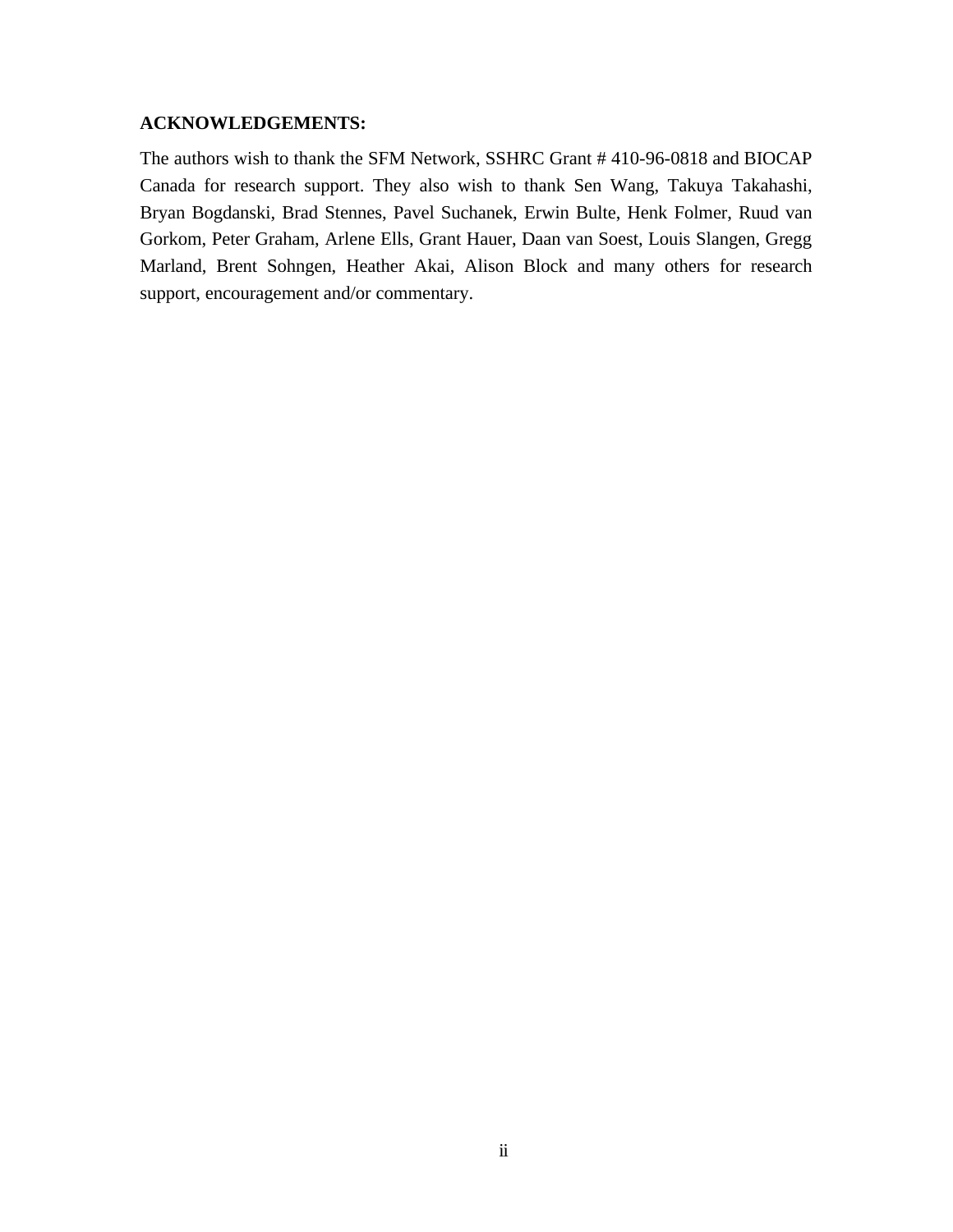### **Climate Change, Canadian Policy and Terrestrial Ecosystems: Economic Considerations**

#### **1. BACKGROUND**

Concern about anthropogenic emissions of greenhouse gases (GHGs), particularly CO2, led the World Meteorological Organisation (WMO) and the United Nations Environment Program jointly to establish the Intergovernmental Panel on Climate Change (IPCC) in 1988. The first IPCC report was published in 1990; it led to the signing of the United Nations' Framework Convention on Climate Change (FCCC) in Rio de Janeiro in June 1992. The Convention committed signatories to stabilise atmospheric  $CO<sub>2</sub>$ , with developed countries to reduce emissions to the 1990 level by 2000. The IPCC's second assessment report in 1996 (Houghton et al. 1996) was endorsed by the Second Conference of the Parties (COP) to the FCCC. At COP3 in Kyoto, December 11, 1997, industrialized (Annex I) countries agreed to reduce  $CO<sub>2</sub>$  emissions by an average 5.2% from the 1990 level by the commitment period 2008-2012. The Kyoto Protocol is seen as a necessary step to get nations to take the threat of global climate change seriously, as it was recognised already in 1995, at the first Conference of the Parties in Berlin, that the 1992 Rio commitments might not be enough. The Berlin Mandate began a process that would lead to a strengthened international accord with legal instruments. The Kyoto Protocol was ratified only by Romania and, as a result of the breakdown of COP6 in The Hague in Fall 2000, the United States withdrew its support for the Protocol. Nonetheless, the FCCC process will continue and COP7 is planned for Berlin in July 2001.

At Kyoto, Canada committed to reduce  $CO<sub>2</sub>$ -equivalent greenhouse gas emissions by 6% of the 1990 level by 2008-2012. Canadian  $CO<sub>2</sub>$ -equivalent GHG emissions by sector are provided in Table 1. In 1990, Canada produced 601 million tonnes (Mt) of CO2-equivalent emissions, with the industrial sector, including fossil fuel production but excluding electrical generation, accounting for 33% of the total. By 1997, after a period of economic expansion, Canada's GHG emissions had increased by 13% to 682 Mt. Business-and policy-as-usual emissions are projected to reach 764 Mt annually by 2010, while Canada's Kyoto commitment requires that they not exceed 565 Mt. Emissions are further projected to increase to nearly 850 Mt annually by 2020, although this projection is sensitive to assumptions about population and economic growth, changes in energy prices, the rate of adoption of energy-saving technologies, and other factors (see Natural Resources Canada 1999). To meet this target, emissions need to be reduced by 199 Mt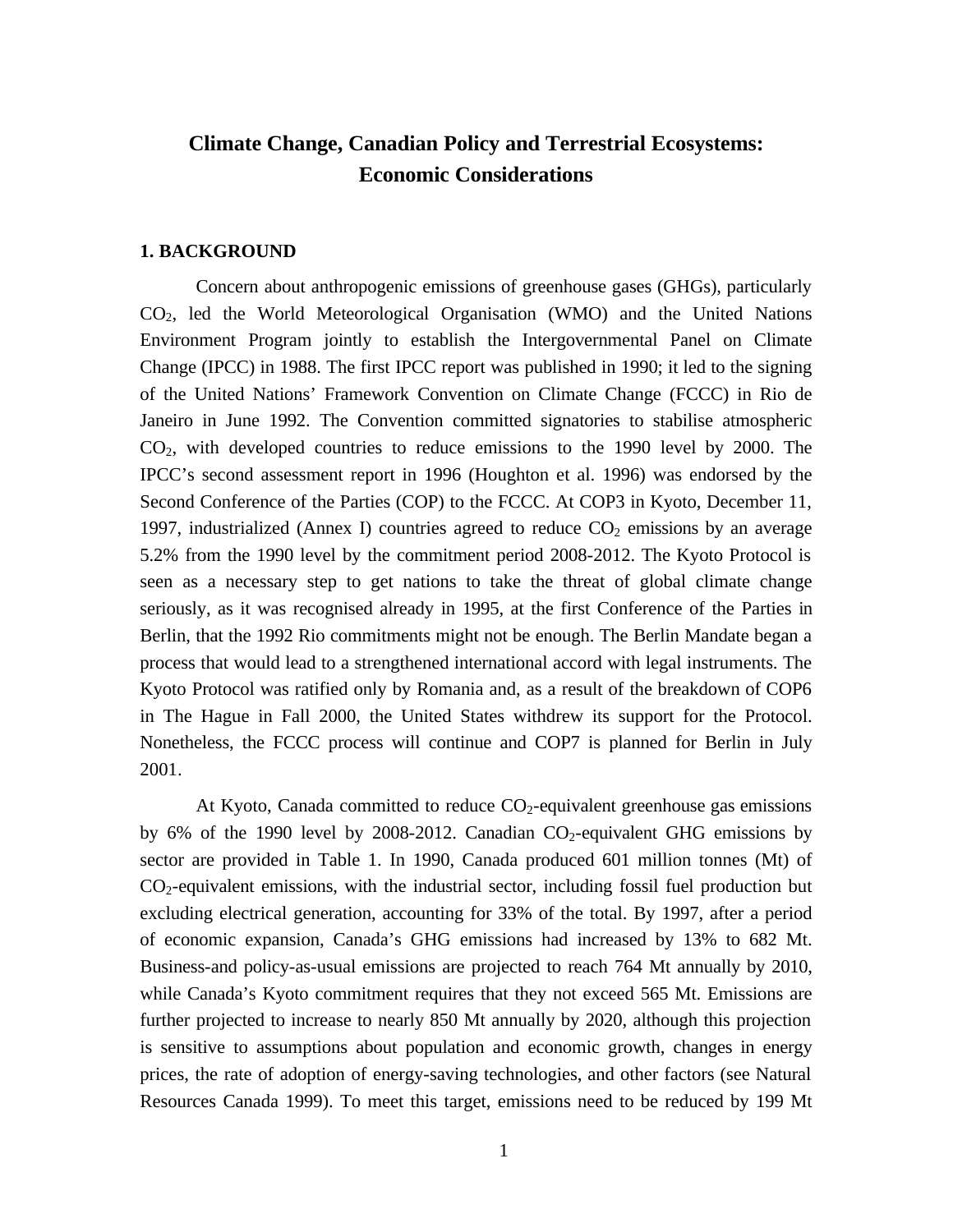annually within the next decade, or by 26% of policy-as-usual emissions. Clearly, considerable effort will be required, within a very short time frame, to achieve the emissions reduction objective.

**Table 1: CO2-equivalent greenhouse gas emissions by sector, actual 1990, projected 2010 and Kyoto target, Mt**

| Sector                        | Actual 1990 | Projected 2010 | <b>Kyoto Target</b> | Difference <sup>a</sup> |
|-------------------------------|-------------|----------------|---------------------|-------------------------|
| Residential                   | 49          | 48             | 46                  |                         |
| Commercial                    | 26          | 34             | 24                  | 10                      |
| Industrial                    | 125         | 138            | 118                 | 20                      |
| Transportation                | 147         | 197            | 138                 | 59                      |
| <b>Fossil Fuel Production</b> | 75          | 123            | 71                  | 52                      |
| Electricity                   | 95          | 119            | 89                  | 30                      |
| Agriculture                   | 61          | 72             | 57                  | 15                      |
| Other                         | 23          | 34             | 22                  | 12                      |
| <b>TOTAL</b>                  | 601         | 764            | 565                 | 199                     |

<sup>a</sup> Projected 2010 minus Kyoto target. Column entries may not sum to total due to rounding. Source: Natural Resources Canada (1999) and calculation

Prior to Kyoto, Canada's policy response, which is incorporated in its policy-asusual scenario, consisted of the 1995 National Action Program on Climate Change (NAPCC). The NAPCC's main components are the Voluntary Challenge and Registry (VCR) program, Joint Implementation, a national communication program, and international co-operation. The NAPCC's main focus is to encourage voluntary action by individuals, industry and non-profit organisations (UN FCCC 1996, paragraph 31).<sup>1</sup> The NAPCC is essentially oriented towards principles and broad strategy and makes little reference to specific measures to achieve the pre-Kyoto commitment. As a result of the national strategy set up for implementing the Kyoto Protocol, voluntary action again features prominently in Canada's policy arsenal, particularly as it relates to the industrial sector.

We conducted a survey of Canadian industrial firms and firms in fossil fuel production as part of this SFM project to determine participation in voluntary programs and the ability of firms to meet the Kyoto target (Takahashi et al. 2001). While the sample of firms chosen focused on larger firms, only 35% of responding firms indicated some familiarity with the VCR, while 22% of firms participated in the VCR and 14% had actually submitted an action plan. Survey respondents also indicated that, on average,

<u>.</u>

<sup>&</sup>lt;sup>1</sup> Industry responded with the Canadian Industry Program for Energy Conservation, a "motherhood and apple pie" initiative to encourage firms to invest voluntarily in new energy-efficient technologies.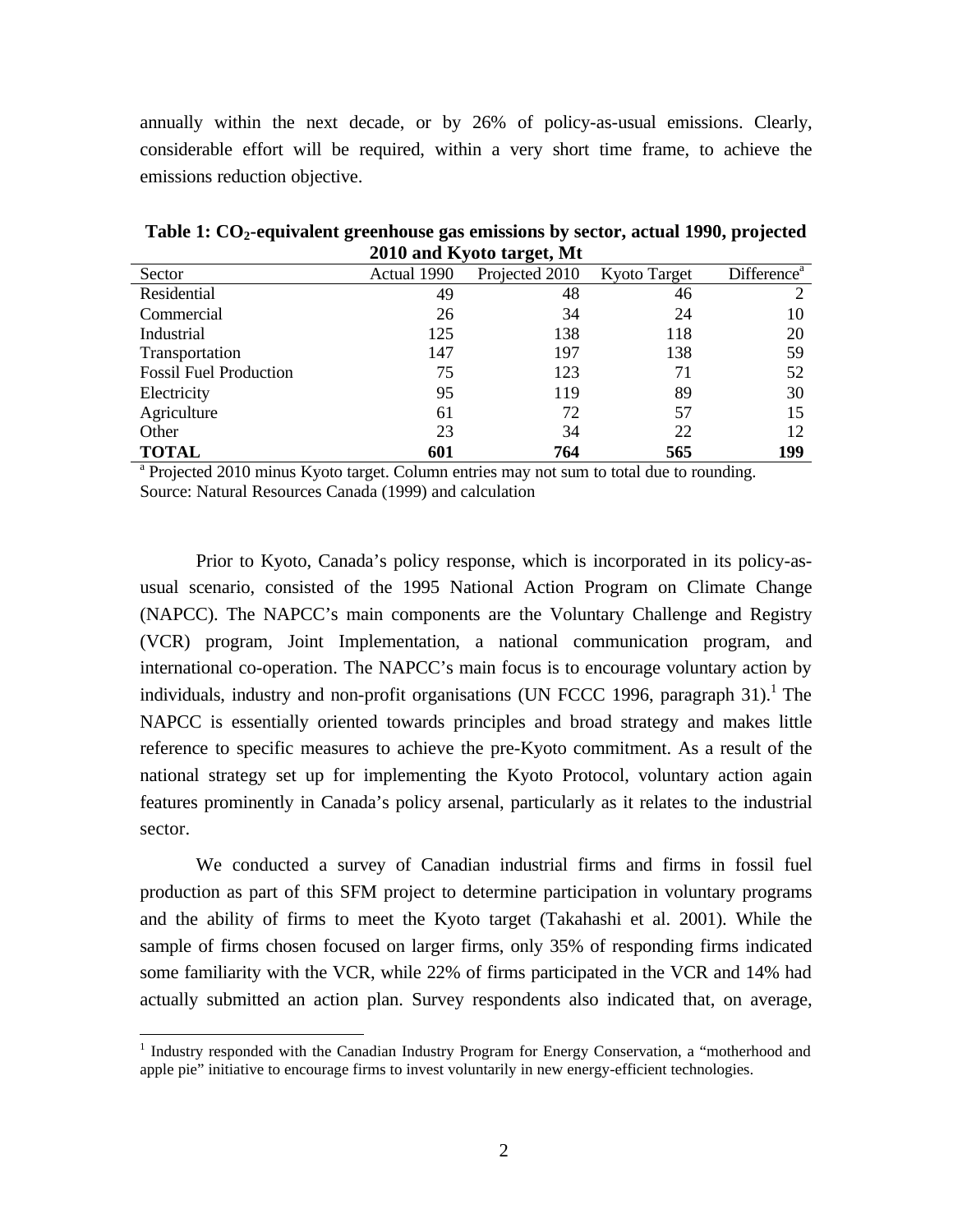they could realistically reduce  $CO<sub>2</sub>$  emissions by no more than 2% below what they were in 1990 by 2010. (Growth in emissions will continue in this sector as new firms enter and/or smaller firms expand because of economic growth.) The results suggest that firms are not prepared to reduce emissions, and any steps they take to reduce emissions do not go beyond business-as-usual practices. Indeed, Canada's largest companies lobbied the government in early 2000 to delay emissions reduction (Mittelstaedt 2000; see also Canadian Pulp & Paper Association, hereafter CPPA, 2000). Voluntary action is clearly untenable and stronger measures such as taxes or regulation will likely be required if more substantial results are to be achieved.

The second major plank in Canada's policy response is reliance on terrestrial carbon (C) sinks particularly forest sinks. Forests are important because they sequester more carbon at a faster rate than agricultural sinks, with further benefits possible if account is taken of wood product sinks (e.g., construction lumber, paper in landfills) or wood biomass used to produce energy in place of fossil fuels. Forests store C by photosynthesis, with each  $m<sup>3</sup>$  of wood storing approximately 200 kg of C. For every tonne (t) of C sequestered in forest biomass, 3.667 t of  $CO<sub>2</sub>$  is removed from the atmosphere. Countries that have a large forest sector are interested in C credits related to reforestation, and those with large tracts of (marginal) agricultural land are interested in afforestation as a means for achieving some of their agreed upon  $CO<sub>2</sub>$ -emissions reduction. Canada falls into both these categories.

The primary focus of the research conducted under the auspices of SFM Network funding was on the economics of forest carbon sinks in Canada. The current project was a continuation of our previous SFM Network funded project on climate change and forestland use (Krcmar et al. 2001; Stennes 2000; van Kooten et al. 1999, 2000; van Kooten and Hauer 2001). Although the results of the preceding project (some of which was completed under the current project) suggested that afforestation of marginal agricultural lands is a competitive C-uptake strategy, a number of issues had remained unresolved.

- 1. The first of these concerned the approach dynamics: How long was it likely to take to implement a large-scale, tree-planting program in Canada? Even if hybrid poplar has a rotation age of 12-15 years, could enough be planted to contribute to the Kyotomandated target?
- 2. In the afforestation literature, transaction costs have been ignored and there has been little attention on economic incentives and institutions. Could transaction costs be an unanticipated cost that creates a significant barrier to tree planting? How do transaction costs affect the instruments needed to "entice" farmers to transfer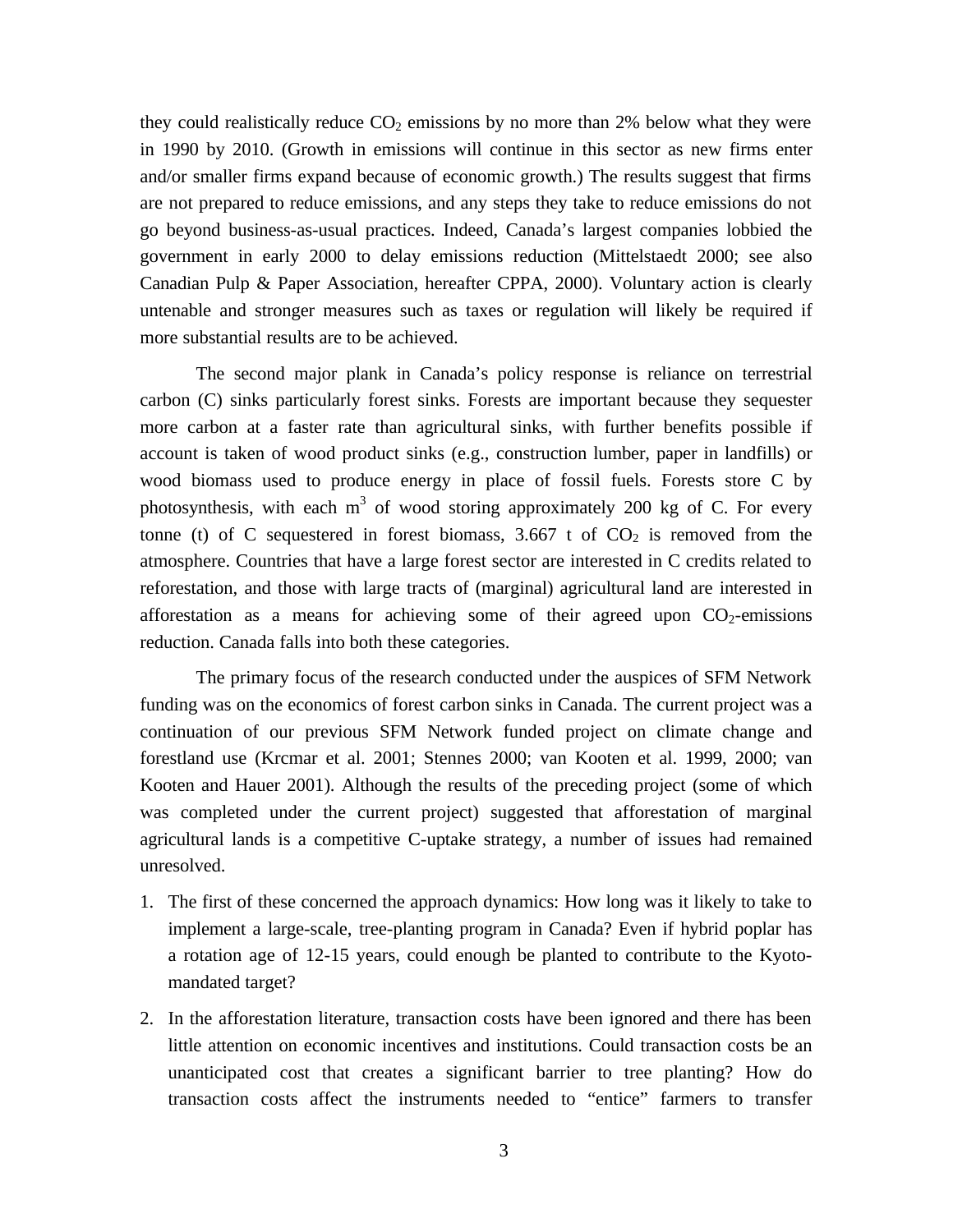marginal land into forestry? In particular, will farmers be willing to accept large-scale hybrid poplar plantations? Do farmers need compensation for reductions in biodiversity and scenic amenities?

- 3. What impacts might forest management for C uptake have on forest biodiversity?
- 4. Finally, how can uncertainties inherent to forestry and carbon uptake be incorporated into forest management models? And how might uncertainty and ambiguity regarding environmental valuation be incorporated into economic models of forest conservation?

In section 2, we focus on the role of forest sinks in Canada's policy arsenal for achieving  $CO_2$ -emissions reduction targets. Then, in section 3, we present our research on the potential impacts of carbon-uptake policies on timber and non-timber values. In section 4, we discuss our research on uncertainty in forest management related to climate change, and on uncertainty in valuing environmental or non-market amenities. In this research, we employed fuzzy set theory and related possibility theory, demonstrating its potential applications to forest management and environmental valuation. Our conclusions follow in section 5.

#### **2. ROLE OF TERRESTRIAL ECOSYSTEMS IN MITIGATING CLIMATE CHANGE**

A country can obtain carbon credits at home by planting trees where none grew previously, increasing the rates at which trees grow through enhanced forest management, or potentially other land-use activities that increase carbon in soils or growing plants. The Kyoto Protocol permitted C sequestration in trees planted as a result of an afforestation or reforestation program to be counted as a credit, while C lost by deforestation was counted as a debit (article 3.3). While only C sequestered in wood biomass was initially counted, the Protocol left open the possibility for including other components, such as wood product C sinks, wetlands and soil C sinks (article 3.4). This possibility will remain in any future climate/emissions-reduction negotiations. Carbon credits could also be obtained for activities in developing countries and economies in transition. Kyoto's Clean Development Mechanism (CDM) enabled industrialized countries to purchase certified offsets from developing countries by sponsoring projects that reduce  $CO<sub>2</sub>$  emissions below business-as-usual levels in those countries. Likewise, emission reduction units could be produced through Joint Implementation (JI) projects in countries whose economies are in transition. Projects that prevent or delay deforestation and land-use change, or result in the establishment of plantation forests, were eligible under the CDM and JI.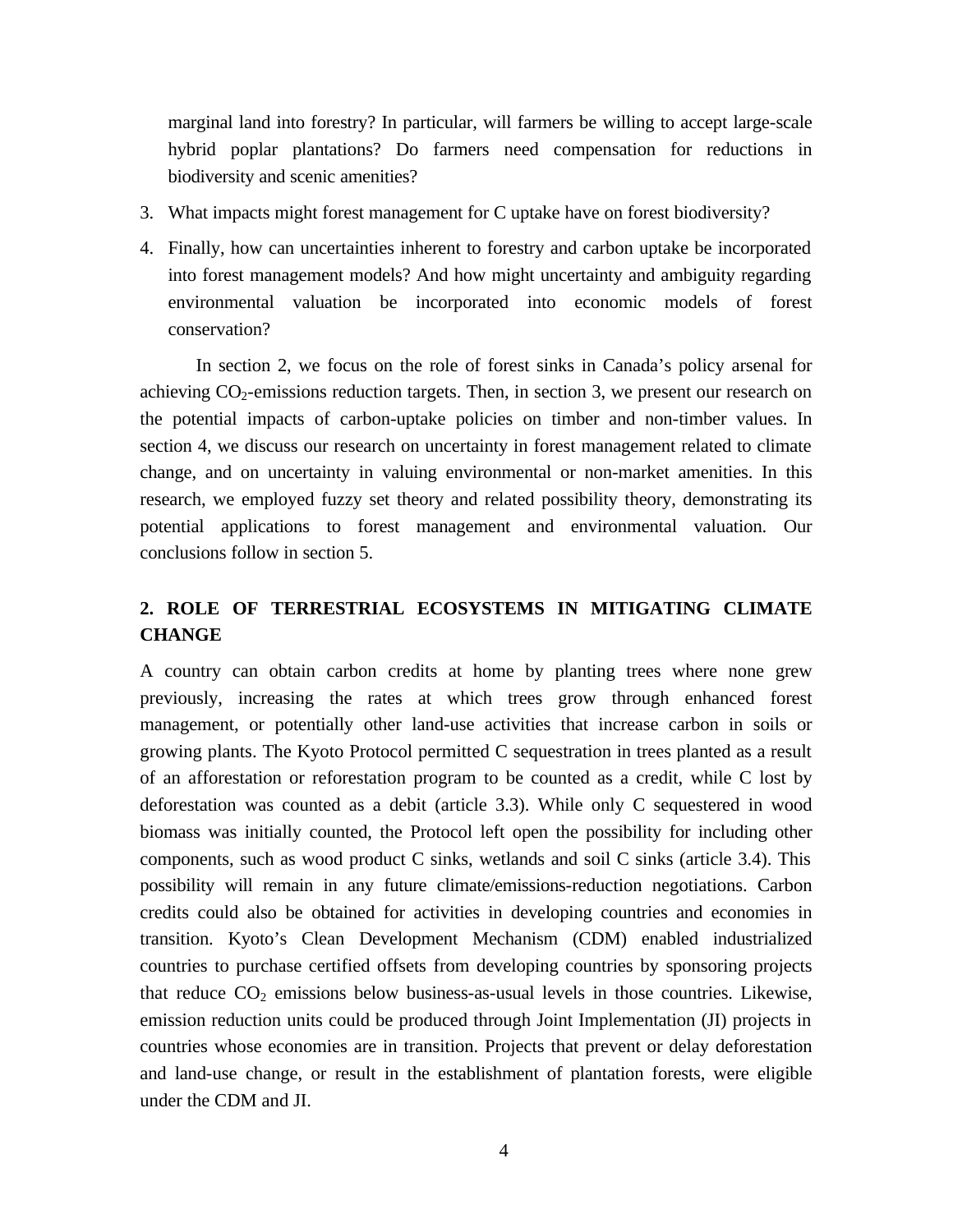Collectively the terrestrial carbon sink projects described above are referred to as land use change and forestry (LUCF) projects. What was strange about the Kyoto Protocol is that the 1990 baseline for greenhouse gas emissions does not include terrestrial C flux, but the calculations for determining compliance for 2008-2012 did. Baseline emissions were founded on gross emissions, while compliance was based on net emissions. A country could conceivably meet its emissions reduction target even though its gross emissions have increased. It could do this, say, through domestic LUCF projects and/or foreign ones under the CDM or through JI. This oddity is unlikely to disappear in a future accord, although the exact form it may take is uncertain.

The role of terrestrial sinks and whether market mechanisms should treat carbon offsets the same as emissions reduction are a source of dispute. An attempt to reach an agreement on these and other outstanding Kyoto issues was made at the sixth COP in The Hague, Netherlands, during November 2000. COP6 failed partly because European countries took the view that there should be limits to the role of sinks (a cap) and LUCF projects so that countries would be forced to address emissions reduction. Europeans fear that LUCF projects are ephemeral and do not help to reduce the long-term, upward trend in  $CO<sub>2</sub>$  emissions. The opposite view is that  $CO<sub>2</sub>$  emissions reduction and carbon sinks are no different in their impact and should be treated the same on efficiency grounds (Chomitz 2000).

A second reason why COP6 failed and the Americans eventually scuttled Kyoto has to do with the role of market instruments. The U.S. and some other countries hope to achieve future  $CO<sub>2</sub>$ -emissions reduction targets in part by purchasing carbon offsets abroad, thereby lessening the "pain" at home. From an economic efficiency point of view, it makes sense that the least cost means of reducing atmospheric CO2 be pursued, but, again, the Europeans feel that the Americans are not serious about addressing their own high-levels of emissions. They also fear that payments by private or public agents to those in developing countries will drive out current development aid. While this may be true, to some extent, it appears that developing countries can benefit from sale of C credits/offsets because they benefit from more efficient technologies, a cleaner environment and reduced levels of deforestation.

In principle, a country should get credit only for sequestration above and beyond what occurs in the absence of C-uptake incentives, a condition known as "additionality" (Chomitz 2000). Thus, for example, if it can be demonstrated that a forest would be harvested and converted to another use in the absence of specific policy (say, subsidies) to prevent this from happening, the additionality condition is met. Carbon sequestered as a result of incremental forest management activities (e.g., juvenile spacing, commercial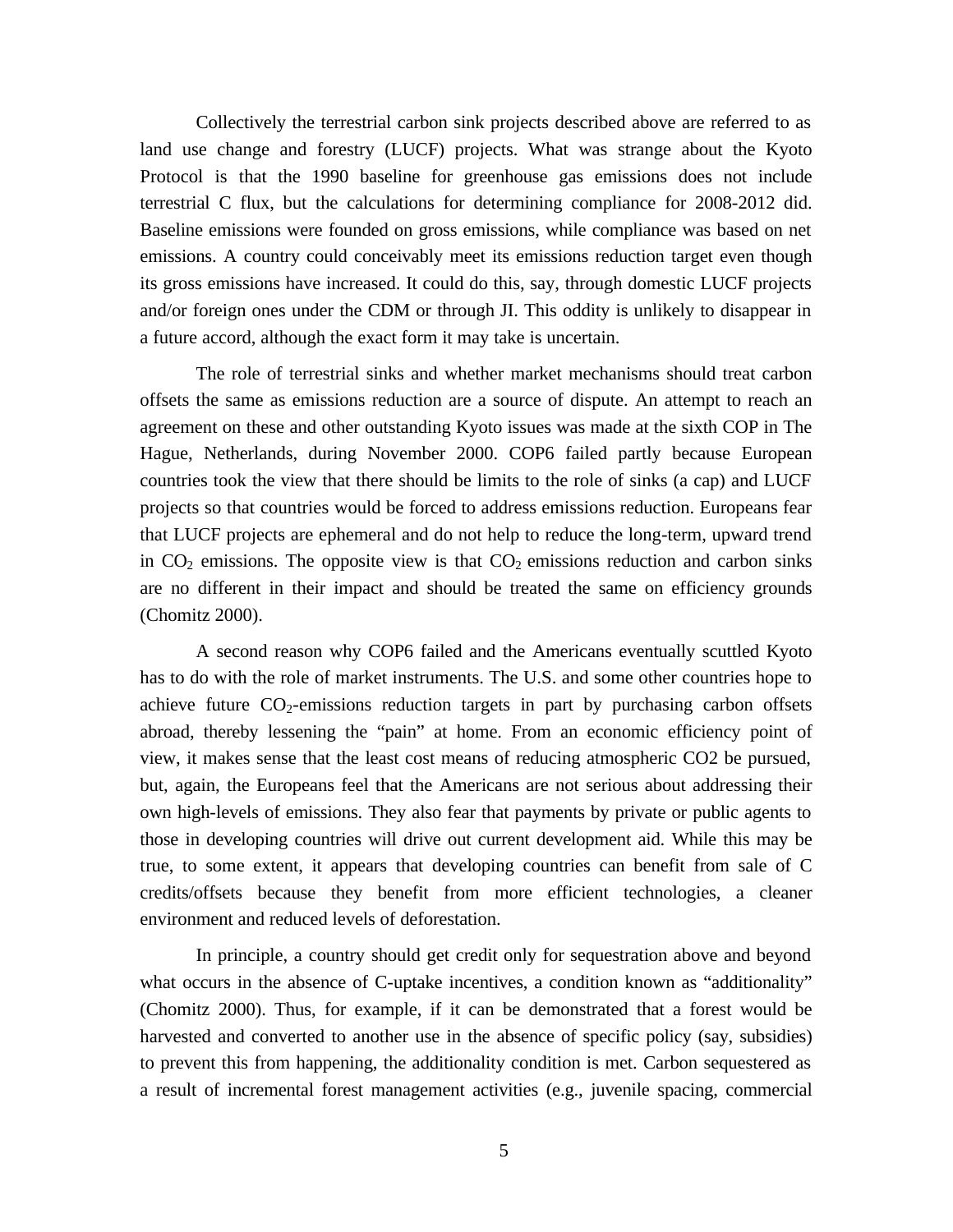thinning, fire control, fertilisation) would be eligible for C credits, but only if the activities would not otherwise have been undertaken (say, to provide higher returns or maintain market share). Similarly, afforestation projects are additional if they provide environmental benefits (e.g., regulation of water flow and quality, wildlife habitat) not captured by the landowner and would not be undertaken in the absence of economic incentives, such as subsidy payments or an ability to sell carbon credits (Chomitz 2000). Which LUCF projects meet the additionality requirement?

#### **2.1 Land Use Change**

Consider first the role of tropical deforestation.<sup>2</sup> Tropical forests generally contain anywhere from 100 to 400  $m<sup>3</sup>$  of timber per ha, although much of it may not be commercially useful. This implies that they store some 20-80 tonnes of C per ha in wood biomass, ignoring other biomass and soil C. An indication of total C stored in biomass for various tropical forest types and regions is provided in Table 2. The C sink function of soils in tropical regions is even more variable across tropical ecosystems (see Table 3, col. 2). This makes it difficult to make broad statements about carbon loss resulting from tropical deforestation. Certainly, there is a loss in C stored in biomass (which varies from 27 to 187 t C ha<sup>-1</sup>). There may or may not be a significant loss in soil C depending on the new land use (agricultural activity) and the tropical zone. While conversion of forests to arable agriculture will lead to a loss of some 20-50% of soil C within 10 years, conversion to pasture may in fact increase soil C, at least in the humid tropics (see Table 3). One thing is clear, conversion of forestland to agriculture leads to a smaller carbon sink, with a greater proportion of the ecosystem's C stored in soils as opposed to biomass (Table 4). To address this market failure (release of C through deforestation), policies need to focus on protection of tropical forests.

|                |                   | Table 2: Carbon Content of Biomass, various Tropical Porests and Regions |
|----------------|-------------------|--------------------------------------------------------------------------|
| Country/Forest | Wet Tropical      | Dry Tropical                                                             |
| Africa         | 187 t C $ha^{-1}$ | 63 t C $ha^{-1}$                                                         |
| Asia           | 160 t C $ha^{-1}$ | 27 t C $ha^{-1}$                                                         |
| Latin America  | 155 t C $ha^{-1}$ | 27 t C $ha^{-1}$                                                         |
| $\sim$ $\sim$  | 1/2000            |                                                                          |

**Table 2: Carbon Content of Biomass, Various Tropical Forests and Regions**

Source: Papadopol (2000)

<u>.</u>

 $2$  Evidence indicates that forested areas are increasing in developed countries, particularly those in the northern latitudes, so the focus is only on deforestation in tropical regions.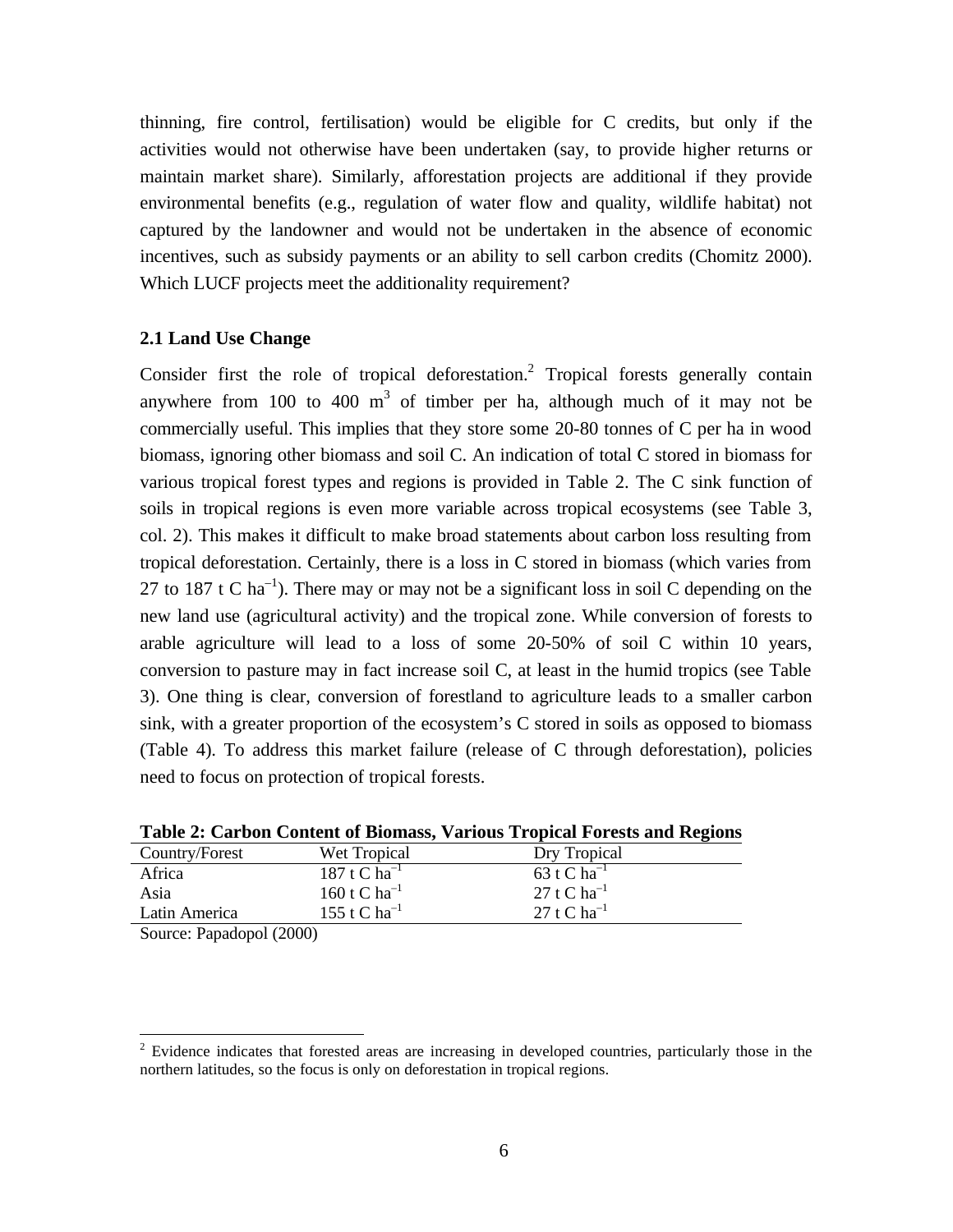| 11.11.1   |                             |                      |                              |  |  |
|-----------|-----------------------------|----------------------|------------------------------|--|--|
| Tropical  |                             |                      | Loss of Soil Carbon with New |  |  |
| Region    | Soil Carbon in Forest       | New Land Use         | Land Use                     |  |  |
| Semi-arid | 15-25 t C $ha^{-1}$         | Shifting cultivation | 30-50% loss within 6 years   |  |  |
|           |                             | (arable agriculture) |                              |  |  |
| Subhumid  | 40-65 t C ha <sup>-1</sup>  | Continuous cropping  | 19-33% loss in 5-10 years    |  |  |
| Humid     | 60-165 t C ha <sup>-1</sup> | Shifting cultivation | 40% loss within 5 years      |  |  |
|           |                             | pasture              | $60-140\%$ of initial soil C |  |  |

**Table 3: Depletion of Soil Carbon following Tropical Forest Conversion to Agriculture**

Source: adapted from Paustian et al. (1997)

| Land Use                           | Tree | Understorey | Litter | Root | Soil |
|------------------------------------|------|-------------|--------|------|------|
| <b>Original Forest</b>             | 72   |             |        | h    | 21   |
| Managed & logged over-forest       | 72   |             |        |      | 21   |
| Slash & burn croplands             |      |             | 16     |      | 71   |
| <b>Bush fallow</b>                 |      |             | 4      |      | 67   |
| Tree fallow                        | 42   |             |        | 10   | 44   |
| Secondary forest                   | 57   |             |        | 8    | 32   |
| Pasture                            |      |             |        |      | 82   |
| Agroforestry $\&$ tree plantations | 49   |             |        |      | 36   |

**Table 4: Total Carbon in Tropical Ecosystems by Sink, Percent<sup>a</sup>**

<sup>a</sup> Average of Brazil, Indonesia and Peru

Source: Woomer et al. (1999)

It may be difficult, however, to prevent tropical deforestation from occurring. While mechanistic causes of land use change (logging, road construction, illegal land clearing by peasants, etc.) are often easy to identify, as are possible domestic policies for correcting these forms of market failure, the underlying or ultimate factor is government policy related to revenue and foreign exchange needs, and urbanisation and population control (Bromley 1999; van Kooten et al. 2000b). Income and/or the foreign exchange generated from logging concessions (e.g., SE Asia) or the new land use (cattle ranching in Brazil) are important for some Governments in tropical regions. Governments may also permit or even encourage land-use changes as part of an overall policy to address urbanisation pressure and general over-population in certain areas. Indonesia has moved peasants into outlying forested regions as a means of addressing over-crowding in Java, for example, while Brazil has promoted development of the Amazon in order to encourage migration into the region and away from more urbanised areas to the South.

#### **2.2 Enhanced Management of Existing Forests and Afforestation**

There remains disagreement about what is meant by reforestation and afforestation; some countries interpret reforestation to mean that any growth in trees planted on forestland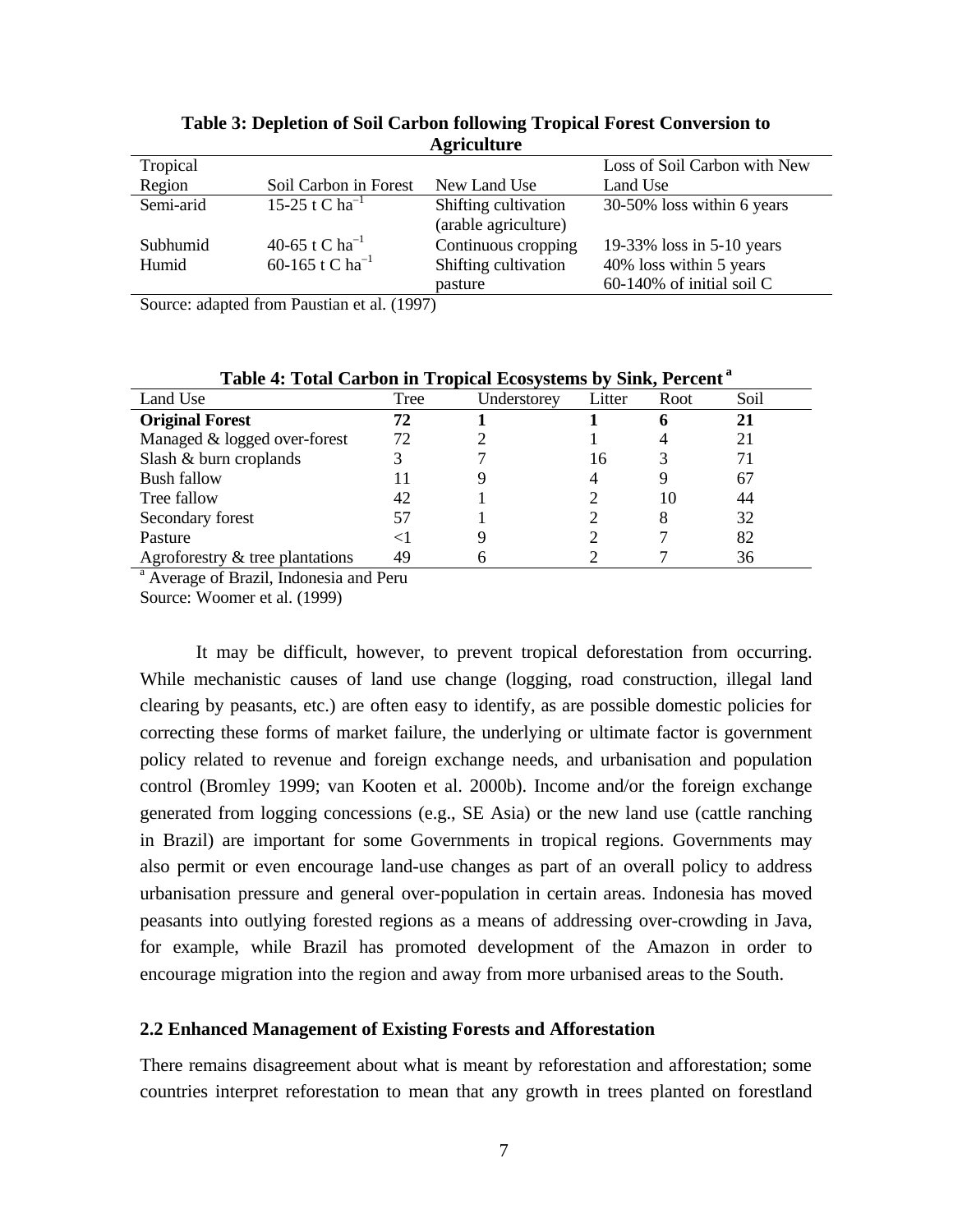denuded after 1990 is eligible for carbon credits. In effect, they want C credits for replanting forests that have been logged, thereby violating additionality. The Intergovernmental Panel on Climate Change (IPCC 2000) interprets reforestation as tree planting on land that had at some time in the past been in forest, but has recently been in agriculture; Canada and some other countries interpret this as afforestation. According to the IPCC, afforestation refers to tree planting on lands that have never been and would not naturally be in forest. These disparate views are rooted in Kyoto's failure to take proper account of carbon in wood products. Canada and other major wood product exporters feel that their definition of reforestation simply recognises the fact that much of the C in harvested timber gets exported and that the debit from logging should therefore be charged to the importing country.

Reforestation needs to take into account the C debit from harvesting trees, but it also needs to take into account C stored in wood product sinks (and exported C) and additional C sequestered as a result of forest management activities (e.g., juvenile spacing, commercial thinning and fire control). Even when all of the C fluxes are appropriately taken into account, it is unlikely that "additional" forest management (enhanced or incremental silviculture) will be a cost-effective and competitive means for sequestering carbon (Caspersen et al. 2000).<sup>3</sup>

Evidence from Canada, for example, indicates that basic silviculture (reforestation) does not pay even when C uptake benefits are taken into account, mainly because northern forests tend to be marginal (van Kooten et al. 1993). The reason is that such forests generally regenerate naturally, and returns to artificial regeneration accrue in the distant future. Only if short-rotation, hybrid poplar plantations replace logged or otherwise denuded forests might forest management be a competitive alternative to other methods of removing  $CO<sub>2</sub>$  from the atmosphere. As demonstrated in the SFM-funded research, hybrid poplar plantations may also be the only cost-effective, competitive alternative when marginal agricultural land is afforested (van Kooten et al.1999, 2000a).

Surprisingly, despite the size of their forests and, in some cases, large areas of marginal agricultural land, our research suggests there remains only limited room for forest sector policies in the major wood producing countries (Canada, Finland, Sweden, Russia). We illustrate this using the TECAB model that we developed for northeastern British Columbia (Stennes 2000; Krcmar and van Kooten 2001). The model consists of tree-growth, agricultural activities and land-allocation components, and is used to

 $\overline{a}$ 

 $3$  Global data on the potential for C uptake via forest management is provided in Appendix Table A.1.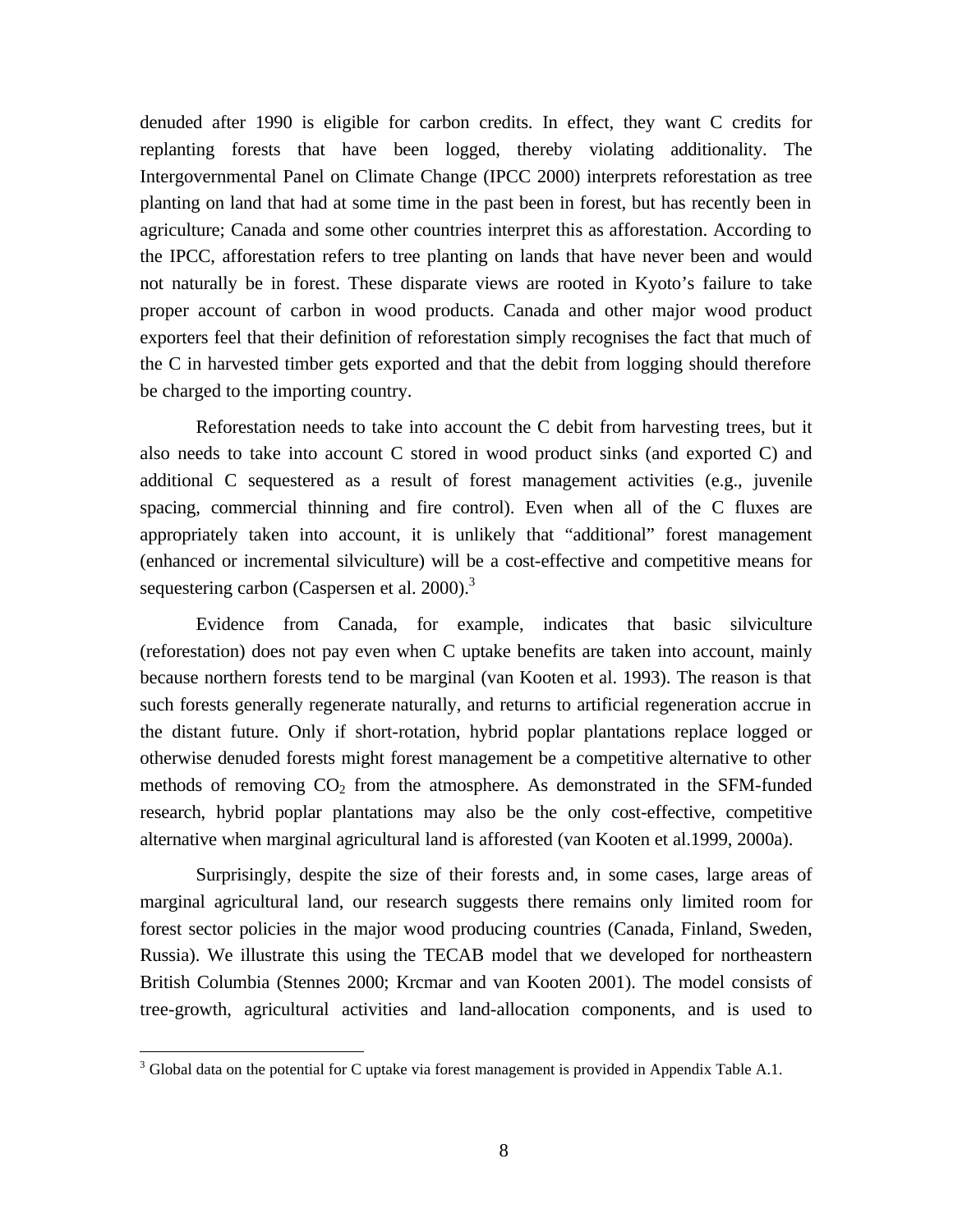examine the costs of C uptake in the grain belt-boreal forest transition zone of BC. These estimates, extended to similar regions, provide a good indication of the costs of an afforestation-reforestation strategy for C uptake for Canada as a whole, and likely for other boreal regions as well. The study region consists of 1.2 million ha, of which nearly 10.5% constitute marginal agricultural land, with the remainder being boreal forest. The boreal forest is composed of spruce, pine and aspen. For environmental reasons and to comply with BC's Forest Practices Code, the area planted to hybrid poplar in the model is limited only to logged stands of aspen and marginal agricultural land. Other harvested stands are replanted to native species or left to regenerate on their own, depending on what is economically optimal. Carbon fluxes associated with forest management, wood product sinks and so on are all taken into account. An infinite time horizon is employed, land conversion is not instantaneous (as assumed in some models), C fluxes associated with many forest management activities (but not control of fire, pests and disease) are included, and account is taken of what happens to the wood after harvest, including their decay (see Table A.2 for data on decay of forest ecosystem components). The model also addresses uncertainty using fuzzy logic (see section 3).

The study results are summarised in Figure 1. These indicate that upwards of 1.5 million tonnes of discounted C (discounted at 4%) can be sequestered in the region at a cost of about \$40 per t or less. This amounts to an average of about 1.3 t ha<sup>-1</sup>, or about 52 kg ha<sup>-1</sup> per year over and above normal C uptake. If this result is applied to all of Canada's productive boreal forestland and surrounding marginal farmland, then Canada could potentially sequester some 10-15 Mt of C annually via this option. This amounts to at most 7.5% of Canada's annual Kyoto-targeted reduction, well below the 22% that had been envisioned (CPPA 2000). This is a rather pessimistic conclusion given that, in general, plantation forests are considered a cost-effective means of sequestering C (Sedjo et al. 1995; Adams et al. 1999). Again, the reason is that boreal forests are globally marginal at best and silvicultural investments simply do not pay for the most part, even when C uptake is included as a benefit of forest management (van Kooten et al. 1993; Wilson et al. 1999).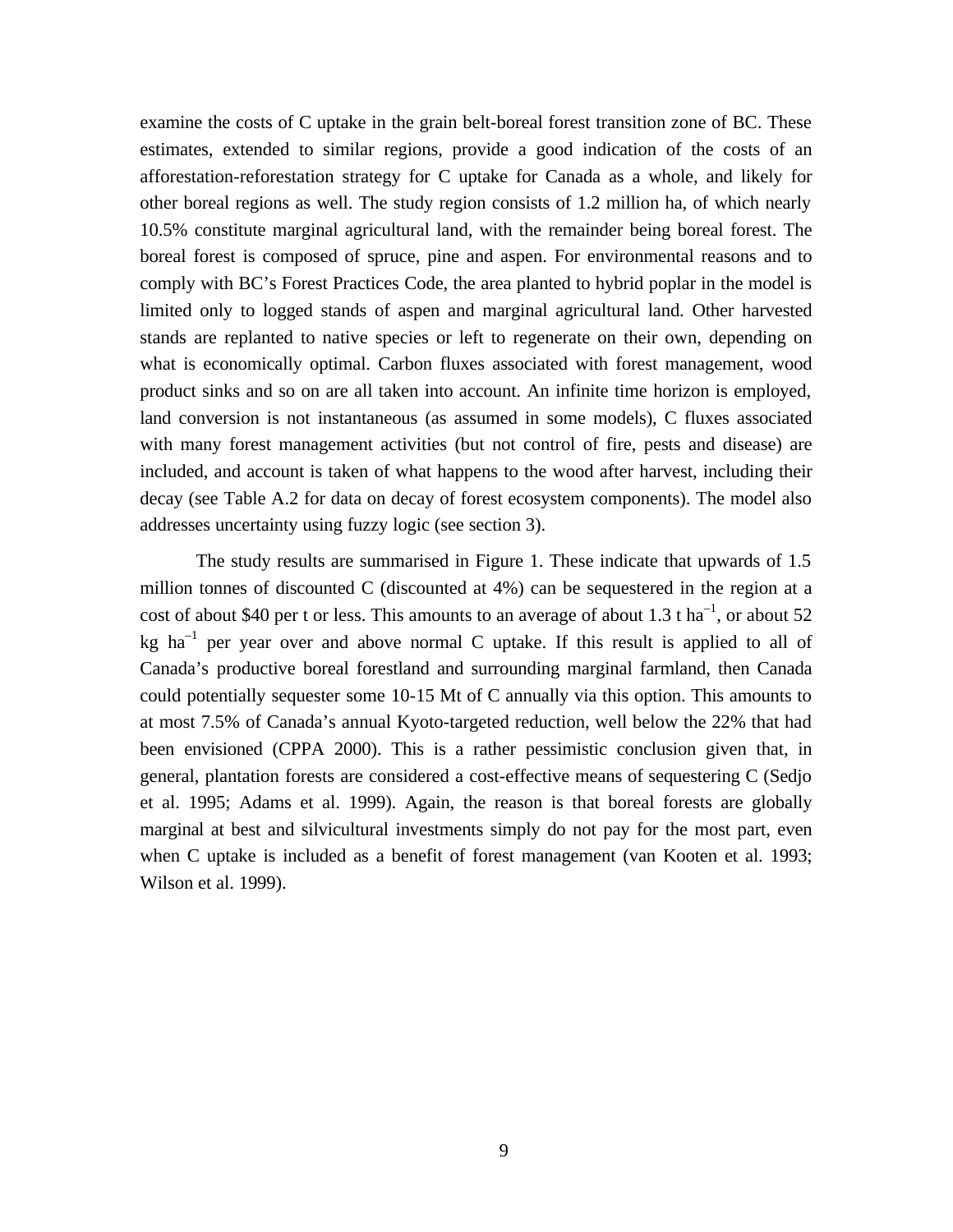

#### **Figure 1: Marginal Costs of C Uptake in a Boreal Forest Ecosystem, NE British Columbia**

There remains a great deal of uncertainty about planting hybrid poplar on a large scale because it has not been done previously. There are drawbacks that limit its viability:

- 1. Relative to native species, hybrid poplar plantations have negative environmental impacts related to reduced biodiversity and susceptibility to disease (see Callan 1998).
- 2. If there are transaction costs associated with afforestation, this will increase C-uptake costs above what has thus far been estimated.
- 3. There is uncertainty about (current and future) stumpage values and prices of agricultural products, and this makes landowners reluctant to convert agricultural land to forestry.
- 4. Little is known about the potential of wood from afforested land as a biomass fuel.
- 5. Research suggests that planting trees where none existed previously decreases surface albedo that offsets the negative forcing expected from C uptake (Betts 2000). Indeed, in some cases, a forestation program may even contribute to climate change rather than mitigating it as expected. This is more of a problem with coniferous than deciduous species, however, although it would not be entirely absent in hybrid poplar plantations.
- 6. There is the problem of leakages: Large-scale afforestation and/or other forest plantations are bound to lower wood fibre prices, with current woodlot owners (say in the US South) reducing their forest holdings by converting land back to agriculture in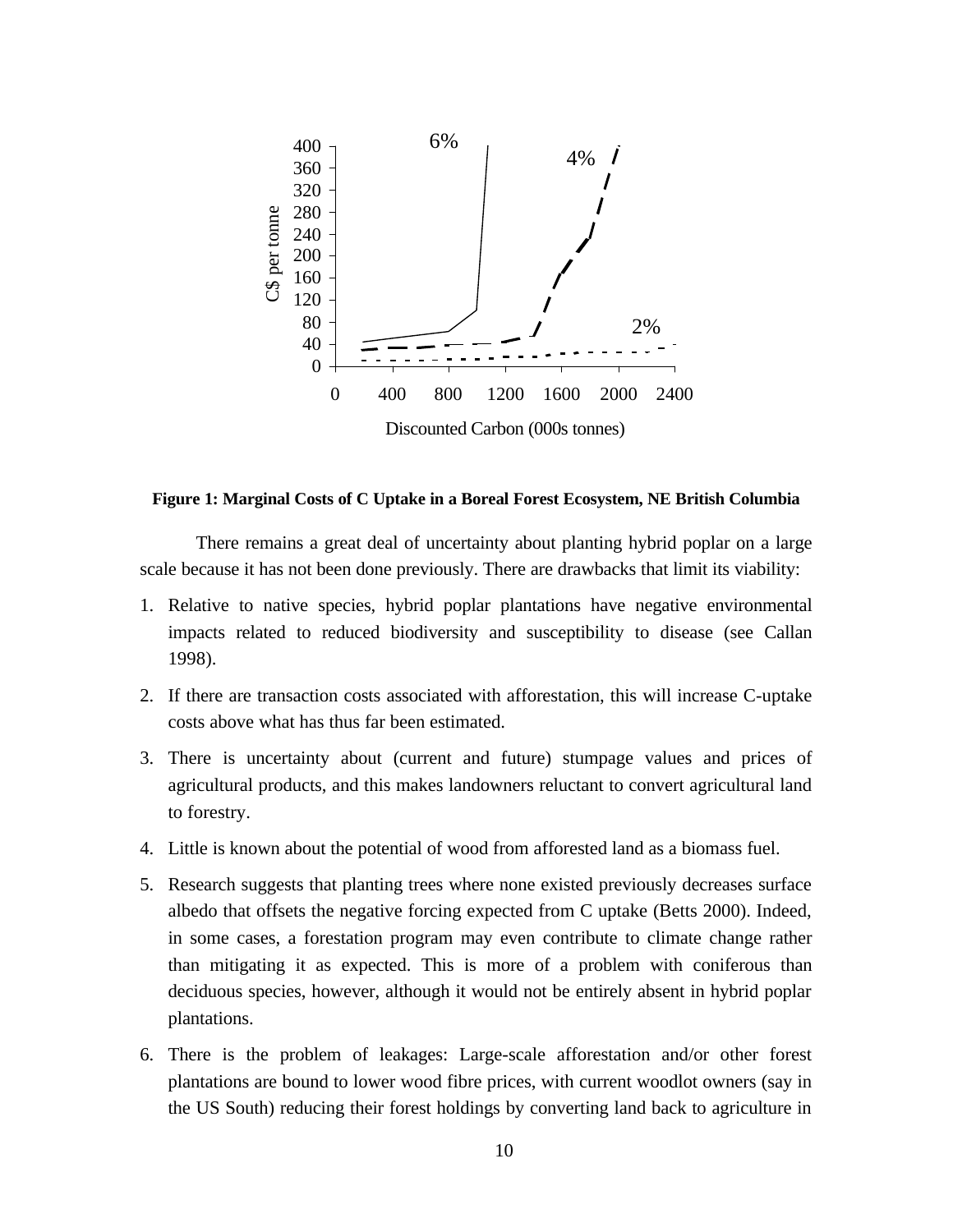anticipation. These are generally ignored in calculating the costs of individual afforestation or reforestation projects. Yet, such leakages can be substantial, even as high as one-half of the C sequestered by the new plantations (Sohngen and Sedjo 1999).

#### **2.3 Wood Product Sinks and Biomass Burning**

By producing energy from wood biomass rather than fossil fuels, countries are able to reduce their overall  $CO<sub>2</sub>$  emissions by an amount approximately equal to the savings in emissions from the fossil fuels that are replaced. This is because any  $CO<sub>2</sub>$  released by burning wood biomass is claimed as a credit by growing the trees that are subsequently burned. Our early research suggested that, for a realistic cost of C uptake of less than \$20 per tC, the wood burning option is not likely to be viable, and one would expect very little (marginal) agricultural land to be planted to trees for this purpose (van Kooten et al. 1999). We also showed that, if wood is harvested and account is taken of carbon that enters wood product pools, afforestation of marginal agricultural land could be a useful component of Canada's policy arsenal. We concluded that, for carbon uptake costs of \$20 per tC or less (in the mid-range of 2001 carbon trading), it may be worthwhile to plant hybrid poplar (but not native species) on maybe one-third of the agricultural land that a non-economist might identify as suitable for afforestation. We identify that, in a steady state, it may be optimal to plant 3 million ha in western Canada to hybrid forests if the problems mentioned above and transaction costs (see section 2.5 below) are ignored (van Kooten 2000).

Because wood product sinks were disallowed under Kyoto and, in any event, could lead to significant leakages (as stumpage prices were driven down), biomass burning may be a better option for countries with vast forest/agricultural areas to pursue. The benefits of C uptake through afforestation are enhanced when there exist opportunities to use forest biomass in conjunction with wood waste to produce energy that substitutes for energy from fossil fuels (with the reduction in GHG emissions from fossil fuel consumption constituting a credit). In terms of carbon balance, the benefits of burning biomass to produce energy include the maintenance of an emission-uptake equilibrium (no net flux), the one-time gain in C uptake from initial establishment of a tree plantation, and finally the annual fossil-fuel offsetting emissions.

For some countries, biomass burning may be important if the nuclear, wind (turbines can kill birds) and hydropower options are thought to be environmentally unsound and solar power too expensive. In Canada, the forest sector is a large consumer of electricity, much of it purchased from the local/regional provider. The purchased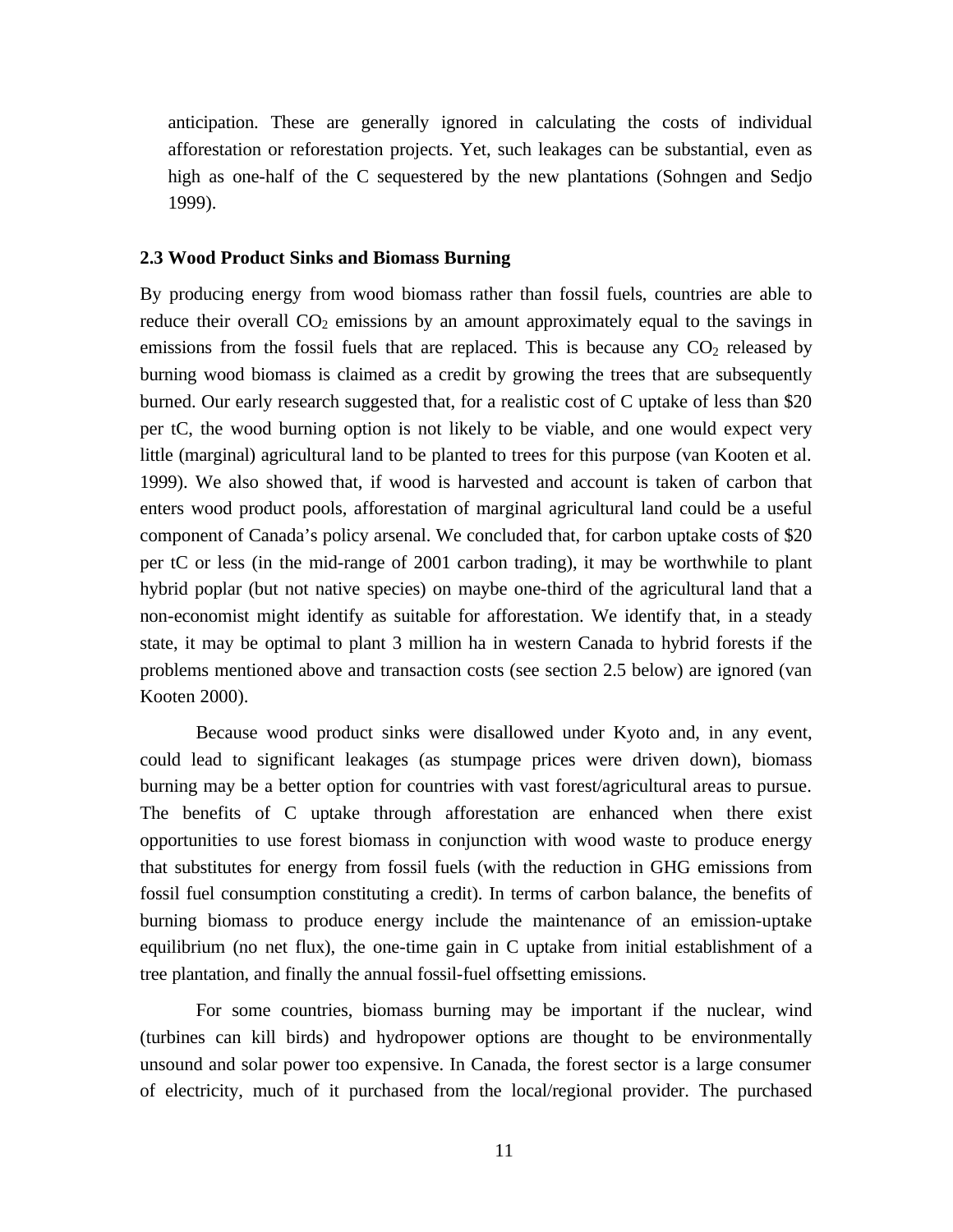electricity is generated from a variety of sources, including primarily natural gas, coal and hydropower. The forest sector self-generates about half of the power that it uses (Forest Sector Table 1999), but is constrained in many cases from achieving economies of size in power generation by an inability to sell excess power into the provincial grid and/or a lack of fibre (CPPA 2000). In British Columbia, for example, BC Hydro restricts sale of privately generated power into the provincial grid because this would reduce prices and the revenues that the government-owned company could generate. Until recently, sawmills in the Province burned sawdust in beehive burners, but, when this was no longer permitted on environmental grounds, the sawdust was simply put into landfills. A small number of cogeneration plants have been built since the ban, primarily in areas where disposal costs and wood waste volumes are highest. With increased demand for energy and greater environmental consciousness, policies that discourage alternative, environmentally friendly forms of power generation should be a thing of the past.

Firms do not currently pay for wood waste, but its availability may prevent economies of scale in biomass burning. If carbon taxes/subsidies or government regulations cause firms to take biomass burning more seriously, demand for industrial wood waste will increase beyond current supply, and wood waste will take on value. This, in turn, will encourage production of wood fibre from fast-growing energy plantations. If biomass power generation is determined to be economically profitable, farmers may be able to sell biomass at a profit; at least, it might reduce the compensation (private or public) paid to farmers for establishing and maintaining tree plantations, and increase the area economically feasible for afforestation. We are currently investigating this as part of the unfinished research associated with the SFM-funded research (see Graham 2001).

Besides the reduction in  $CO<sub>2</sub>$  emissions, biomass burning can provide opportunities for industry and communities to reduce their electricity costs if power generators are scaled to their particular requirements. The establishment and operation of biomass systems will increase employment, with most of the jobs created in rural areas where jobs are most threatened by ongoing forest protection measures and mechanisation of factors of production.

Wood fuel conversion technologies include direct combustion, cogeneration, gasification, and conversion to liquid fuels. The efficiency of the conversion system determines the reduction in  $CO<sub>2</sub>$  emissions through the displacement of fossil fuels. Estimates of emission savings range from 1.7 to 9.0 tC ha<sup>-1</sup> per year depending on forest type, discount rates, energy conversion efficiency, and the particular fossil fuel being displaced (Wright et al. 1992; van Kooten et al. 1999). The cost of substituting wood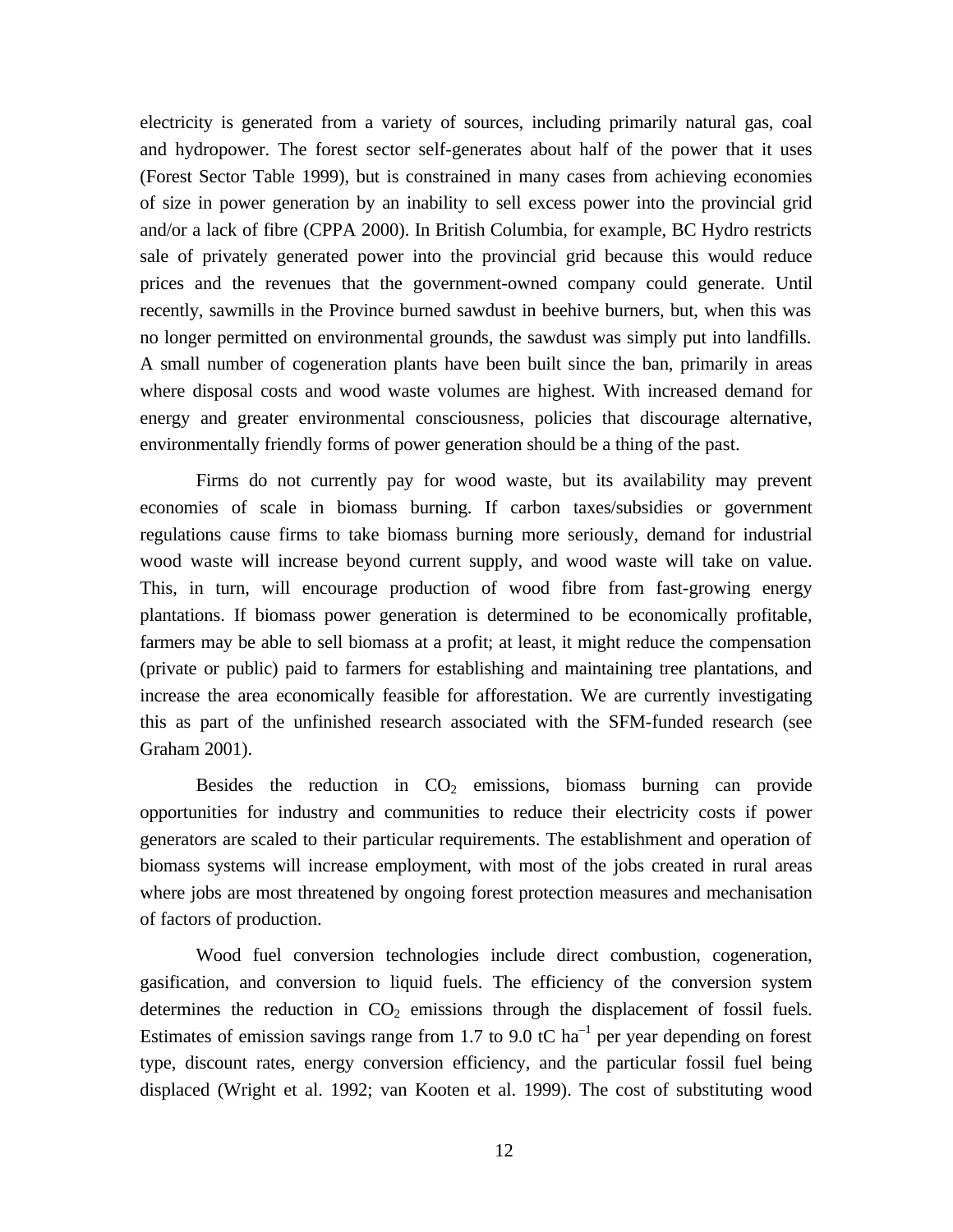biomass for coal in electricity production ranges from \$27.60 to \$48.80 per t C, based on a value of \$7.50 per  $m<sup>3</sup>$  for hybrid poplar on energy plantations, a substitution ratio of 2.6-4.6  $m<sup>3</sup>$  of wood per t of coal to generate an equivalent amount of energy, and a carbon content of 0.707 tC per t of coal (Marland et al. 1995).

As shown in Table 5, energy from wood residues can compete with fossil fuels and purchased electricity. This conclusion needs careful scrutiny, however. First, wood residue prices are based on average and not marginal costs, and are only available for small-scale operations where wood is easy to come by. At a larger scale, one would expect much higher raw material (wood) costs. Second, wood fibre prices vary significantly by region depending on residue surpluses or shortages, and environmental regulations. Regional values are not currently available for comparison (Forest Sector Table 1999). If fast-growing plantations are included, estimated costs are \$2.82 per GJ, which is more expensive than fossil fuels, but still cheaper than purchased electricity.

|                                                                                                               | Table 5: Ellergy Frice Comparisons for Briush Columbia, Canada (51997) |  |  |  |  |
|---------------------------------------------------------------------------------------------------------------|------------------------------------------------------------------------|--|--|--|--|
| <b>Wood Residues</b> (assumed conversion factor $= 18$ GJ per dry tonne)                                      |                                                                        |  |  |  |  |
| Wood residue from pulp and paper mills                                                                        | $$1.0 \text{ GJ}^{-1}$$                                                |  |  |  |  |
| Wood residue from wood industry                                                                               | $$0.56 \text{ GJ}^{-1}$$                                               |  |  |  |  |
| Wood waste plus plantation wood                                                                               | \$2.82 $GI^{-1}$                                                       |  |  |  |  |
| <b>Fossil Fuels</b> (based on natural gas, boiler efficiency of 85%, C emission factor of 0.050 t $GI^{-1}$ ) |                                                                        |  |  |  |  |
| Fuel price                                                                                                    | $$1.73 \text{ GJ}^{-1}$$                                               |  |  |  |  |
| <b>Electricity</b> (at \$0.039 per kWh)                                                                       | $$10.84 \text{ GJ}^{-1}$$                                              |  |  |  |  |

**Table 5: Energy Price Comparisons for British Columbia, Canada (\$1997)**

Source: Forest Sector Table (1999) and own calculations

Fossil fuel substitution on a global scale, using 10% of an estimated 3,454 million ha of forested area as a source for biomass energy, would replace an average of 2.45 GtC per year. This figure is based on 7 tC ha<sup>-1</sup> yr<sup>-1</sup>, while the average C capture rate can vary from less than 0.5 to 12 t C ha<sup>-1</sup> yr<sup>-1</sup> depending on the type of forestry being practiced – conventional or plantation. This amounts to some 40% of global fossil fuel emissions of carbon in 1990.

In Canada, the high capital cost of infrastructure, regulation of the electricity market, and the relatively low cost of fossil fuels restrict the economic viability of substituting biomass for fossil fuels in power generation. When we consider global climate change, future energy requirements, availability of supply, and social and environmental values, we find that the benefits of renewable energy sources such as wood biomass outweigh the costs in some, but not all situations.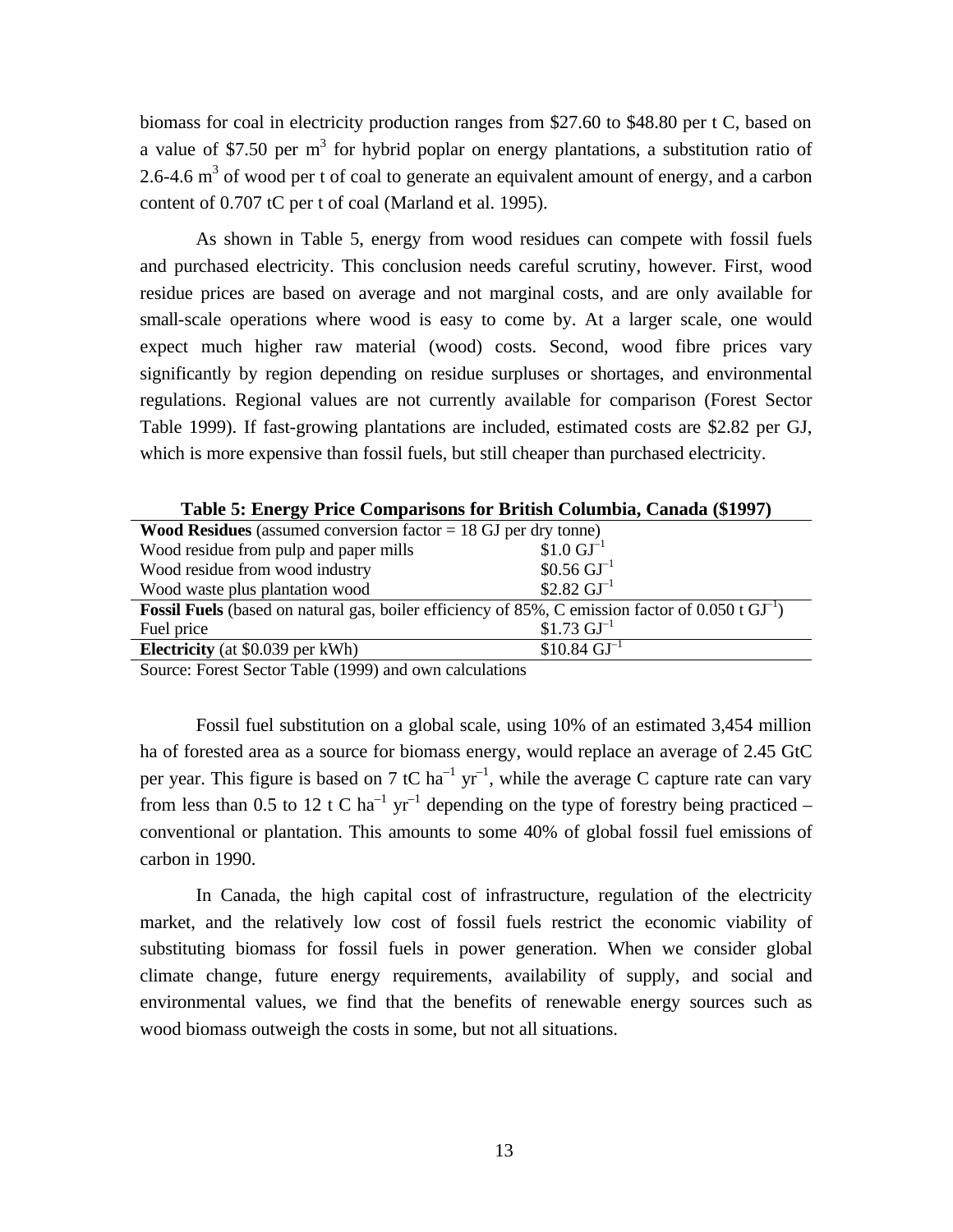#### **2.4 Prognosis for Forest Carbon Sinks on Marginal Agricultural Land**

Our research also addressed two issues unrelated to whether or not hybrid poplar or native tree species are planted on marginal agricultural land. First, in order to plant trees on the scale required to address internationally agreed-upon emissions targets, a large area will need to be planted. If marginal costs of planting rise as more area is planted during a given window of time (trees can only be planted at certain times of the year), then it could take some time before a sufficiently large area is planted. Planting at too fast a rate will simply increase the costs of C uptake, making this option less competitive relative to others in the economy or abroad. Using an optimal control model, we find that, while it may be optimal to plant a significant area of marginal agricultural land to trees, it could take as long as 40 years to achieve the scale needed to make a difference in Canada's annual emission-reduction needs (van Kooten 2000).

Second, using the results from a survey of landowners in western Canada that we conducted in July 2000 (208 completed surveys), we find that transaction costs may be a significant barrier to achievement of any federal afforestation target that might be set (Suchánek 2001; Suchánek et al. 2001). While landowners are in a position to help Canada achieve C offsets through large-block tree plantations, our results suggest that getting farmers to do so may be a hard sell. Even if they are fully compensated for lost agricultural revenues and tree planting costs, more than one-quarter of respondents would be unwilling to enter voluntarily into an afforestation program. Rather, the evidence suggests that landowners are content to change cropping practices in ways that provide some, albeit much smaller, C benefits, whether that consists of planting shelterbelts and individual trees or changing cropping practices so that more organic matter is stored in soils. Less than 1/4 of farmers even view large-block tree plantations to be an effective means for producing C credits, compared to much higher proportions citing other agricultural activities. Importantly, these other activities provide benefits, such as reduced wind erosion or greater soil fertility, in addition to those associated with C uptake. Even then landowners demand or expect to be compensated (see van Kooten et al. 2001).

It appears that there may be unaccounted for transaction costs that prevent largescale tree planting on marginal agricultural lands in western Canada. Landowners are reluctant to change dramatically their land uses; they prefer to continue with what they know best, and current agricultural policies, programs and research (e.g., with respect to soil C sinks) entrench such behavior. Further, the empirical evidence indicates that farmers are actually hostile towards tree planting in areas where land clearing has been most pronounced (the black soil zone). Asset specificity, in the form of developed land and investments in combines, tractors, fencing and trucks, may also be an obstacle to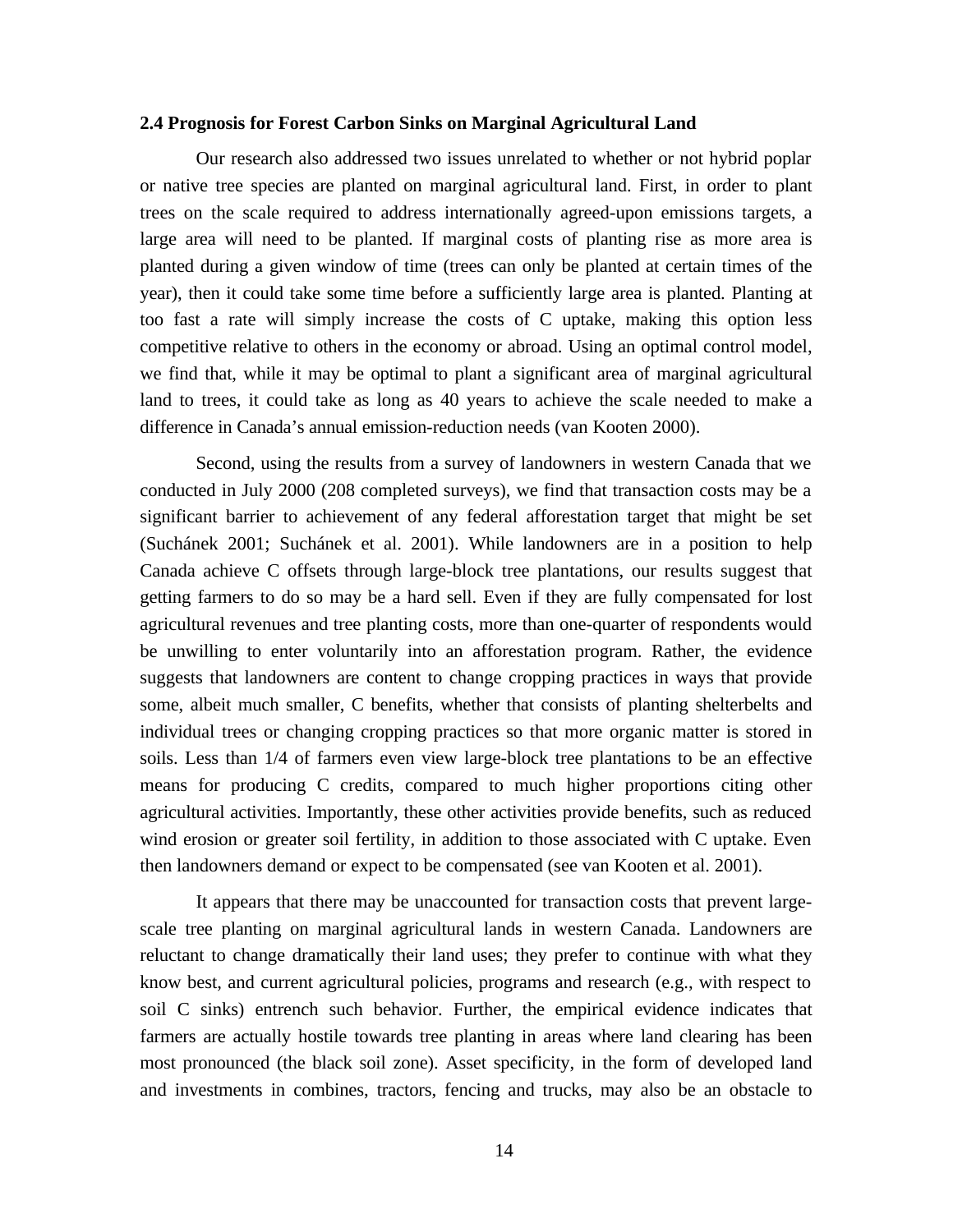afforestation. Finally, the great majority of farmers responding to our survey would not be willing to enter into tree-planting agreements that exceeded about 15 years, the rotation age for hybrid-poplar. This militates against programs to plant native tree species for biodiversity reasons, since such trees have a rotation age of some 40 years or more (van Kooten, Shaikh and Suchánek 2001).

As further evidence of farmers' reluctance to plant trees on a large scale, we estimated their average willingness to accept (WTA) compensation for planting trees (Suchánek et al. 2001). The average annual amount that farmers would need to be compensated to plant trees on marginal agricultural land turned out to be about \$40 per acre, or nearly \$100 per ha. This is over and above the actual afforestation and other association costs and is about six times the opportunity cost of the land. Of course, this does not include the transaction costs of a coordination mechanism for implementing large-scale tree planting. Landowners expressed a strong preference for contracting with state agencies (i.e., receiving government subsidies) as opposed to relying on carbon markets (van Kooten et al. 2001). While carbon markets result in the most cost effective trades (with the least cost land going into C plantations), they also impose the greatest risks on the individual landowner.

Does this imply that there is no room for domestic afforestation projects? Not at all, as much of the forgoing analysis is based on average and not marginal considerations. Indeed, at the margin there will undoubtedly be forest plantation strategies that make sense because they are competitive with projects elsewhere in the economy or abroad. Our research only cautions against willy-nilly adoption of large-scale projects without due consideration of the institutions and incentives provided landowners, because the nature of the coordination mechanism chosen can tip the scale against a project by unduly increasing its costs.

#### **3. ECONOMICS, BIODIVERSITY AND CARBON UPTAKE TRADEOFFS IN FOREST MANAGEMENT**

Forest policies often focus on ecological services in isolation, or examine tradeoffs between a single ecological objective and an economic one. Integrated assessment of multiple ecological and economic objectives is rare, even though policies that address one objective may affect some or even all of the other objectives (Alig et al. 1998; Englin and Callaway 1995).

Climate change and loss of biodiversity are considered to be among the world's most important environmental policy issues. Changes in land use, particularly from forestry to cropland, have a major impact on the amount of  $CO<sub>2</sub>$  entering the atmosphere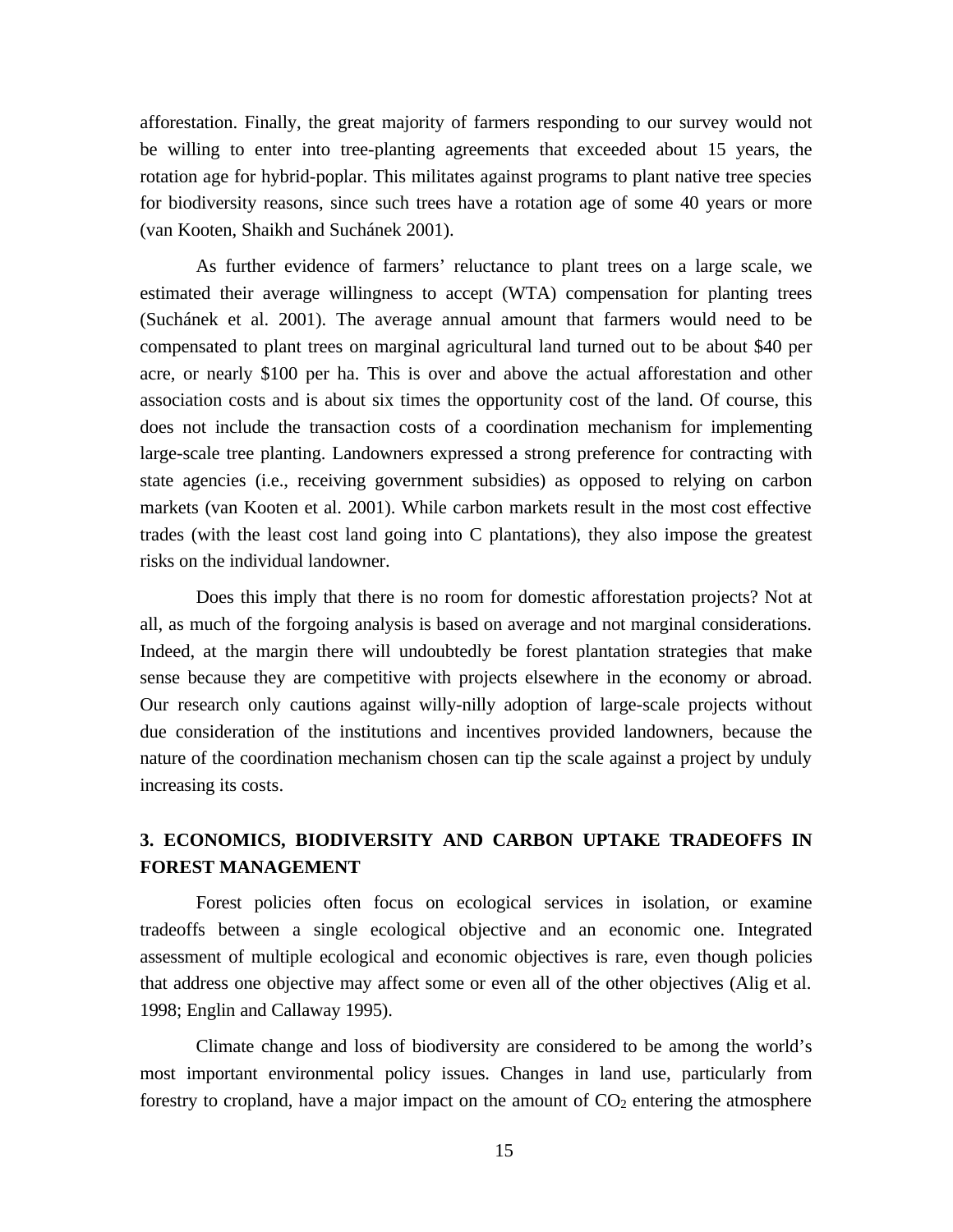and on the loss of forest biodiversity. One "no-regrets" strategy for reducing atmospheric concentrations of  $CO<sub>2</sub>$  is to increase forest biomass production through better forest management (silvicultural investment) and planting trees on agricultural lands (see above). Managing for C uptake has various impacts on biodiversity, a factor generally ignored in decision models, while forest planning with the sole objective of preserving biodiversity affects both timber and C benefits. Hence, our investigation (Krcmar and van Kooten 2001) includes preservation of biodiversity as an objective in addition to timber and C uptake, thereby extending our previous study on multiple-use of forests (Krcmar et al. 2001).

Difficulties in quantifying biodiversity, broadly defined as "the variety of life", represent an obstacle for its successful incorporation into forest planning. While many measures of biodiversity have been proposed (Weitzman 1992), no universal measure has been adopted. Forest ecologists emphasize the importance of maintaining structural diversity of forests, because diversity of vertebrates is closely related to foliage height diversity (Bunnell 1998). Since the relationship between tree diameter and height is well defined, tree size diversity can serve as a proxy for foliage height diversity (Buongiorno et al. 1994). Managing forests for structural diversity avoids complex questions about what plant and animal species to protect or what habitat to favour.

While high evenness is often equated with diversity, an even distribution of species (or forest structure) is not always an appropriate measure of biodiversity. The diversity of an ecosystem may be better described in relationship to some desired "target" (Buongiorno et al. 1994). Structural diversity of a forest is then measured by its closeness to the target distribution, and the forest can be managed to meet these requirements.

Models that support the sustainable forest management policy process need to incorporate multiple objectives important to different stakeholders. Objectives, broadly classified as economic and environmental, are often in conflict and not measured in the same units. In many situations there is no adequate information to develop welfare functions and apply cost-benefit methodologies. The need to analyze the multidimensional performance of proposed policies and manage conflicts between policy objectives led to the development of a modeling approach known as multiple-criteria decision-making (MCDM). The major strength of MCDM methods is their ability to address conflicting interests, provide a comprehensive analysis of conflicts and make the tradeoffs more transparent to all policy participants, thus allowing for public negotiation.

We developed an integrated economic and ecological approach to multiple objective conflict management (Krcmar and van Kooten 2001). The method of compromise programming was applied, and tradeoffs between economic and other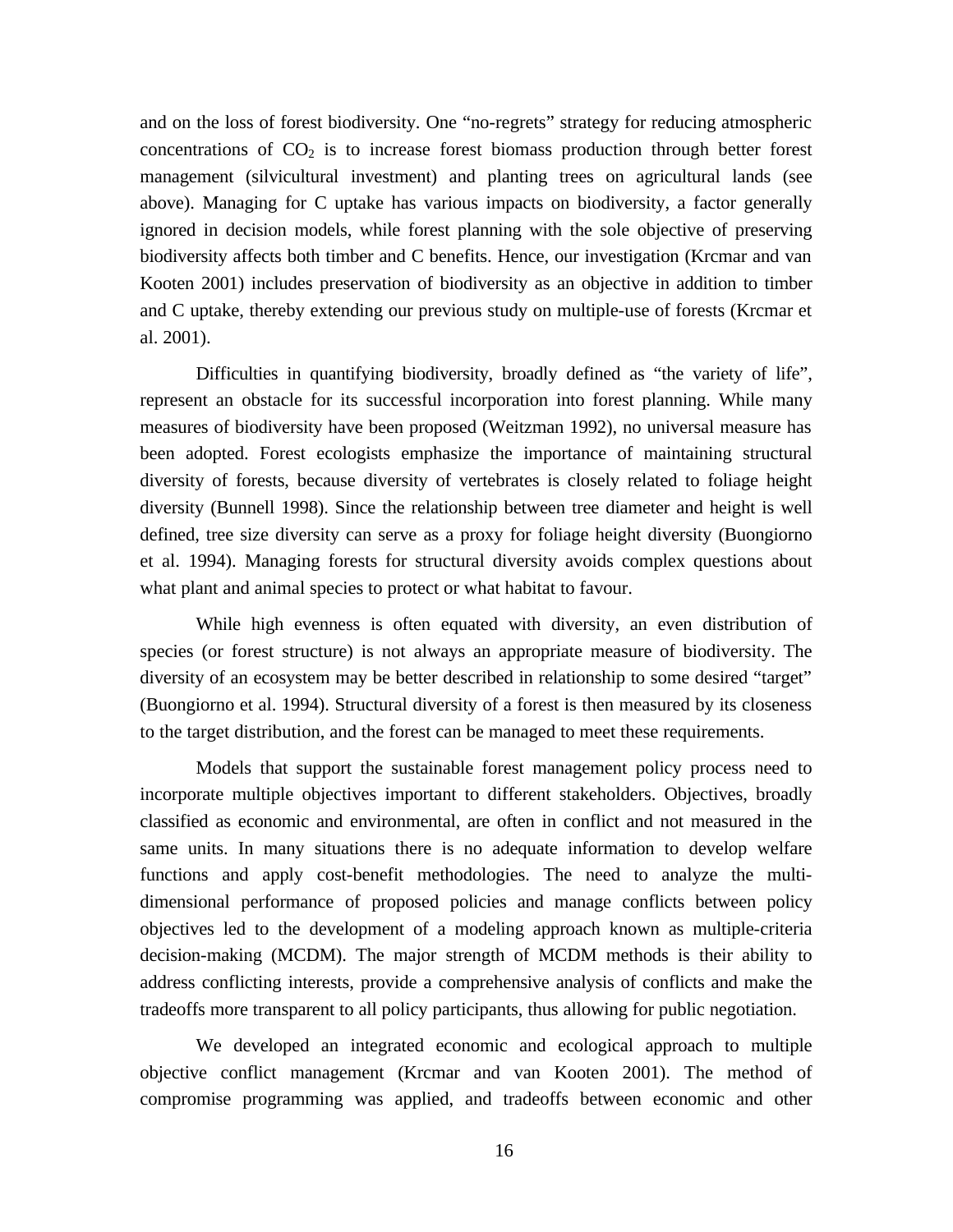benefits were quantified. The multiple objective model that we developed, and refer to as TECAB, preserves the linear structure of the original model and makes it possible to determine which management strategy best balances competing objectives. Finally, the measure of structural diversity in terms of a fit to the desired forest pattern fulfills the requirements of flexibility and generality, and may include other dimensions of biological diversity.

The approach proposed is most suitable for strategic planning at the forest level. As a case study, we applied TECAB to northeastern British Columbia (see also above). The study region consists of boreal forest and a region of intensive (crop production) and extensive (grazing) agriculture. Five objectives are defined for land management in this region: 1) maximization of net discounted returns from forest and agricultural activities; 2) maximization of cumulative timber volume; 3) maximization of cumulative discounted carbon stored (uptake minus emissions); 4) maintenance of a stable flow of timber to the mills; and 5) attainment of a desired forest structure.

TECAB is first solved for each of the objectives separately, assuming that the remaining objectives are unimportant, but with all other constraints in place. The results are shown in Table 6. Each row of the table consists of objective values calculated at the solution obtained when the problem indicated in the first column is optimized. For example, the elements of the first row are the objective values at the optimal solution of the NPV objective. The first three objectives are the cumulative net present value (NPV), timber volume and carbon sequestered over the planning horizon, while the last two refer to the maximum deviation from the target timber flow and the target forest structure. Elements on the main diagonal in Table 6 are the best values for each objective, whereas the figures in bold correspond to their worst values.

|                     |             | Tuble of Objective values for various management strutegies |          |                            |                    |
|---------------------|-------------|-------------------------------------------------------------|----------|----------------------------|--------------------|
| Management          | NPV         | Volume                                                      | Carbon   | Even Flow                  | Structural         |
| strategy            | $(\$'000s)$ | $(^{\circ}000s \; \mathrm{m}^3)$                            | (000s t) | $(^{6}000s \text{ m}^3)^b$ | Diversity $(ha)^c$ |
| <b>NPV</b>          | 1,084,858   | 137,659                                                     | $\theta$ | 39,269                     | $-129,126$         |
| Timber volume       | 664,212     | 254,715                                                     |          | 76,707                     | $+162,214$         |
| C uptake            | 519,402     | 85,583                                                      | 3,838    | 42,420                     | $+162,214$         |
| Even flow           | 599,073     | 212,098                                                     | $\Omega$ |                            | $+143,560$         |
| <b>Biodiversity</b> | 443,200     | 42,420                                                      | $-476$   | 42,420                     |                    |
| <b>Balanced</b>     | 779,703     | 171,495                                                     | 2,214    | 32,451                     | 68,625             |
|                     |             |                                                             |          |                            |                    |

**Table 6: Objective values for various management strategies<sup>a</sup>**

<sup>a</sup> Best values are found on the diagonal; worst values are given in bold.

**b** Expressed as a deviation between periods.

c Expressed as a positive or negative deviation from the target.

Obviously there is strong conflict among the five objectives. Not surprisingly, the conflict is especially marked between timber and non-timber benefits, but there is also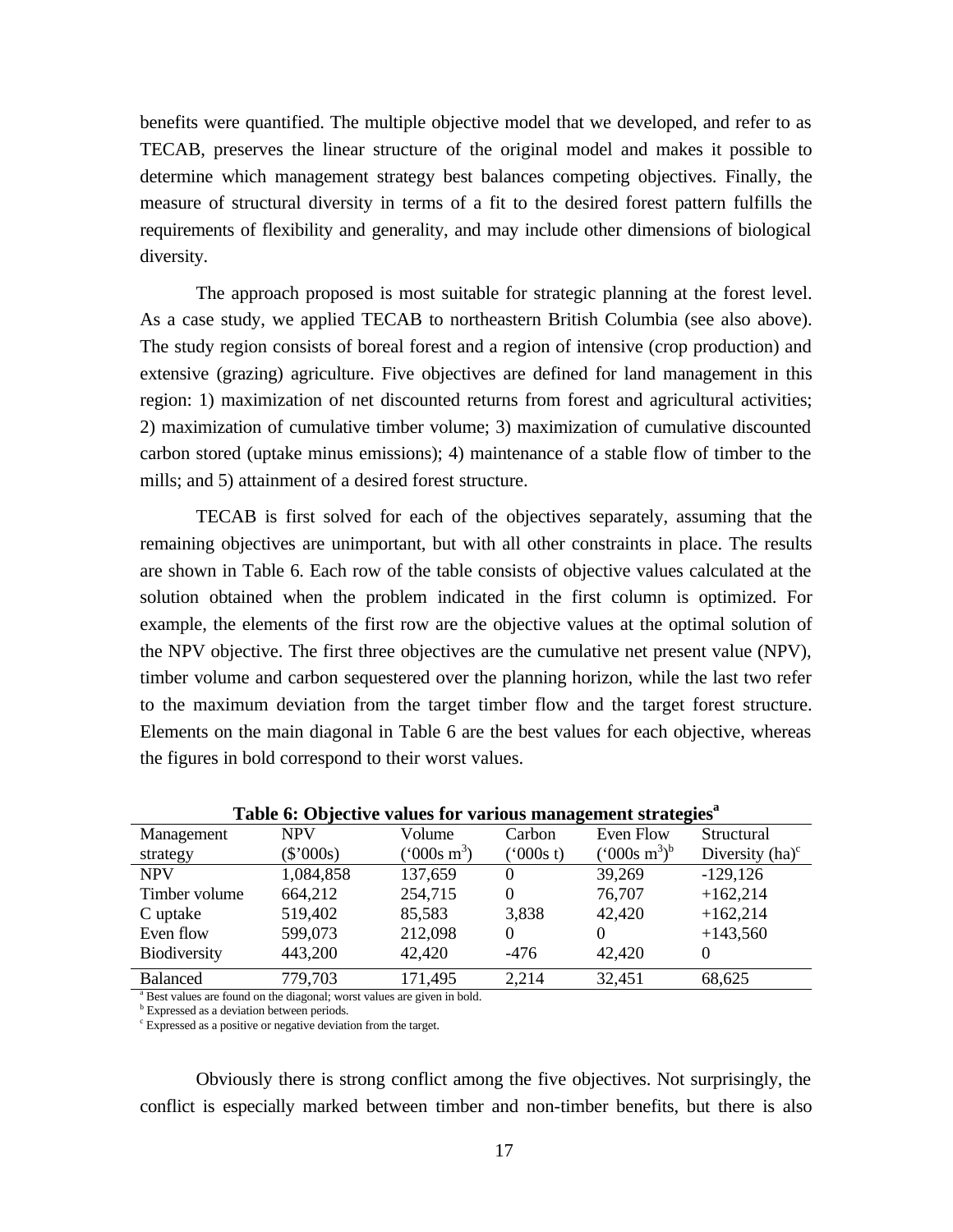significant competition between long-term economic benefits and supply of timber in terms of both cumulative and stable flow. In fact, the strategy of maximizing timber volume over the planning horizon leads to the worst values for even flow of timber, C uptake and attainment of the structural diversity target. A carbon driven land-use strategy is in substantial conflict with timber supply and economic benefits. The highest degree of conflict is between achievement of desired forest structure and timber benefits. Timber strategies, either for cumulative volume or even flow, generate high positive deviations from the structure of a "natural" forest. The areas of young forest created by reforestation of denuded forestlands in periods 2 and 3 are the source of these deviations. The strategy to regulate the landscape for a desired structure implies low net present value and timber volume. In addition, the structural diversity strategy results in low (and even negative) cumulative (discounted) carbon flux. Preserving natural forests without new growth does not contribute to carbon uptake. Conflicts between the diversity preservation objective and all other objectives are primarily the result of the diversity structure target that is chosen – natural forest. Nevertheless, similar outcomes could be expected for any other target that includes preservation of mature coniferous forest, unless additional management activities are undertaken.

Since optimization of a single objective, changes in the environmental, economic and timber supply conditions are examined for the case of the "balanced strategy". This management strategy seeks to manage the conflict between the five objectives. The "balanced" objective values are provided in the last row of Table 6.

Comparing the balanced objective values with the best possible values shows that the balanced strategy provides 72% of the best cumulative net return, 67% of the highest cumulative timber harvest and 58% of the maximum amount of carbon that can be stored in wood and wood products. Although such reductions in economic returns and cumulative harvest volume (the source of government revenue) may seem unacceptable, one should not forget that the best values for these objectives are achieved by greatly violating the requirements on carbon uptake, maintenance of forest diversity and even flow of timber.

If a judgement is made between the balanced objective values and those obtained under an even flow strategy, a different picture emerges. Compared to the even flow strategy, the balanced strategy is about 30% better in terms of net present value and only about 19% worse in terms of reduced cumulative timber volume. The balanced strategy does not perform well in terms of stable timber flow, however. The maximum difference between period harvests is about 42% of the highest fluctuation between periods that occurs under the strategy that maximizes timber output. These results are consistent with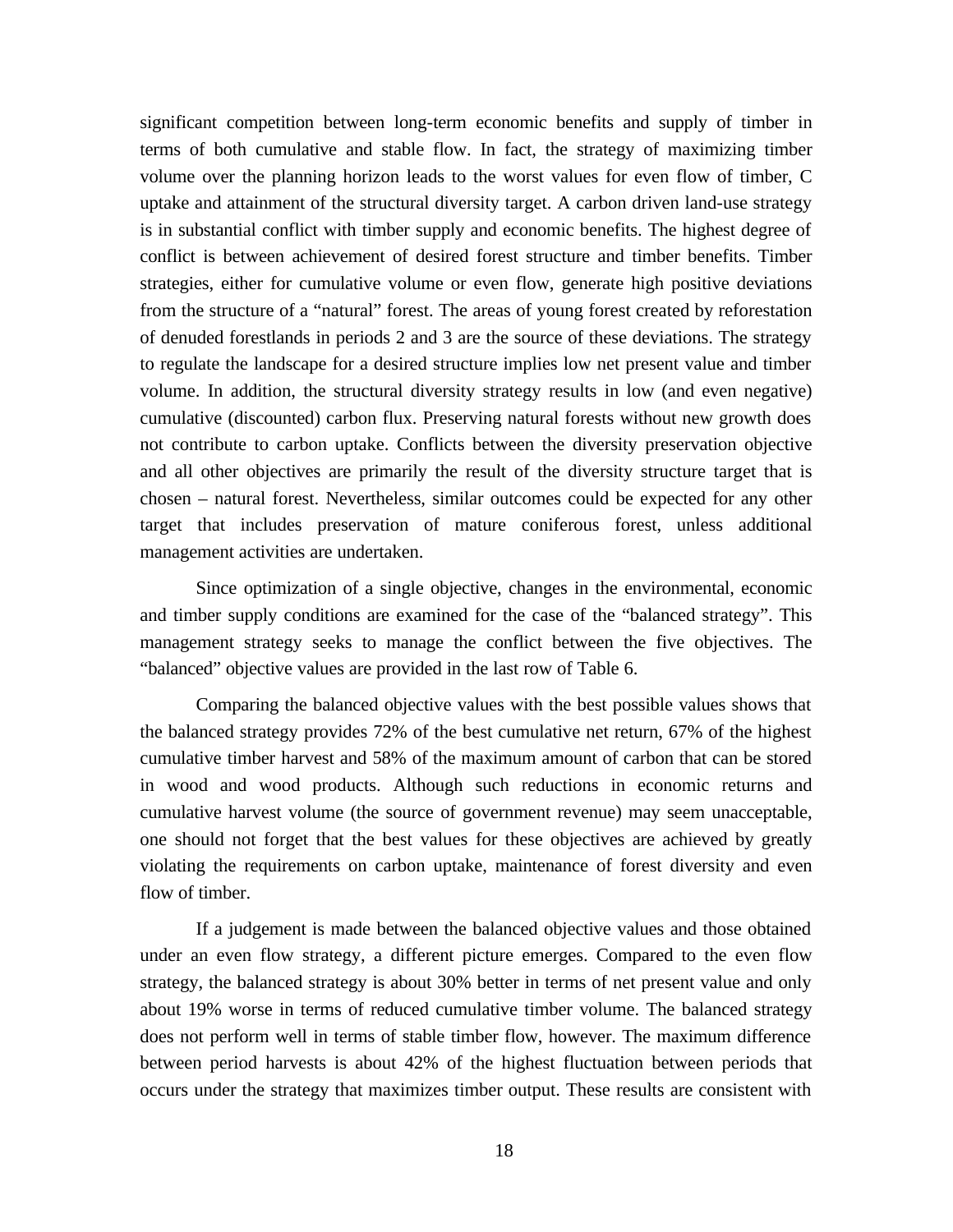the findings on downsizing effects of the non-declining or stable flow of timber on attainment of other objectives.

Under the balanced strategy, the diversity objective attains its lowest deviation of any other strategy, except for the case where the only concern of management is structural diversity. Intensive afforestation and moderate planting to reforest denuded lands are the main features of the balanced strategy. A balance between early and late harvesting of both native and hybrid species is achieved. Both high cumulative and stable flows of timber require intensive reforestation, which is very expensive. Unfortunately, such an investment to achieve timber harvest goals is neither economically nor environmentally justified. It is important to recognize that the choice of weights and the form of distance function could affect the outcomes of the "balanced strategy." However, by assigning different weights according to the preferences of policy participants, the analyst can aid in demonstrating and hopefully reconciling tradeoffs among objectives.

An analysis of projected outcomes for each of the single-objective strategies and the balanced strategy over the planning horizon may better help reveal sources of conflict. For this purpose, we compare selected outcomes for five extreme scenarios and related land management strategies – those maximizing cumulative net present value (N), timber volume (V) and carbon uptake (C), maintaining stable timber flow (E), and preserving structural diversity of forest  $(D)$  – and the one that balances  $(B)$  objectives.

Nominal net returns to both forestry and agriculture in different time periods for these scenarios are presented in Figure 2. For all strategies, the distribution of nominal net returns over time falls significantly in periods 3 and 4 relative to the two initial periods. The only exception is the balanced strategy, which generates a high net return in period 4. The explanation for these patterns is found by examining harvest volumes over time. After the increases in harvest volume in period 2 for the N and V strategies relative to the initial period harvest, harvests drop sharply in periods 3 and 4. Harvests rise again in the very last period for the V strategy, but remain low for all other strategies, except for B. The balanced strategy provides a non-declining flow of harvest starting from period 2 after the sharp decline in timber supply relative to the initial period.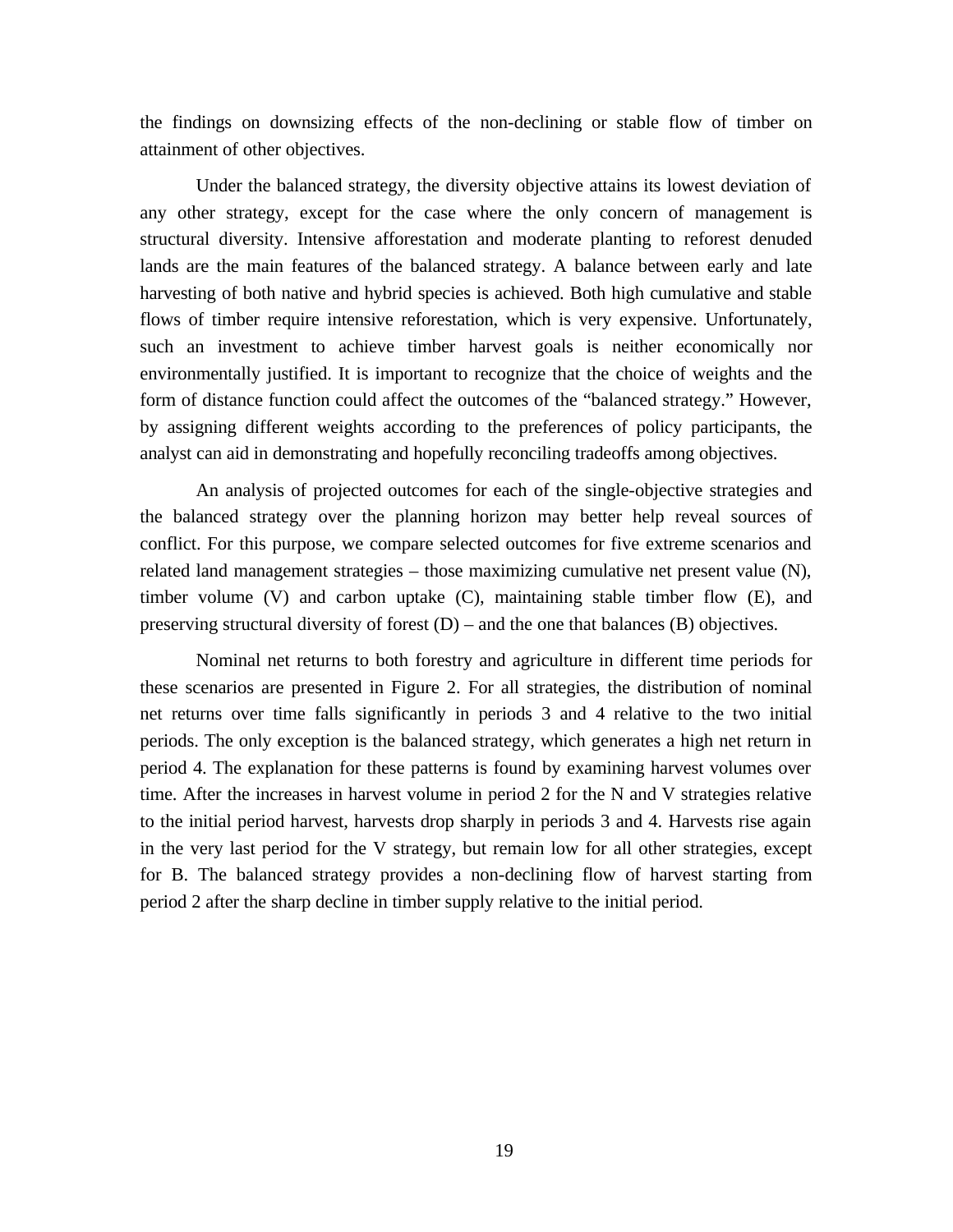

**Figure 2. Nominal net returns by period for various strategies**

Strategies oriented to economic benefits and timber volume rely on intensive harvesting of natural forests in period 2 (recall that harvests in period 1 are predetermined). Since harvesting is restricted to natural forests of age 60 years and over, the N or V strategies imply a drastic shortage of forest available for harvesting in periods 3 and 4. Simultaneous harvests of newly established deciduous plantations could only partially offset this shortage. The harvest intensity of scenarios N and V implies reduced carbon storage in periods 2 and 3 (Figure 3).

A disadvantage of the V and E strategies lies in the high number of young trees regenerated in the periods following harvesting. This creates an excessive positive deviation from the desired forest structure, especially in periods 2 and 3 (Figure 4). Unlike timber supply strategies, the N strategy generates high negative deviation from the target structure in periods 2 through 4. Since most of the mature forests are cut in the first period, this implies a large negative deviation from large-diameter, older trees that characterize natural forests. This feature could have a negative implication for wildlife dependent on late-successional stage forest habitat.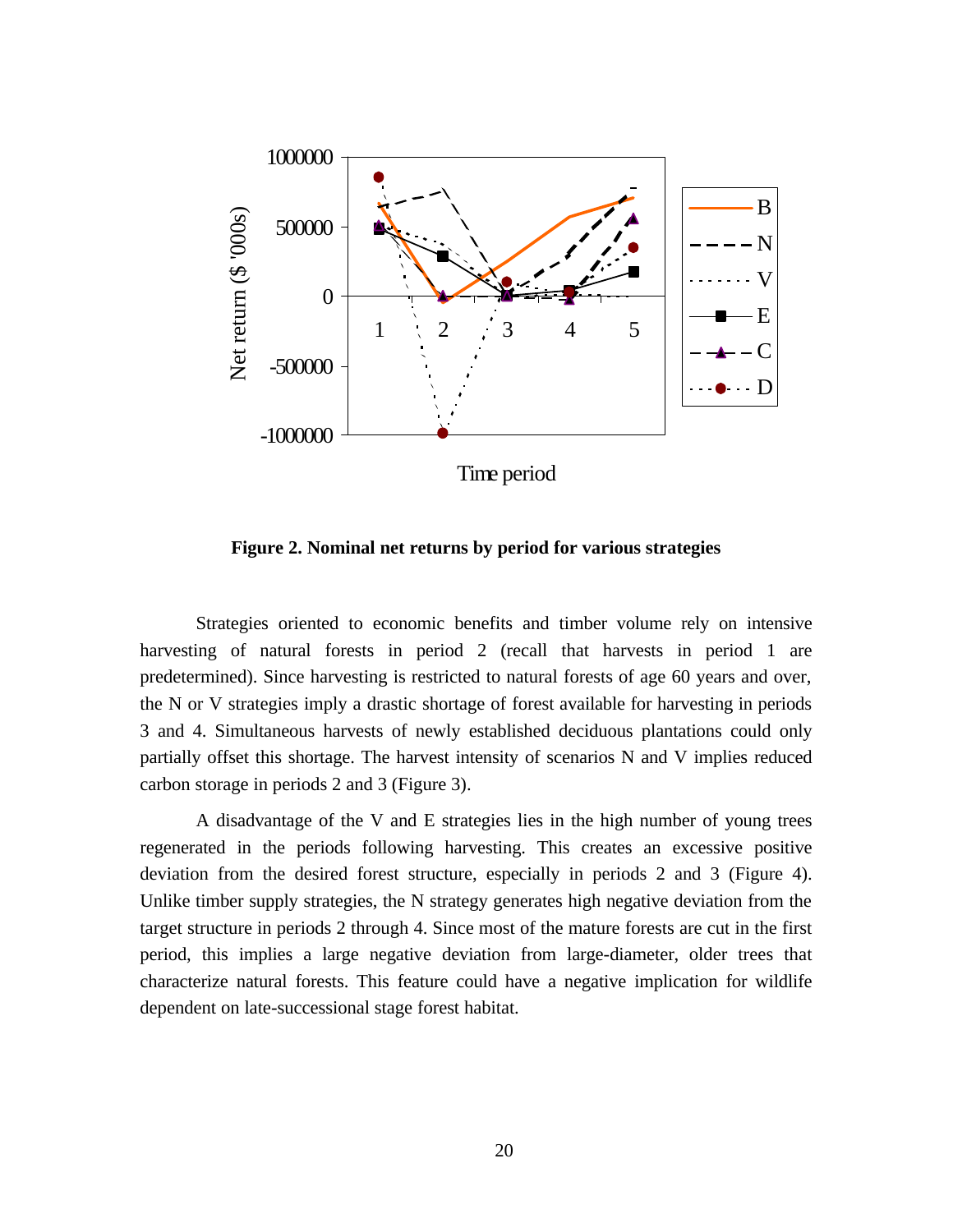

**Figure 3. Nominal carbon storage by period for various strategies**



#### **Figure 4. Deviation from the target forest structure by period for various strategies**

On the other hand, strategies to achieve carbon or structural diversity targets perform badly in terms of both timber benefits and remaining environmental services. For this application, the target structure is preset to that of the "natural" forest with no human intervention. Carbon strategies rely on providing high amounts of biomass by artificial regeneration of denuded forestland or agroforestry. These strategies create large areas of young forest, resulting in (positive) deviations from the target structure, which are beneficial from a carbon uptake perspective. While such benefits could justify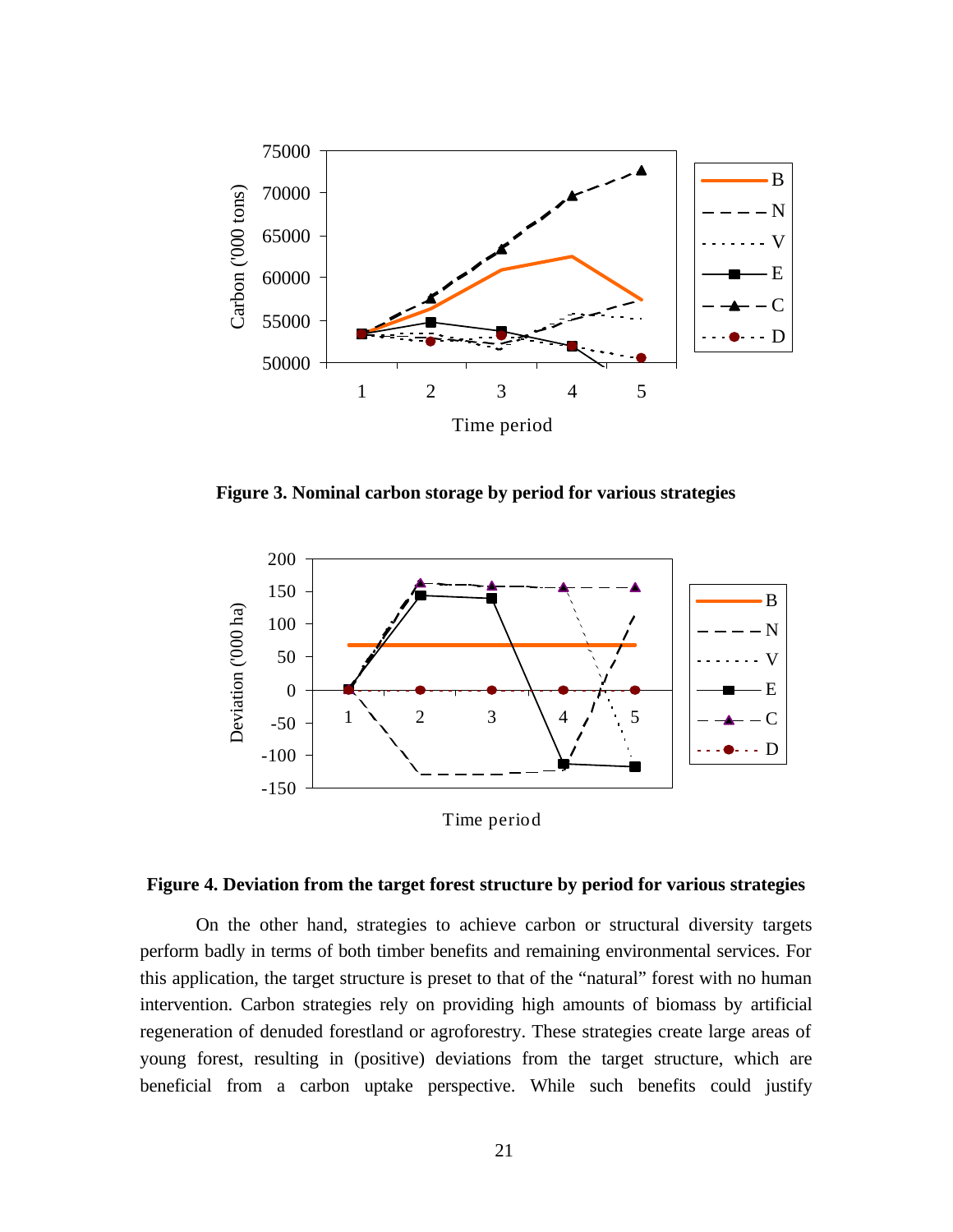investments in (intensive) silviculture – plantations and reforestation – they lead to lower biodiversity.

A comparison of projected outcomes over time suggests that high cumulative net returns and harvest volume could be achieved only by sacrificing stable timber supply and ecological benefits. The balanced strategy offers a possibility for resolving or at least mitigating this conflict. For this strategy, carbon is sequestered every period, but then released through harvest in the final period. By postponing harvests of mature forests, the balanced strategy provides a forest structure that does not fluctuate much from the target over time. As we have already discussed, this implies significantly reduced net returns and harvests, especially in period 2.

Carbon and biodiversity objectives can be in conflict depending on the preset target on biodiversity and its measure**,** and on how the carbon objective is measured and formulated. This emphasizes the need to provide both group expertise and public input when setting a target on forest structure. Policy makers, public and corporate, should be prepared for short- to medium-term negative impacts in terms of reduced harvest volumes and increased management costs if long-run sustainable management is to be achieved.

The case study results do not give enough economic and environmental credits to hybrid poplar plantations for carbon sequestration. In order to justify large-scale forest plantations, it is necessary that they contribute significantly not only to the carbon uptake objective, but be a source of timber supply, thereby reducing pressure on harvests of mature native forests.

One natural extension of this research would be to study effective ways for eliciting stakeholders' preferences and constructing the weights to incorporate in the model. Various viewpoints about resolving conflicts among objectives can also be studied by varying the distance parameter. The approach described and applied in this paper is general and allows for other forest management strategies and concerns to be incorporated as well. For example, biodiversity is addressed in this paper in terms of species and tree size diversity, but the same approach can be used to explore other dimensions of ecological diversity and their tradeoffs.

#### **4. FUZZY SET APPROACH TO VAGUE CONCEPTS AND IMPRECISE DATA**

Uncertainties are inherent in economics related to climate change, projections of future climate, in determining the potential impact of strategies to mitigate climate change, in estimating the effects of land-use change and forestry, and, particularly, in setting targets and objectives dependent on stakeholders' values and preferences. Our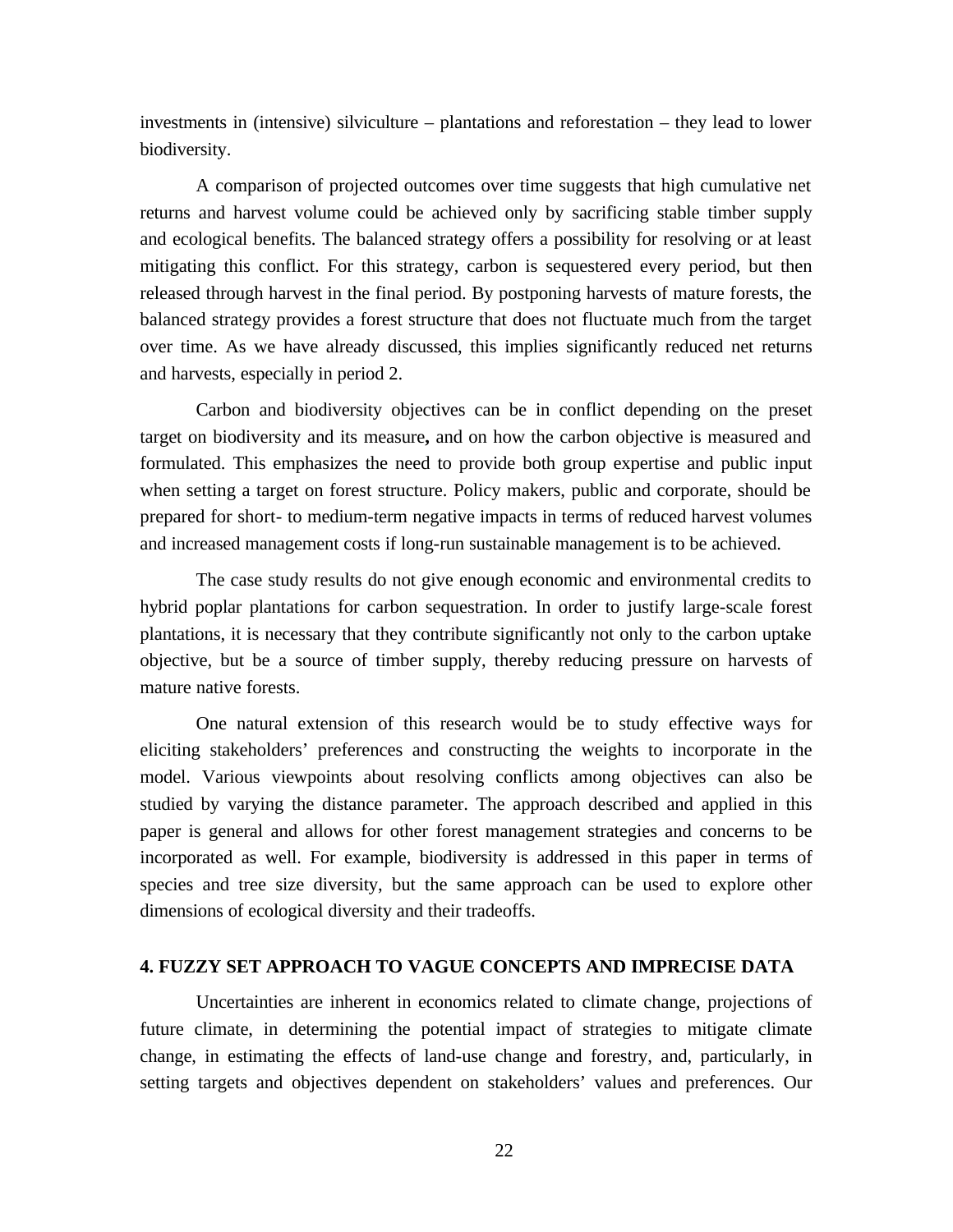research focused on some of the uncertainties related to land-use change and C-uptake related to forestry (Krcmar et al. 2001) and those related to the valuation of environmental amenities (van Kooten et al. 2001, Krcmar and van Kooten 2000). Sources of uncertainty include:

- variability of timber yields as a result of weather, climate, (possible)  $CO_2$ –fertilization and the intensity of silvicultural treatments;
- imprecise data on carbon sinks, especially with respect to the life cycle of carbon in wood and wood products; and
- vague and changing societal values and preferences.

Different approaches can be undertaken to cope with uncertainty. Challenges related to incorporating uncertainty explicitly in sustainable forest management decisions are well recognised. Traditional probabilistic approaches are most often used, but they assume a degree of knowledge that is not usually possessed by a decision-maker. Also, the use of probability for uncertain targets arising from multiple objectives is conceptually inappropriate. Uncertainty of stakeholders' preference information cannot be modelled stochastically since its source is vagueness and lack of knowledge about the problem under consideration.

Fuzzy set theory (Zadeh 1965) provides a useful alternative to probabilistic approach for interpreting vagueness and imprecision associated with complex issues of forest management under multiple social, economic and environmental objectives.

#### **4.1 Carbon sequestration under uncertainty**

Managing uncertainties related to climate change is a difficult task. The information we possess about many technical parameters related to climate change is scanty and not sufficient to assess probabilities. Even when it is possible to assess probabilities, the complexity of the resulting models often renders them computationally intractable. The problem is further complicated in the case of land-use change and forestry because many policy issues have not been adequately resolved and there remains uncertainty about the effects of terrestrial activities on carbon flux.

Policy makers often use alternative scenarios to depict uncertainty, with scenarios consisting of a combination of point estimates that produce representations of alternative possible states of the system. While scenario analysis helps increase awareness of uncertainty, decision-makers must decide which scenario is the most representative of reality. The approach often taken to deal with such complexities is scenario analysis. This approach assumes that the decision-maker may, by observing a range of solutions and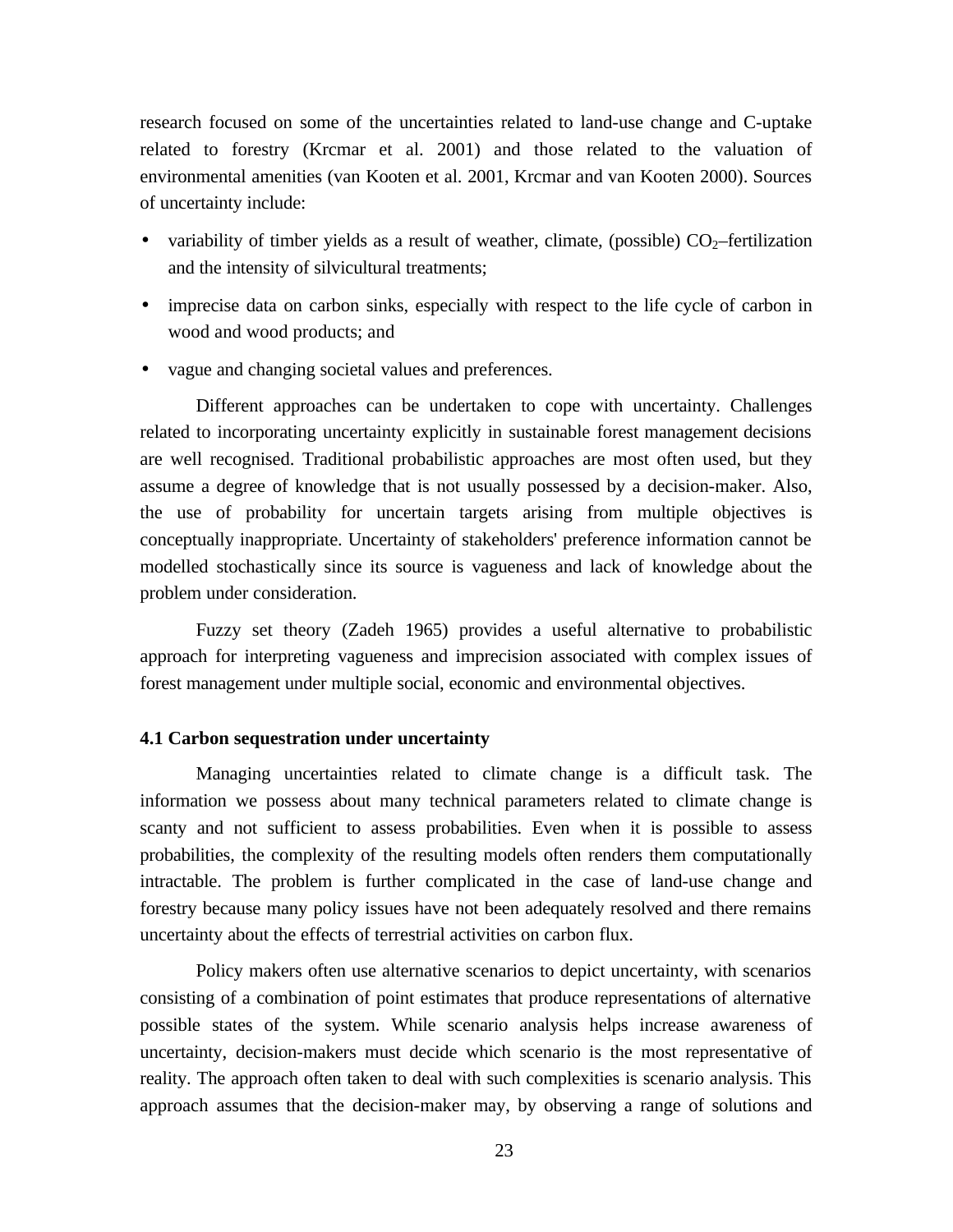consequences for alternative scenarios, choose one of them as the most likely and thus implement the corresponding solution.

The conceptual, data and computational problems associated with probabilistic formulations of forestland management and challenges related to scenario analysis led us to incorporate non-probabilistic measures in our models by treating uncertain parameters as fuzzy sets.

We consider several sources of uncertainty in the coefficients and parameters of our model. Although some of the coefficients, such as timber yield, may be considered random, it is difficult to provide probability distributions of yield under a changing climate and potential  $CO<sub>2</sub>$ -fertilization effect. Incomplete information about net carbon storage in the understory and decay of wood products is the source of uncertainty in C coefficients, while targets in some of the constraints express vagueness of future regulations on timber production and targets set by the ongoing negotiations on C-uptake goals.

We developed alternative models to incorporate uncertainty explicitly in system parameters and uncertainty in the policy domain (i.e., uncertainty with respect to objectives) (Krcmar et al. 2001). Uncertainty is addressed using two measures of uncertainty: possibility and necessity. The choice of an uncertainty measure enables the incorporation of the decision-maker's attitude toward uncertainty without fixing the values of uncertain parameters.

We apply fuzzy measures instead of probability to model imprecise timber yield and C–uptake coefficients and vague targets. This approach allows a broader interpretation of uncertainty to be addressed and the attitude of DM uncertainty to be incorporated (Dubois and Prade 1993). Two operators used for the aggregation of the model objectives and/or constraints express a difference in the DM's preferences. The results of the model formulations with alternative uncertainty measures and various aggregating operators are contrasted to those of traditional scenario analysis.

A model that incorporates various land management practices with certain commercial timber output and C flux objectives has a multi-period planning horizon with decisions in each period "best" meeting cumulative objectives over the planning horizon, as well as those for each period. Boundary conditions in terms of initial land availability, as well as targets on timber and C benefits at the end of horizon, are imposed. The objective is to maximize the cumulative NPV of products in forestry and agriculture, while meeting specific C sequestration targets in response to government climate policy and maintaining a stable timber flow to prevent mills from closing and employment from fluctuating widely. Economic and C-uptake benefits depend on the end-use of wood;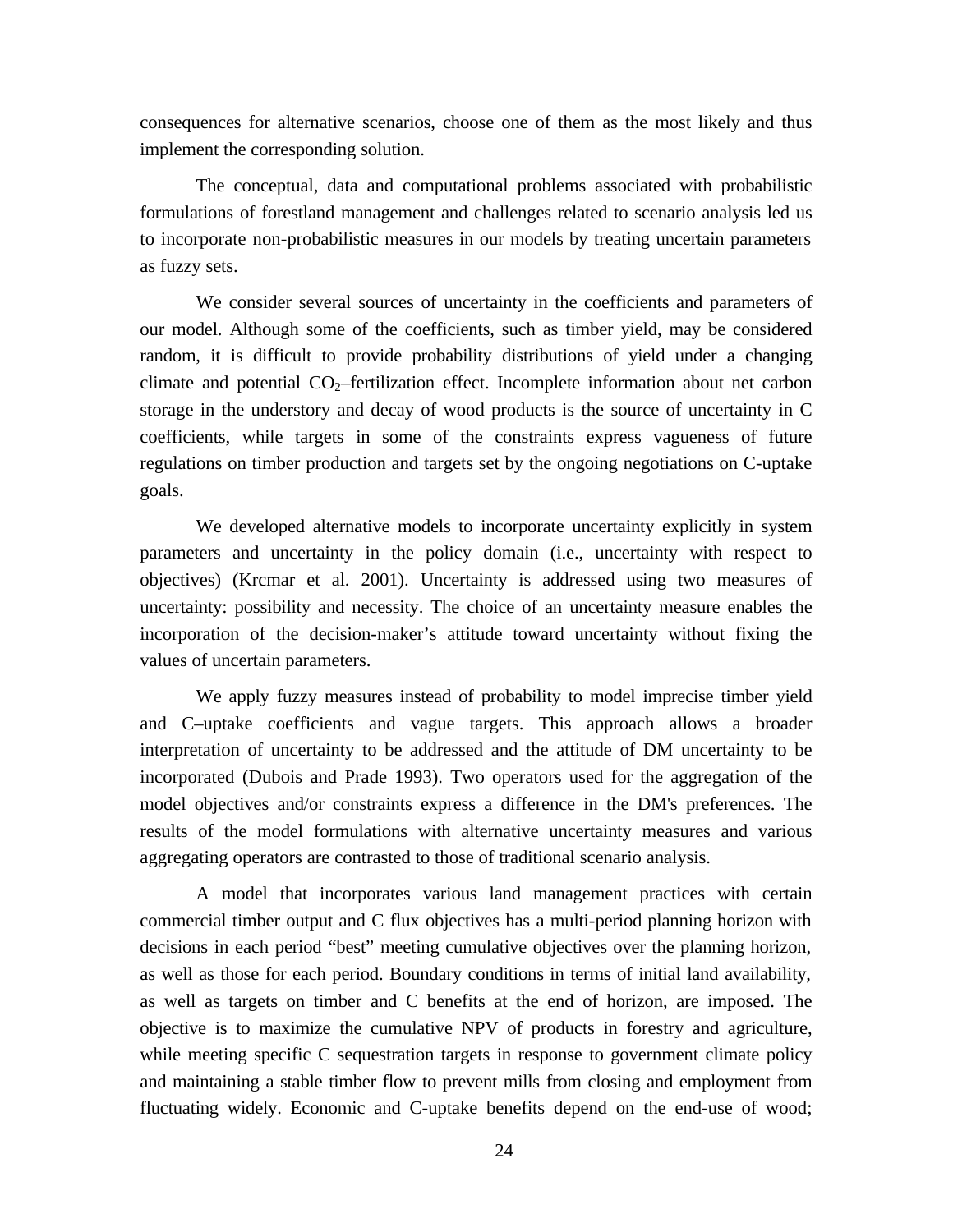hence, we consider the whole life cycle of a tree, from planting or natural regeneration to its end use as a wood product.

Uncertainty in this paper is expressed in terms of fuzzy sets (Zimermann 1996). Depending on the DM's attitude to uncertainty, two fuzzy measures – possibility or necessity – can be used (Dubois and Prade 1989). The fuzzy measure  $Q$  is defined as a function from the power set  $P(U)$  to [0,1] with: (i)  $Q(\emptyset) = 0$ ;  $Q(U) = 1$ ; and (ii)  $\forall A, B \in$ **P**(U): A⊆B  $\Rightarrow$  *Q*(A) ≤ *Q*(B). From property (ii), it follows *Q*(A∪B) ≥ max{*Q*(A),*Q*(B)}. This limiting case is the possibility measure,  $\Pi(A \cup B) = \max{\{\Pi(A), \Pi(B)\}\}\$ . It expresses the degree to which a certain event A is possible. Following from  $\Pi(A)$  is the necessity measure, N(A) = 1 –  $\Pi$  (A<sup>C</sup>). Necessity reflects the degree of impossibility of A<sup>C</sup>, or certainty of occurrence of A.

The possibility measure reflects the ultimate in optimism. It seeks to avoid situations where achieving any specific objective constraint or target is impossible. Such optimism is conducive to situations involving multiple stakeholders, because it seeks to grant concessions to all without making it difficult to find a solution. The necessity measure expresses the impossibility of not attaining goals and, thus, it is a conservative or even pessimistic measure. Focusing on necessity means seeking more certainty in achieving objectives. The necessity measure achieves its maximum when an objective is attained with certainty; its minimum reflects situations where the possibility of not achieving goals is at a maximum.

#### **Comparison of alternative model formulations**

We compare the outcomes of three formulations of the model. The first one is a model with the "best" point estimates used for technical coefficients and the desired (allowable) values for targets. The model becomes a standard deterministic linear programming (LP) problem. This scenario is referred to as the "base case" for the remainder of the analysis.

The other two models involve the possibility and necessity measures of uncertainty. Early period harvest patterns of spruce, pine and aspen are pretty similar when the necessity and possibility formulations are used to make decisions. The possibility model produces strategies that rely on intensive early harvest of spruce and pine compared to the base case scenario. This results in a focus on NPV and prediction of the highest NPV among all model formulations. Large differences occur in late period harvests for all species. Spruce sites are aggressively harvested when the necessity measure is employed. If the decision-maker uses the possibility formulation, the lowest level of spruce is harvested in late periods. This can be explained by the priority of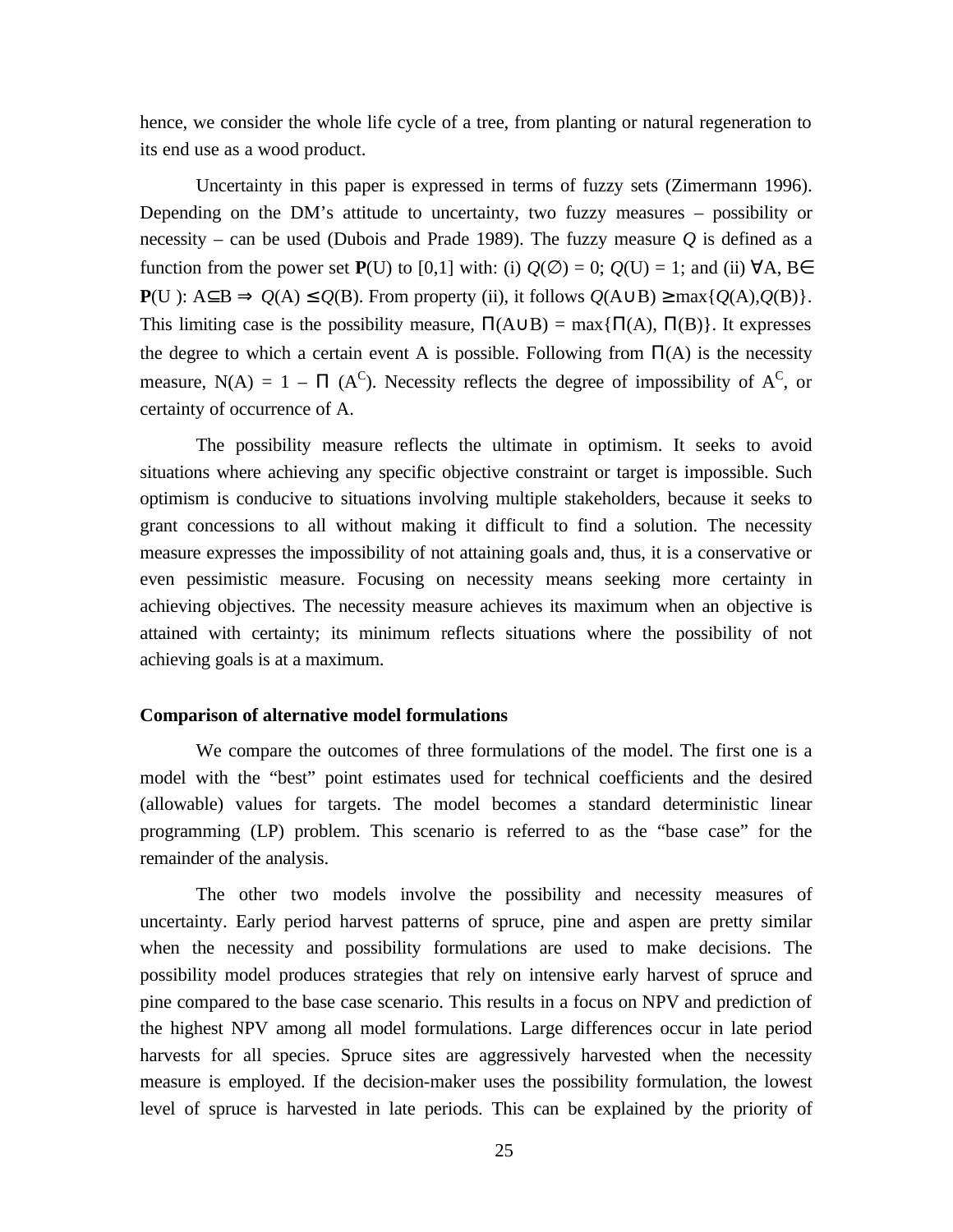harvest in both the base case and possibility models to achieve high returns. Thus, these models select strategies that harvest valuable spruce on good and medium sites only. The necessity model, on the other hand, tries to attain carbon targets first. This results in focussing on costly reforestation by planting after non-profitable poor spruce sites had been harvested. For the late period pine harvests, the largest harvest area is in the base case model, and is lowest for the possibility formulation. All of the scenarios cease harvests of native deciduous species in period 2. In the late periods, the possibilistic model suggests harvesting native deciduous trees. The remaining formulations do not allow harvest of native deciduous species after the initial time period (which uses a constraint to force deciduous harvests).

Reforestation shows striking differences between the necessity and possibility formulations. An optimistic decision-maker applies the possibility formulation, which generates a strategy with highly satisfactory payoffs in terms of both timber and carbon benefits. These payoffs are easily reached without employing costly reforestation by planting.

Initial period planting of hybrid poplar on agricultural land occurs in all models. This enables fast C uptake and harvest volume. The only case in which native conifers are planted on agricultural land is under the necessity measure of uncertainty. These highly expensive agricultural plantings of native conifers are retained for carbon storage.

The model results show that the base case "best estimate" scenario differs substantially from cases that address uncertainty explicitly. Also, the models with fuzzy measures generate strategies that differ significantly from each other (depending on the policy maker's attitude toward uncertainty) in terms of both projected objective values and recommended land management practices.

The optimism of the DM employing possibility measures results in early harvests and natural reforestation afterwards, and afforestation by fast-growing hybrid poplar. Satisfying the targets is highly plausible only if the most likely coefficient values occur.

The necessity formulation outputs differ most from the others. The DM who maximizes the minimum necessity of meeting the targets uses a strategy almost opposite to that used by the possibilistic DM. This may be explained by a cautious, even conservative, attitude toward uncertainty. The necessity model formulation minimizes the impossibility of not achieving targets. A conservative DM will almost certainly attain all targets to some extent even if the least plausible coefficient values occur. This is achieved by high spruce harvest and moderate harvests of pine and native deciduous species in late periods. In addition, reforestation of denuded forest sites by planting is very high, especially in early periods, which guarantees high biomass and carbon storage over the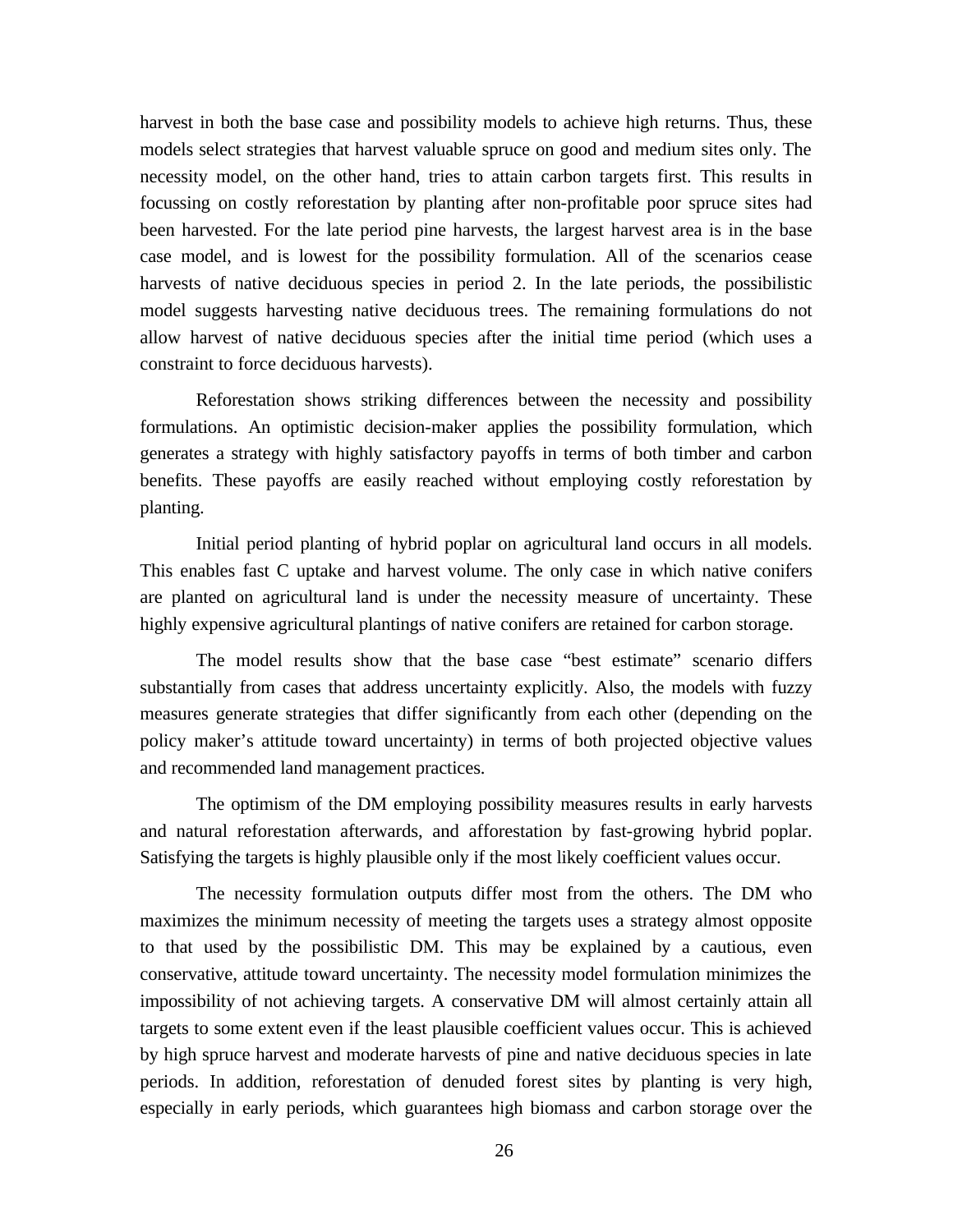time horizon. Implications of such cautious strategies include lower harvest volume in the late periods. Another impact is a significant drop in NPV, which can be mainly justified by high costs of planting, afforestation by native conifers and harvests of non-profitable forest sites, rather than by decreasing harvest volume.

The objectives levels reached by the alternative formulations are provided in Table 7. The highest projected NPV occurs in the model that maximizes the minimum possibility of meeting the constraints. The possibility formulation attains an NPV of \$1066 million with a possibility (plausibility) of 0.95. This NPV is consistent with the aggressive harvest of quality sites, low reforestation by planting and complete avoidance of afforestation by native conifers. On the other hand, the necessity formulation that maximizes the impossibility of not achieving targets is less successful in terms of "achieving" economic objectives. It achieves an NPV of \$612 million with a necessity (certainty) of 0.12. Necessity maximization, as a conservative approach, aims to attain with certainty lower target bounds, so that harvest levels are consistently lower.

The base case scenario generates the highest cumulative carbon uptake because its underlying LP model requires that all constraint targets are fully satisfied. The lowest discounted carbon uptake is achieved by the necessity maximization strategy. This strategy guarantees an uptake of 0.840 million tonnes of carbon discounted at the 4% rate.

|                                    |                  | <b>Max-min</b>   | <b>Max-min</b>     |
|------------------------------------|------------------|------------------|--------------------|
|                                    | <b>Base Case</b> | <b>Necessity</b> | <b>Possibility</b> |
| <b>NPV</b> (million \$)            | 978.001          | 612.530          | 1066.460           |
| Harvest volume (million $m^3$ )    |                  |                  |                    |
| Period 1                           | 42.420           | 42.420           | 42.420             |
| Period 2                           | 38.180           | 36.310           | 38.750             |
| Period 3                           | 33.940           | 31.090           | 34.020             |
| Period 4                           | 29.700           | 25.740           | 29.330             |
| Period 5                           | 25.460           | 22.206           | 28.215             |
| <b>Total Harvest Volume</b>        | 169.700          | 157.765          | 172.735            |
| Discounted C flux (million tonnes) |                  |                  |                    |
| Period 2                           | 0.911            | 0.046            | 1.243              |
| Period 3                           | 0.510            | 0.605            | 0.124              |
| Period 4                           | 0.129            | 0.192            | 0.095              |
| Period 5                           | 0.000            | $-0.003$         | 0.021              |
| <b>Total discounted C uptake</b>   | 1.550            | 0.840            | 1.463              |

**Table 7. Projections of objective values in different model formulations**

In general, different approaches lead to significantly different land-use and forest management strategies. Base-case outputs track what we would expect forest management to look like if the government implements strategies based on fixed targets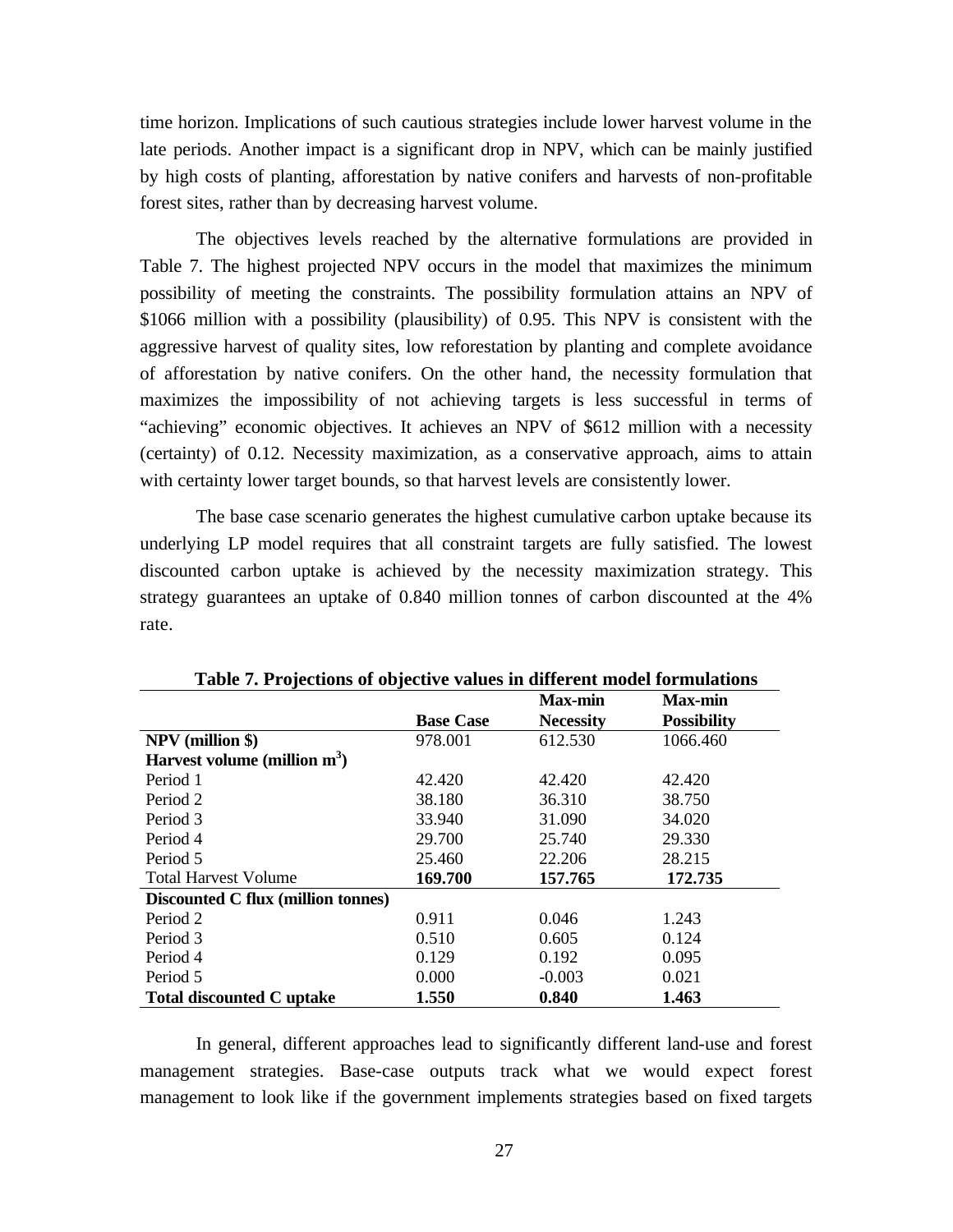and best estimates for uncertain coefficients. Two other scenarios address uncertainty explicitly, including different views of the states of nature.

Similarities exist between the plans chosen by DMs in the base case and a possibility max-min in terms of reforestation by planting and afforestation, since both formulations focus on achieving timber benefits. If a more cautious view on the state of nature is taken, then strategies are dominated by the need to satisfy the C-uptake targets. When the possibility or necessity measures are used, the best strategies differ substantially in terms of both projected objective values and recommended land management practices.

We studied how decisions with respect to land management change given alternative models, and that land-use strategies are altered significantly with respect to problem formulation. The results of the case study prove that the interaction of the strategic features over time is complex and hard to predict. This makes the use of multiple scenarios for the climate change problem difficult. Indeed, the common heuristics of adjusting base case solutions do not work. Changes in the strategic mix are not monotonous along a continuum from pessimism to optimism. This implies that uncertainties in both objectives and parameters must be modeled explicitly. We conclude that, ultimately, the onus of clearly specifying all the parameters of the choice falls back on the DM. Our models can only help identify what impact their attitude toward uncertainty, policy targets and so on has on the final decision, but it cannot unequivocally point to the "best" strategy.

#### **4.2 A fuzzy approach to environmental valuation**

As part of the SFM project, we examined the use of fuzzy logic for valuation purposes (van Kooten et al. 2001; Krcmar and van Kooten 2001). The contingent valuation (CV) survey method is a widely used technique for valuing non-market environmental amenities. In forestry, for example, both commercial timber values and non-timber values are important for guiding policy. Commercial timber values are straightforward to measure using market data and the travel cost method can be used to find forest recreation benefits, but CV is generally required to provide estimates of preservation value, which may be the most important non-timber value.

Most CV surveys rely on a dichotomous choice question to elicit either willingness to pay (WTP) or compensation demanded. Calculation of the Hicksian compensating or equivalent welfare measure is based on the assumption that the survey respondent knows her utility function with certainty. The assumption of preference certainty is a strong one because CV seeks to elicit values for environmental resources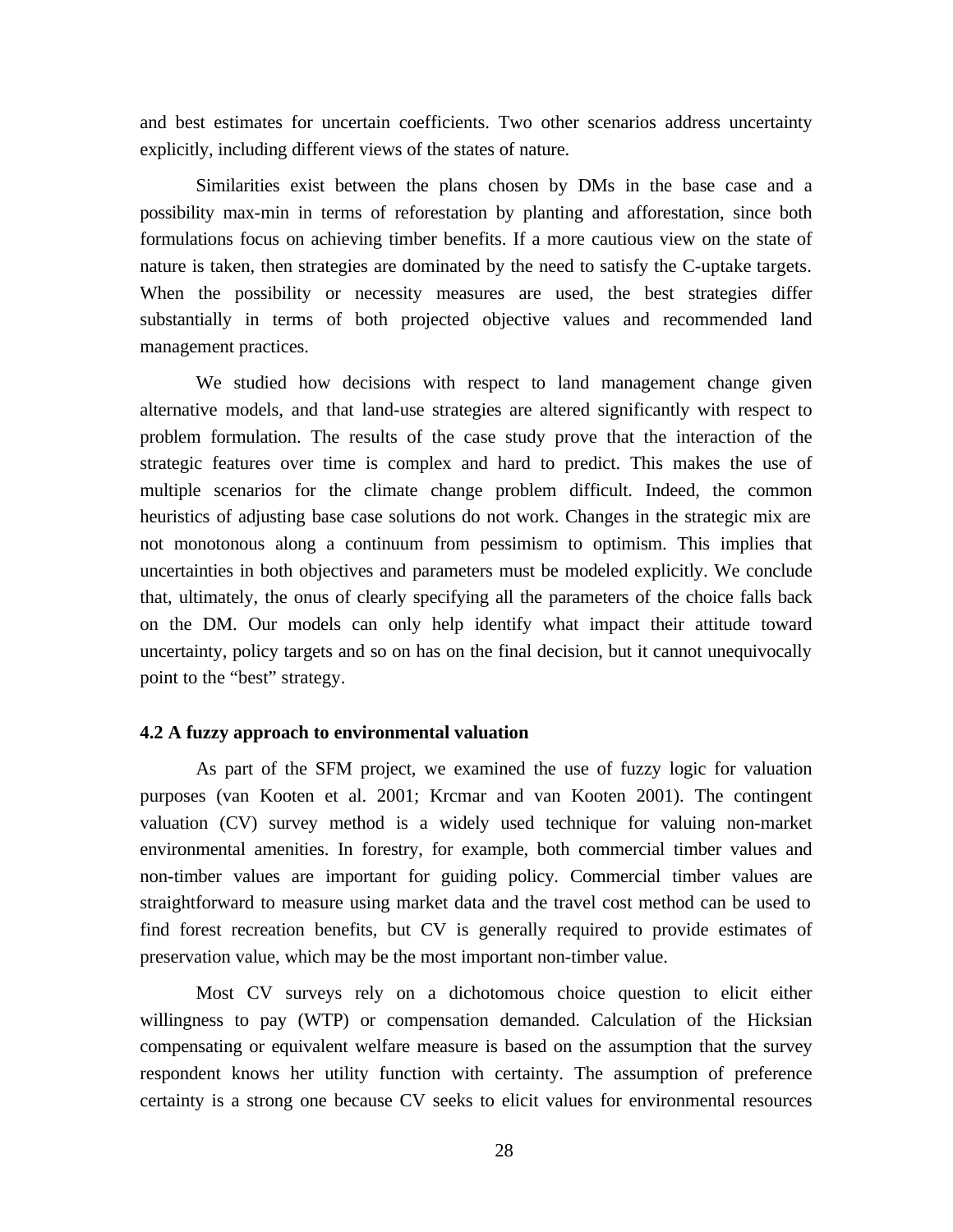from respondents who may lack the cognitive ability to make such assessments. These approaches rely on probabilistic interpretations of uncertainty. Our contention is that the apparent precision of standard WTP estimates (even as a mean value with confidence interval) masks the underlying vagueness of preferences and may lead to biased outcomes.

Fuzzy set theory addresses both imprecision about what is to be valued and uncertainty about values that are actually measured. In van Kooten et al. (2001), we focused on the most often used economic application of fuzzy set theory – modelling choices when preferences are vague. We distinguish between three types of uncertainty that could cause ill-defined preferences for environmental goods.

First, people may not be well acquainted with the alternatives they are being asked to value, and cannot easily express a preference for different combinations of income and the environmental amenity. For example, a survey of Scottish citizens revealed that over 70% of the respondents were completely unfamiliar with the meaning of biodiversity. Similarly, some respondents are likely not familiar with 'obscure' endangered species such as the striped shiner or the squawfish, yet are asked to value their survival (Bulte and van Kooten 1999). One straightforward means for mitigating this type of uncertainty is to provide more information or detail about the amenity to be valued.

Second, respondents may be truly uncertain about their preferences because they have never previously given such tradeoffs much thought. In a one-shot CV experiment, a respondent's stated WTP may be biased. One approach in this case is to use focus groups that enable stakeholders (as opposed to a truly representative group) to construct a preference function. Other approaches have also been proposed to address this type of uncertainty, all relying on a probabilistic interpretation of uncertainty.

Third, it may be the case that respondents *never* fully know their preferences. The concern is with a respondent's cognitive inability to rank commodities with diverse properties, even if the commodities themselves are well defined and their attributes completely known by the respondent. This type of uncertainty has been ignored in much of the economic valuation literature, and certainly in the valuation of non-market goods.

There is a fundamental and philosophical difference between the second and third approaches to uncertain preferences. The second approach assumes that respondents learn about their preferences over time and eventually 'know' their true utility function. In other words, respondents are uncertain about the location of their true indifference curve(s), but a time series of CV surveying would measure a shifting 'perceived' indifference curve that gradually approaches the true one. The third approach, in contrast,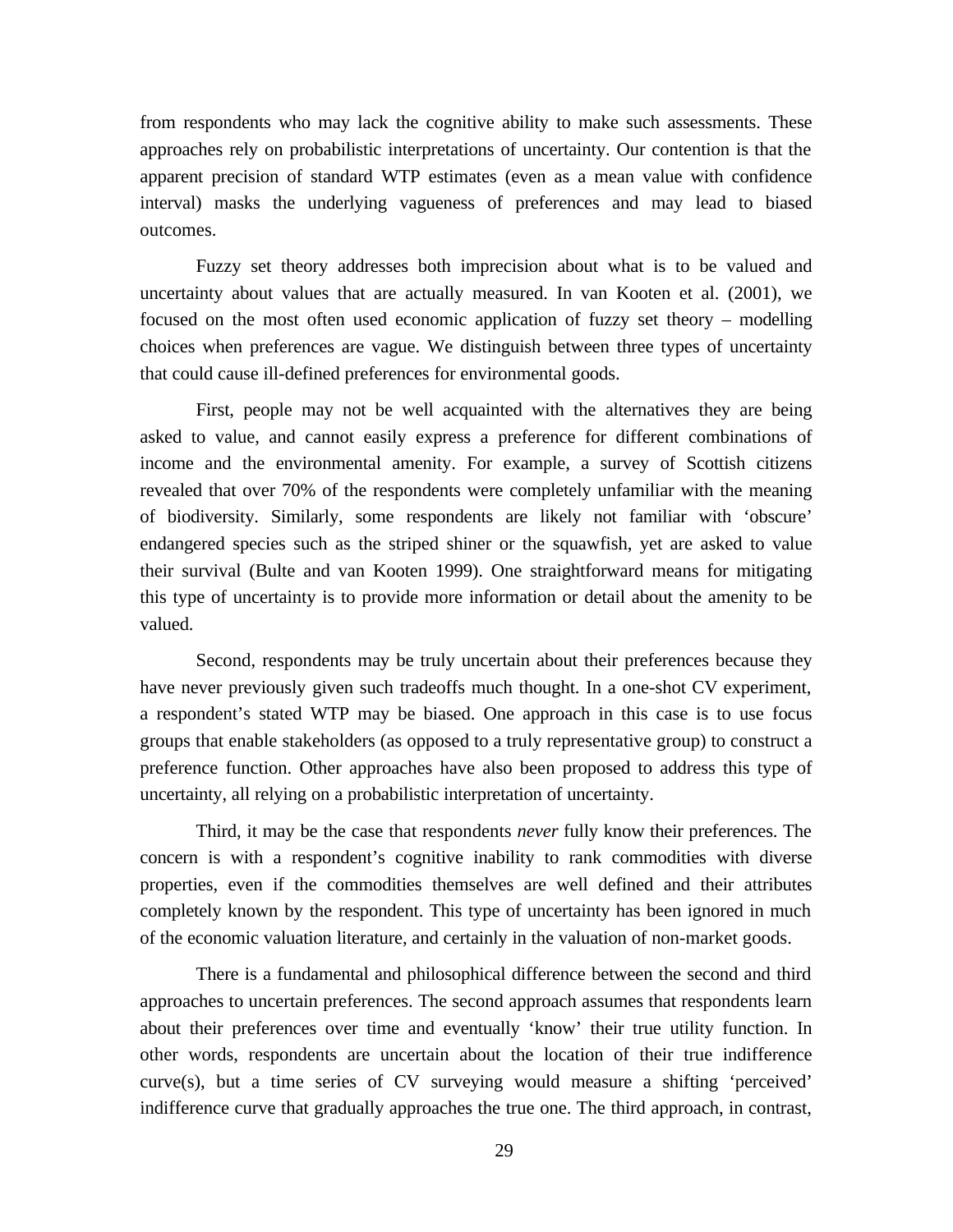treats the utility function as a useful analytical construct, but acknowledges that certain trade-offs are inherently difficult, if not impossible, to make. How does one value 'employment' versus 'endangered species conservation,' or 'children's health' versus 'poverty alleviation'? While respondents will certainly have some preference over such choices, valuation at the margin is extremely difficult and it is obvious that some tradeoffs cannot be represented by a true and unique indifference curve.

We introduced the notion of fuzzy set theory in a first attempt to employ it as an alternative approach for dealing with preference uncertainty within the standard contingent valuation framework (van Kooten et al. 2001). The fuzzy approach to contingent valuation that we developed should not be regarded as competing with, but rather as complementing, the standard approaches to preference uncertainty within a CV framework.

Our concern is with people who may have conflicting impulses about which goods they prefer; they may think that one good is better than another in some respect but worse in others. We consider respondents' cognitive (in)ability to rank commodities with diverse properties, even if the commodities themselves are well defined or crisp, and information is perfect. An assumption of the DC approach in the CV context is that each respondent is able to determine which option is preferred, but there are situations when it may be difficult or impossible for the respondent to determine with certainty the preferred option.

Authors who studied preference uncertainty in the CV framework (Ready et al. 1995) interpret respondents' difficulty in making a choice as uncertainty over the location of the indifference curve. Most CV studies assume that the respondent resolves such uncertainty through additional information about the amenity being valued. While additional information and knowledge of the amenity in question may narrow the preference uncertainty region, preference uncertainty remains as a result of strong conflicts between the objectives (Ready et al. 1995, Loomis and Ekstrand 1997). In such situations, a respondent typically adopts one of a variety of decision rules in order to provide a crisp answer to the DC question. Despite differences in the approaches, they are all based on Hanemann's formulation of the utility difference model. The underlying assumption of this model and its modifications is that uncertainty in the model (respondent's and/or observer's) can and should be modelled probabilistically.

Unlike these approaches, we assume that a respondent's utility is vague and can be represented by a fuzzy number  $\tilde{u}$ . Then, the indifference curve is fuzzy too. Graphical illustration of the DC model when utility is fuzzy is given in Figure 5. Income and the amount of the environmental amenity are assumed to be well defined or crisp.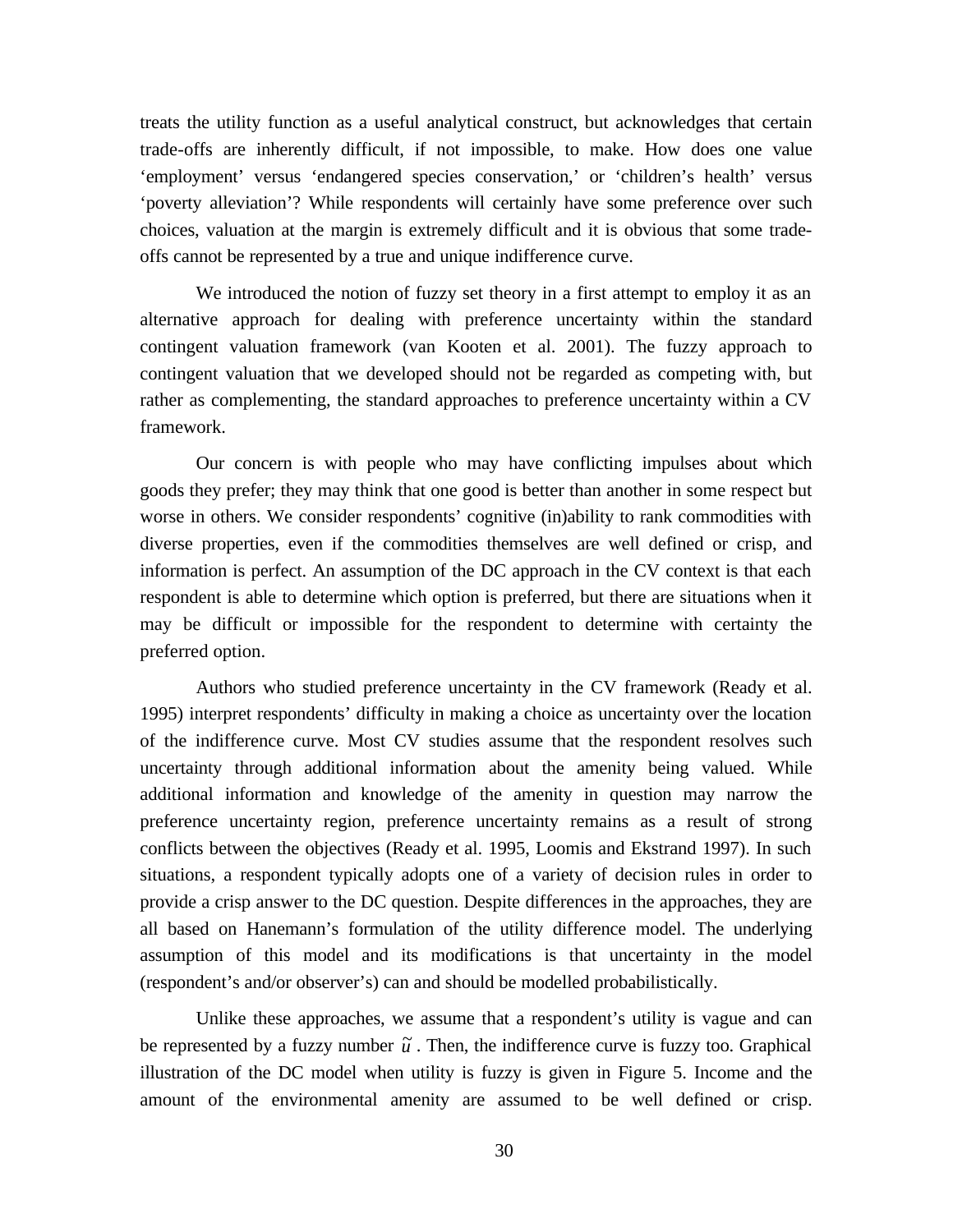Representative fuzzy indifference curves are provided in Figure 5 for two individuals (*A* and *B*) faced with the opportunity of paying an amount *W* to increase the availability of the environmental amenity from  $E_0$  to  $E_1$ , or remaining at the status quo level K. Combinations of income and the environmental amenity located on the dark lines have memberships equal to 1.0 in the fuzzy utility sets,  $\tilde{u}(A)$  and  $\tilde{u}(B)$ . Points located off the dark lines but in the respective shaded areas have a degree of membership in the fuzzy indifference level that is less than 1.0 but greater than 0. The outside boundaries of the indifference curve are given by dashed lines. For the respondent with fuzzy indifference curve  $\tilde{u}$  (*A*), the new consumption set represented by  $\beta$  has a membership in  $\tilde{u}$  (*A*) of 1.0. For the individual with fuzzy indifference curve  $\tilde{u}(B)$ ,  $\mu \tilde{u}(B)(\gamma)=0.60$  say, while  $\mu \tilde{u}$ <sub>(*B*)</sub>( $\beta$ ) = 0 and  $\mu \tilde{u}$ <sub>(*B*)</sub>( $\pi$ )=1.



**Figure 5. Interpretation of Dichotomous Choice Answers with Fuzzy Utility**

When a respondent's utility is crisp (i.e., only the dark line), then *W* will be accepted ('yes' answer) when the indifference curve at  $E_1$  is below the line  $m-W$ . This is the case for respondent B, but not for respondent A. Figure 5 illustrates the potential problems in answering a DC question regarding a given bid *W* when a respondent's utility is fuzzy. Respondent A will always reject the opportunity to pay *W* for more of the environmental amenity. Respondent *B*'s fuzzy indifference curve intersects the environmental amenity level  $E_1$  at an interval that contains the  $m-W$  value. Consequently, some points of the intersecting interval are below and others are above the line *m–W.*  Answers to the DC question are therefore subject to a decision criterion.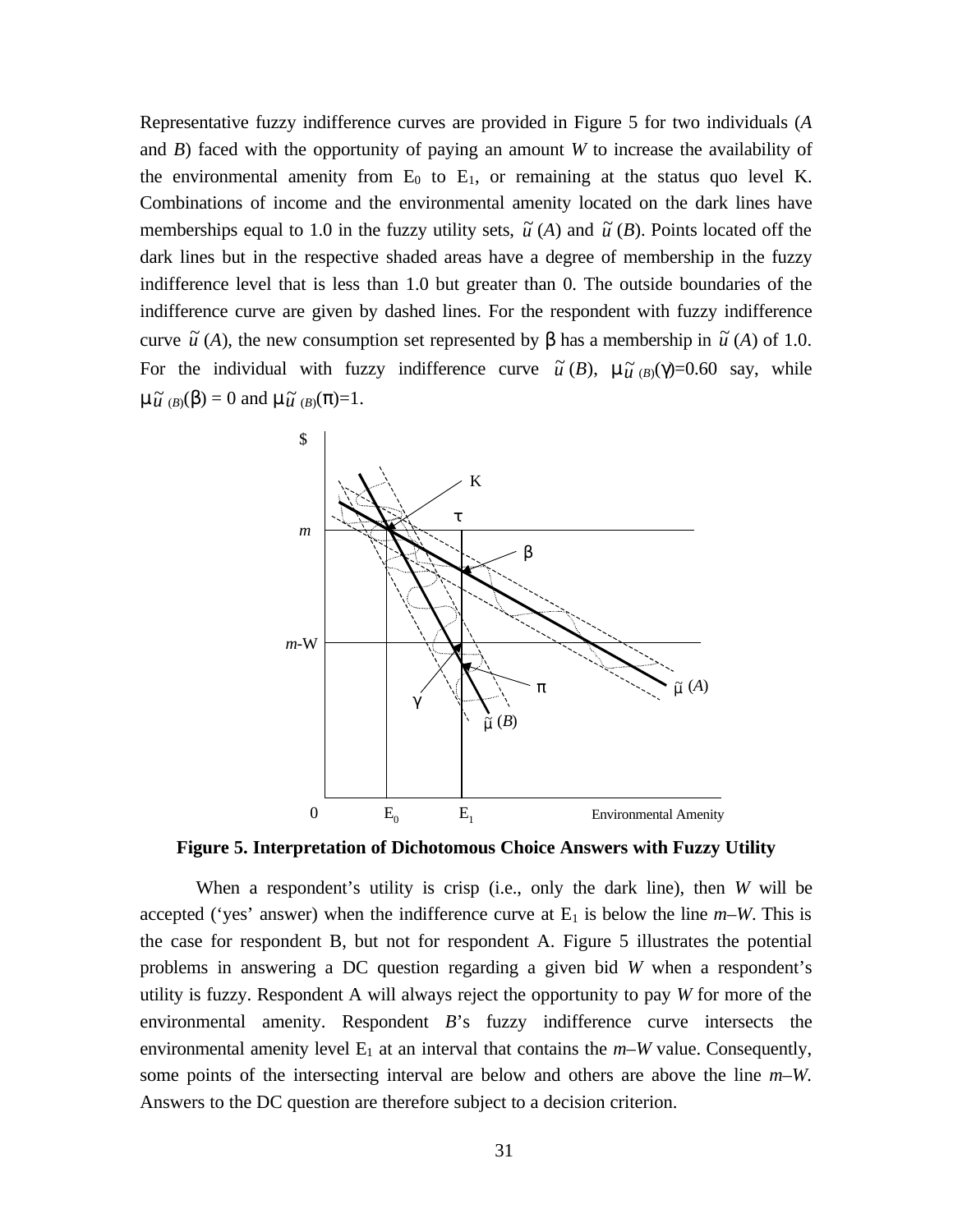Although we emphasize the importance of allowing consumer preferences to remain uncertain, the estimation techniques that we employ are preliminary. Ultimately the fuzzy utility approach should lead to estimates of fuzzy willingness to pay derived from fuzzy utility maximization subject to (perhaps fuzzy) constraints. Perhaps, it requires the estimation of the fuzzy parameters of a probit or logit model, but fuzzy estimation techniques are generally in their infancy and are not yet available. Future research will need to include analyst's uncertainty explicitly together with a respondent's vague preferences, which would require incorporating both stochastic (expressing an analyst's uncertainty) and fuzzy (containing a respondent's vague preferences) components into the analysis of contingent valuation responses. Further research also needs to consider different methods for comparing fuzzy numbers and their impact on (fuzzy) CV estimates, and how to evaluate uncertain coefficients of the fuzzy utility function. Finally, it is necessary to develop an appropriate survey instrument that allows respondents to express their preference uncertainty qualitatively, rather than relying on data generated from CV surveys that essentially require crisp responses. Indeed, it is likely necessary to develop survey instruments that also treat fuzziness due to vagueness in classification.

At this stage, it is not possible to say that the fuzzy approach is somehow 'better' than standard approaches for evaluating environmental amenities. The fuzzy approach to contingent valuation interprets uncertainty in a fundamentally different way than the standard random utility maximization model. Our results indicate persistence of preference uncertainty over a wide range of bid values, thus suggesting that uncertainty cannot be treated only as a random phenomenon to be minimized by providing respondents with more information. In that case, the fuzzy approach needs to be seriously considered as a method for addressing preference uncertainty in non-market valuation.

In van Kooten et al. (2001), we used the fuzzy-utility framework of Figure 5 to construct a procedure to incorporate preference information to find estimates of nonmarket value. In particular, we estimated aggregated fuzzy WTP and willingness not to pay (WNTP), and illustrated our approach with an empirical application of the willingness to pay for forest preservation in Sweden, using data from Li and Mattson (1995).

In a subsequent study (Krcmar and van Kooten 2000), we focused on two individual rather than corporate fuzzy membership functions, and then aggregating the membership functions to find estimates of value. Unlike the previous approach, the focus is only on WTP and not on WNTP. This required an arbitrary transformation of responses to the uncertainty question in the survey. Thus, if a respondent stated she was only 40%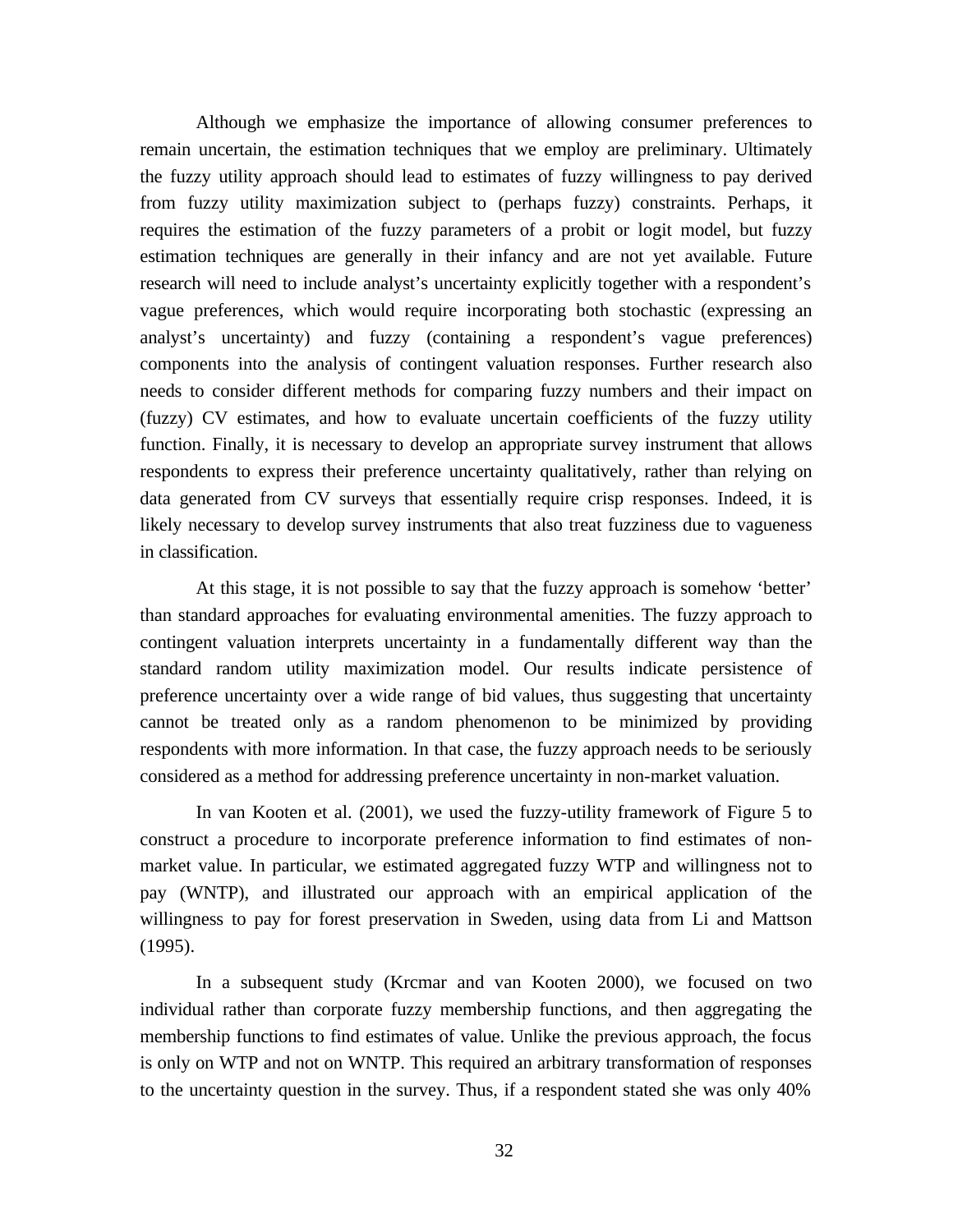certain, say, of her response to a dichotomous choice, yes/no, question, the response was "flipped" – a "yes" response was changed to "no" with 60% certainty and vice versa for a "no" response. This is precisely what Li and Mattson (1995) did as well.

The individual membership functions we constructed were somewhat arbitrary because they assumed respondents would be WTP zero for forest conservation with membership value 1.0 (see van Kooten et al. 2001 in this regard), and that the response to the uncertainty question constituted another point on the membership function. Membership functions were aggregated into a single membership function, which is shown in Figure 6. In the figure, the alpha-level refers to the confidence of the estimated value of WTP for forest conservation. The estimates of van Kooten et al. (2001) fall within this membership function.

Both fuzzy methods for obtaining non-market values resulted in lower estimates of value than indicated by the traditional approach. However, since the results are based on a single study, no general conclusions can be drawn. Clearly, further research in this area is required.



**Figure 6. Fuzzy WTP for Continued Use of Forest Environment**

#### **5. CONCLUSIONS**

One purpose of our research into the economics of climate change, with focus on carbon uptake and storage in forest ecosystems, was to investigate the prospects of forestation and afforestation in meeting some of Canada's international obligations to mitigate global warming. Our findings indicate, first off, that enhanced silviculture is not a cost effective means of sequestering carbon, and that, if silvicultural investments can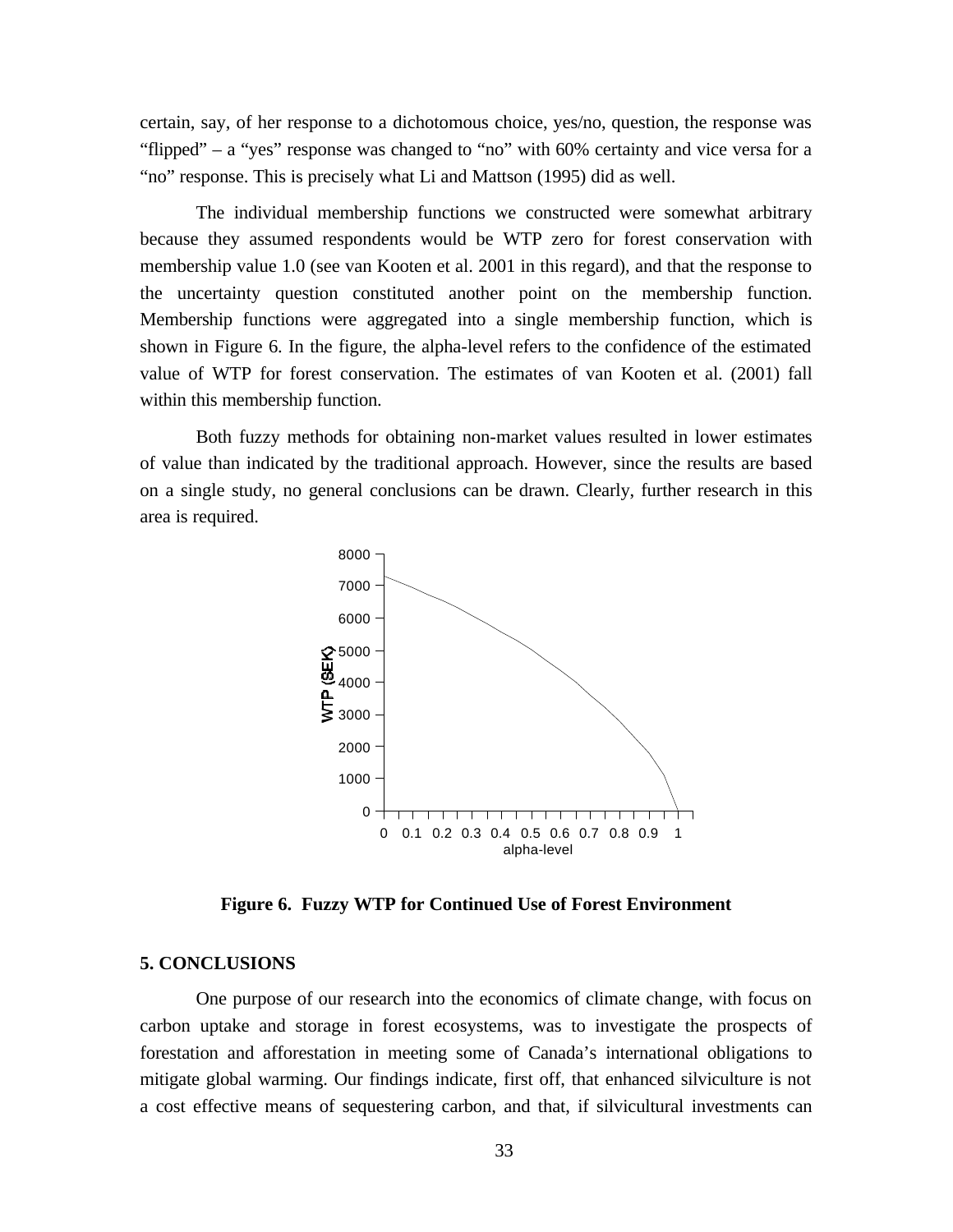not be justified on economic efficiency grounds (net present value is positive), it is unlikely that such investments will be profitable if carbon benefits are included. However, even where inclusion of carbon benefits makes them socially profitable, the additional carbon society gains is rather small.

Second, our research showed that afforestation projects are generally not cost effective if native tree species are planted. If fasting-growing hybrid poplar is planted, afforestation may be cost-effective, and competitive with  $CO<sub>2</sub>$ -emissions reduction options. However, the cost-effectiveness of the terrestrial carbon sinks option is highly sensitive to a number of factors. These include the use to which timber is put at time of harvest (left standing, converted to wood products or burned for energy production), distances to mills, rates of tree growth, discount rates, and so on. We show that the effectiveness of the forestry option is enhanced if carbon gets stored in wood products, and other forest ecosystem sinks (such as soil sinks) are taken into account (although this was not yet allowed under Kyoto). Yet, biomass burning may be preferred to use of timber in wood products because there exists the possibility that, if timber from additional forest plantations is used for lumber or wood pulp, stumpage values are driven down and landowners reduce forest holdings elsewhere. The resulting carbon leakage could reduce the effectiveness of this approach by half.

Our research on afforestation also indicates that costs of carbon sequestration are affected by two factors often ignored in more simplistic, straightforward analyses of costs and benefits. All of the marginal agricultural land that might be considered optimal for conversion to plantation forest can not possibly be planted in one season. Attempts to do so will encounter rising marginal costs. Attempts to exceed some optimal rate at which agricultural land can be converted to forest will only raise carbon sequestration costs. Indeed, our research suggests that it could take 40 years to convert an area of some 3.3 million ha of farmland to forest. Any attempt to reduce this timeframe will only increase costs needlessly. Further, our latest research suggests that there may be unaccounted for transaction costs associated with the mechanisms used to entice landowners to plant trees. These transaction costs will increase overall afforestation costs and reduce Canada's options with regard to terrestrial carbon uptake.

Based on our research to date, we estimate that, at best, Canada can rely on afforestation to meet some 7-10% of its annual obligations to mitigate climate change. This is well below the 22% identified by the Canadian Pulp and Paper Association and implicitly adopted by the Canadian government as a reasonable target.

We also developed the TECAB model to examine tradeoffs among economic, carbon uptake and biodiversity objectives. TECAB uses compromise programming to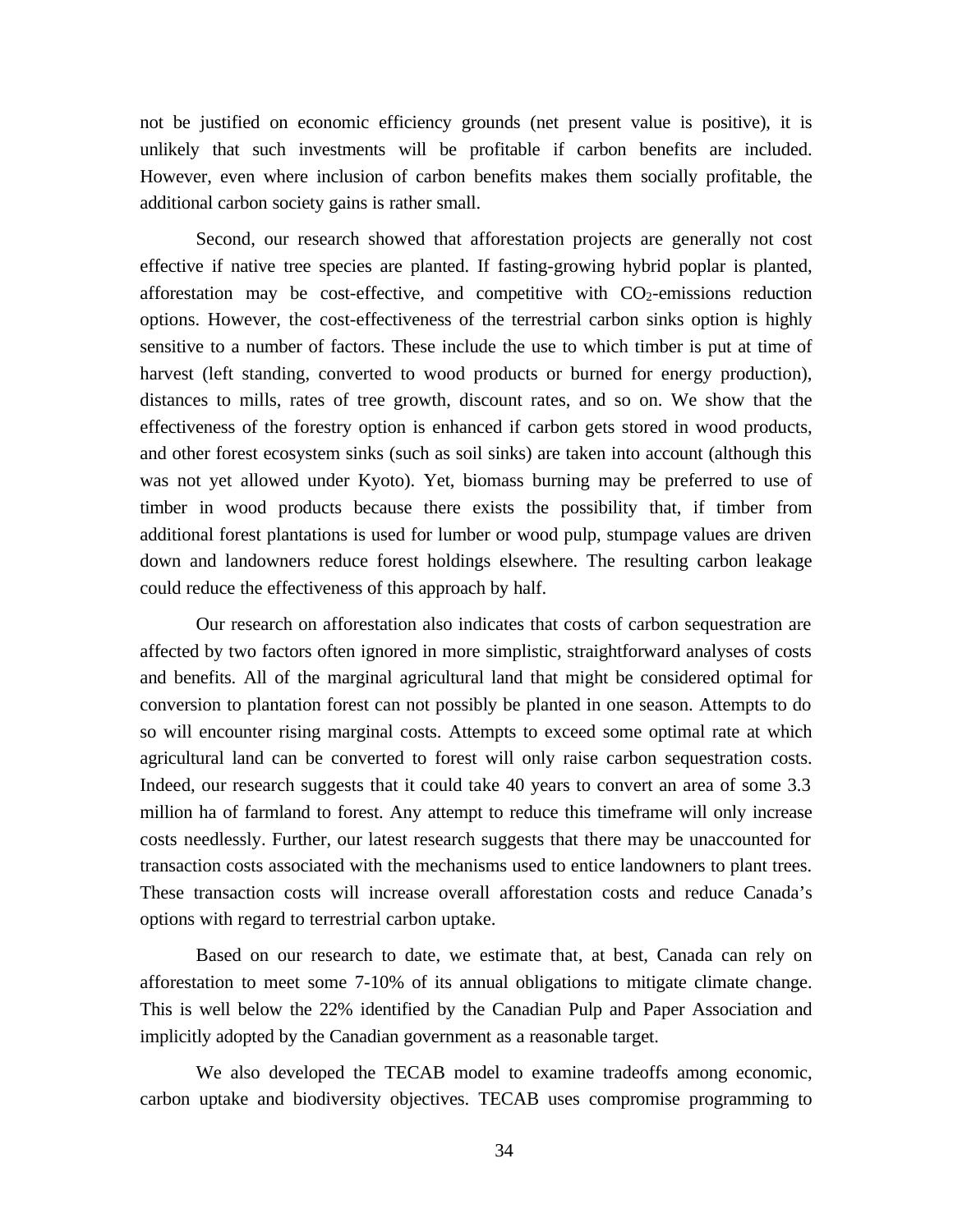find a strategy that balances the various objectives of forest management (profitability, even flow, timber volume, carbon flux and biodiversity). The balance strategy does not attempt to achieve any maximum associated with an individual objective; individual objective maximums are unattainable in any event, because of real world constraints. The balance strategy achieves what we consider to be an excellent compromise (see Table 6).

Finally, we investigated the use of fuzzy logic to treat uncertainty in forest management and uncertainty about (non-market) valuation of environmental amenities. In the case of forest management, we show that outcomes are highly sensitive to whether a decision maker is optimistic or pessimistic about whether a particular management strategy is or is not successful in achieving carbon uptake goals, for example. In the case of fuzzy logic applied to valuation, our results suggest that traditional methods of valuation might overstate the true value of an environmental amenity. We caution that substantially more research is required before anything definitive can be said.

#### **REFERENCES**

- Adams, D.M. R.J. Alig, B.A. McCarl, J.M. Callaway and S.M. Winnett, 1999. Minimum Cost Strategies for Sequestering Carbon in Forests, *Land Economics* 75: 360-74.
- Alig, R.J., D.M. Adams and B.A. McCarl, 1998. Ecological and economic impacts of forest policies: interactions across forestry and agriculture, *Ecological Economics*  27: 63-78.
- Betts, R.A., 2000. Offset of the Potential Carbon Sink from Boreal Forestation by Decreases in Surface Albedo, *Nature* 408(9 November): 187-90.
- Bromley, D. W., 1999. *Sustaining Development. Environmental Resources in Developing Countries*. Cheltenham, UK: Edward Elgar.
- Bunnell, F.L., 1998. Managing forests to sustain biodiversity: substituting accomplishment for motion, *The Forestry Chronicle* 74: 822-827.
- Buongiorno, J., S. Dahir, H.-C. Lu, and C.-R. Lin, 1994. Tree size diversity and economic returns in uneven-aged forest stands, *Forest Science* 40: 83-103.
- Callan, B.E., 1998. *Diseases of Populus in British Columbia: A Diagnostic Manual*. Victoria, BC: Natural Resources Canada, Canadian Forest Service. 157pp.
- Canadian Pulp & Paper Association, 2000. CPPA's Discussion Paper on Climate Change. Montreal, PQ: CPPA. January. (www.open.doors.cppa.ca)
- Caspersen, J.P., S.W. Pacala, J.C. Jenkins, G.C. Hurtt, P.R. Moorcroft and R.A. Birdsey, 2000. Contributions of Land-Use History to Carbon Accumulation in U.S. Forests, *Science* 290(10 November): 1148-51.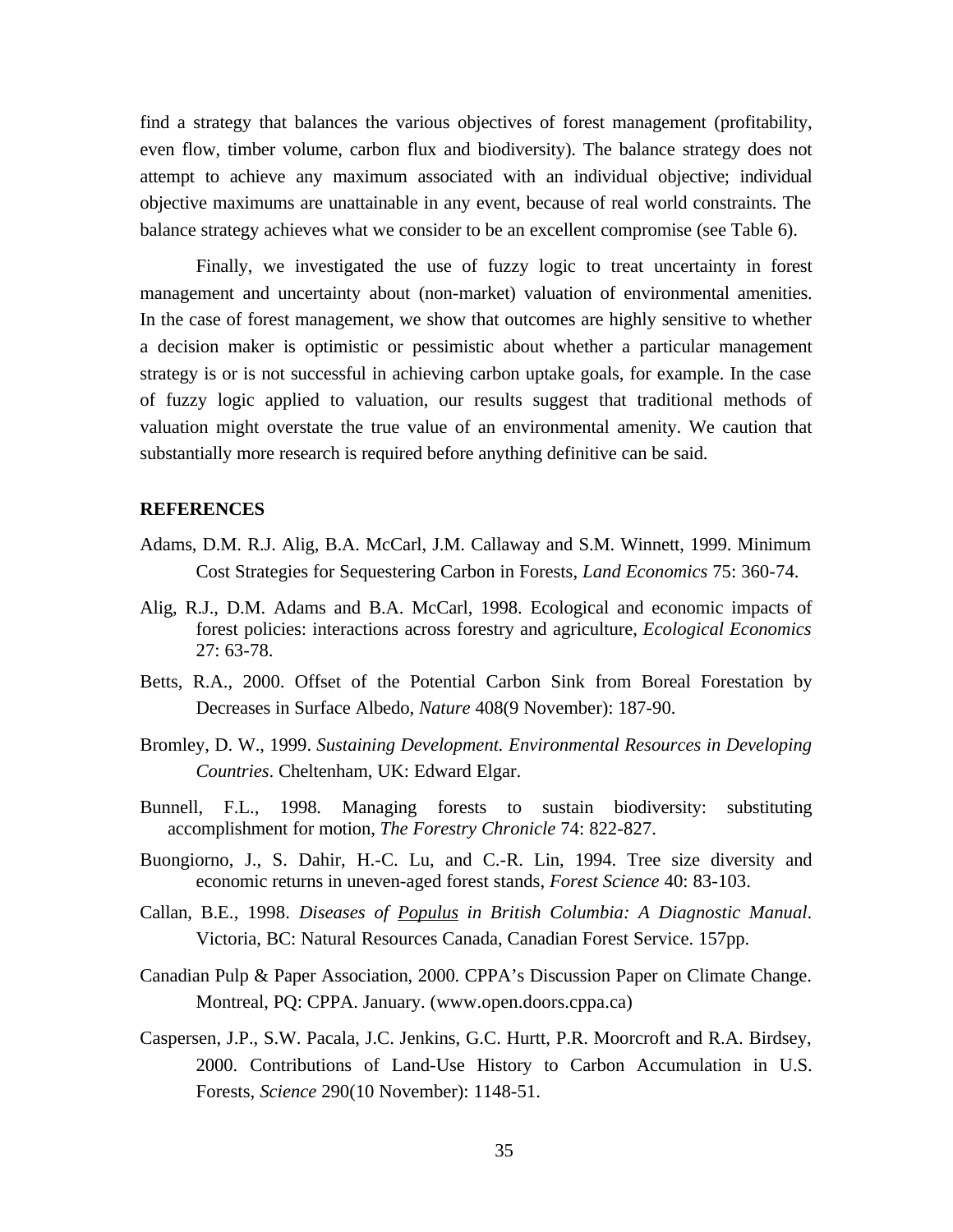- Chomitz, K.M., 2000. Evaluating Carbon Offsets from Forestry and Energy Projects: How do they Compare? Working Paper. Washington, DC: World Bank, Development Research Group. (As found at www.worldbank.org/research, November).
- Dubois, D. and H. Prade, 1993. A glance at non-standard models and logics of uncertainty and vagueness, In *Philosophy of Pro*bability, Edited by J.-P. Dubucs. Edited by J.-P. Dubucs, Kluwer Academic Publishers, Dordrecht, pp.169-222.
- Dubois, D. and H. Prade, 1989. Fuzzy sets, probability and measurement*, European Journal of Operational Researc*h 40: 135-154.
- Easterbrook, G., 1999. Warming Up: The Real Evidence for the Greenhouse Effect, *The New Republic* 221(19): 42-53.
- Englin, J. and J. Callaway, 1995. Environmental impacts of sequestering carbon through forestation. *Climatic Change* 31: 67-78.
- Environment Canada, 1998. Summary of Decisions: Joint Meeting of the Federal, Provincial and Territorial Ministers of Energy and Environment. As viewed at http://www.ec.gc.ca/press/jmm1\_b\_e.htm. September.
- Federal-Provincial-Territorial Task Force, 1990. *Report of the Federal-Provincial-Territorial Task Force on Energy and the Environment*. Federal-Provincial-Territorial Conference of Ministers of Energy, Kananaskis, Alberta, April 2. Mimeograph.
- Forest Sector Table, 1999. Options Report: Options for the Forest Sector to Contribute to Canada's National Implementation Strategy for the Kyoto Protocol. Ottawa: Natural Resources Canada, Canadian Forest Service, National Climate Change Program.
- Fround–Williams, R.J., R. Harrington, T.J. Hocking, H.G. Smith and T.H. Thomas (editors), 1996. *Implications of Global Environmental Change for Crops in Europe*. Special issue of *Aspects of Applied Biology*, Volume 45 (annual).
- Frumhoff, P.C., D.C. Goetze and J.J. Hardner, 1998. Linking Solutions to Climate Change and Biodiversity Loss Through the Kyoto Protocol's Clean Development Mechanism. UCS Reports. Briefing Papers from the Union of Concerned Scientists. Cambridge, MA: Union of Concerned Scientists. October. 15pp.
- Government of Canada, 1997. Canada's Second National Report on Climate change: Actions to Meet Commitments under the United Nations Framework Convention on Climate Change. Ottawa: Government of Canada. November.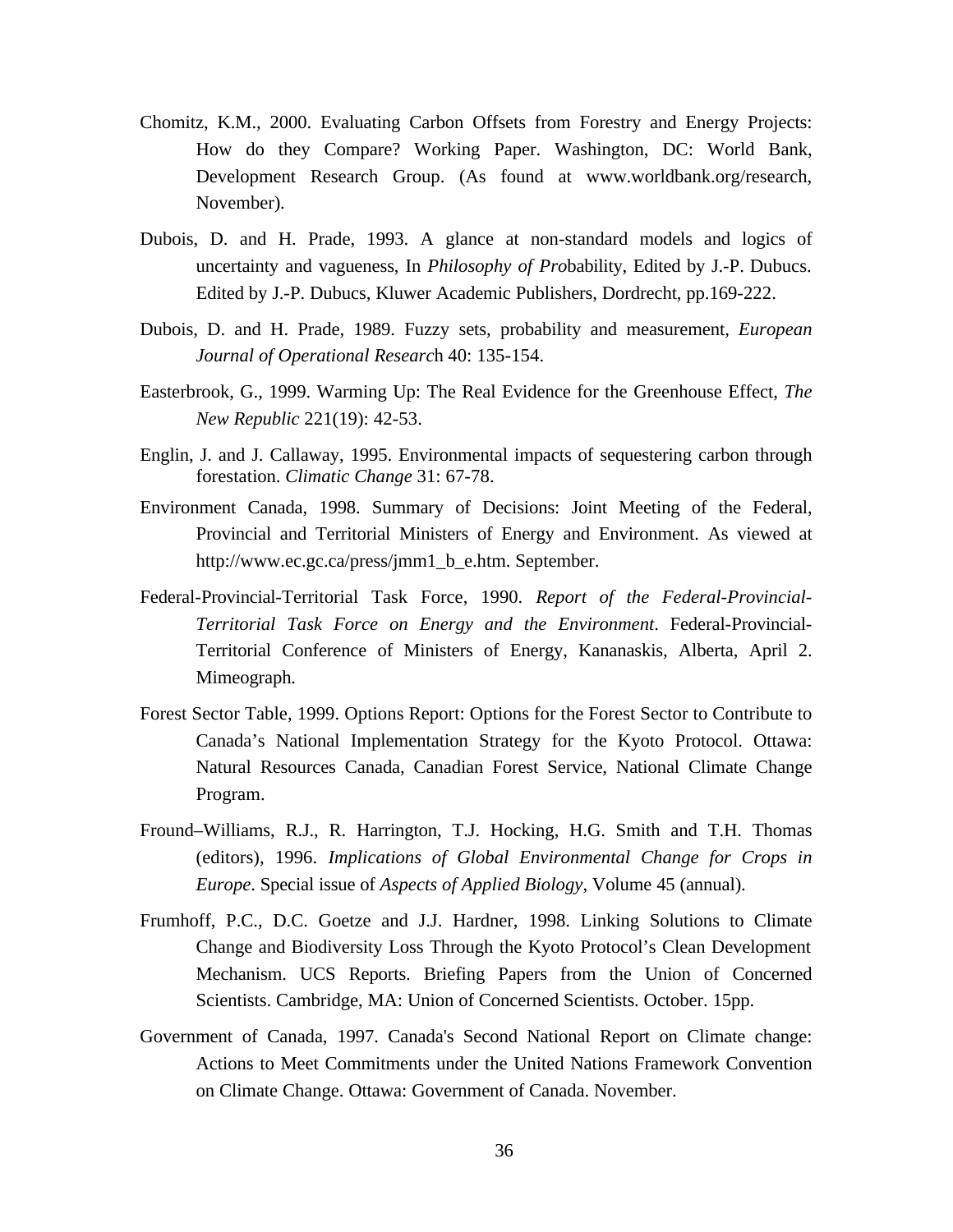- Grubb, M., C. Vrolijk and D. Brack, 1999. *The Kyoto Protocol: A Guide and Assessment*. London: Royal Institute of International Affairs.
- Haley, D., 1996. Paying the Piper: The Cost of British Columbia's Forest Practices Code. Working Paper. Dep. of Forest Resources Management, UBC, Vancouver.
- Hoen, H.F. and B. Solberg, 1994. Potential and Economic Efficiency of Carbon Sequestration in Forest Biomass through Silvicultural Management, *Forest Science* 40: 429-51.
- House of Commons, 1997. Kyoto and Beyond: Meeting the Climate Change Challenge. Standing Committee on Environment and Sustainable Development. Ottawa: House of Commons.
- Intergovernmental Panel on Climate Change, 2000. *Land Use, Land-use Change, and Forestry*. New York: Cambridge University Press.
- Krcmar, E. and G.C. van Kooten, 2000. Fuzzy Logic and Non-market Valuation: A Comparison of Methods. Under revision at *Ecological Economics.*
- Krcmar, E. and G.C. van Kooten, 2001. Timber, Carbon Uptake and Structural Diversity Tradeoffs in Forest Management. FEPA working paper, University of British Columbia, Vancouver.
- Krcmar, E., B. Stennes, G.C. van Kooten and I. Vertinsky, 2001. Land Management and Carbon Sequestration under Uncertainty, *European Journal of Operational Research.* In press.
- Li, C–Z. and L. Mattsson, 1995. Discrete Choice under Preference Uncertainty: an Improved Structural Model for Contingent Valuation, *Journal of Environmental Economics and Management* 28: 256–269.
- Loomis, J. and E. Ekstrand, 1998. Alternative Approaches for Incorporating Respondent Uncertainty when Estimating Willingness to Pay: The Case of the Mexican Spotted Owl, *Ecological Economics* 27: 29–41.
- Marland, G., T. Boden and R.J. Andres, 1995. Carbon Dioxide Emissions from Fossil Fuel Burning: Emissions Coefficients and the Global Contribution of Eastern European Countries, *Quarterly Journal of the Hungarian Meteorological Service*, 99(Jul-Dec): 157-70.
- Mittelstaedt, M., 2000. Companies Seek to Delay Emissions Reduction, *Globe and Mail*, January 24, p.A3.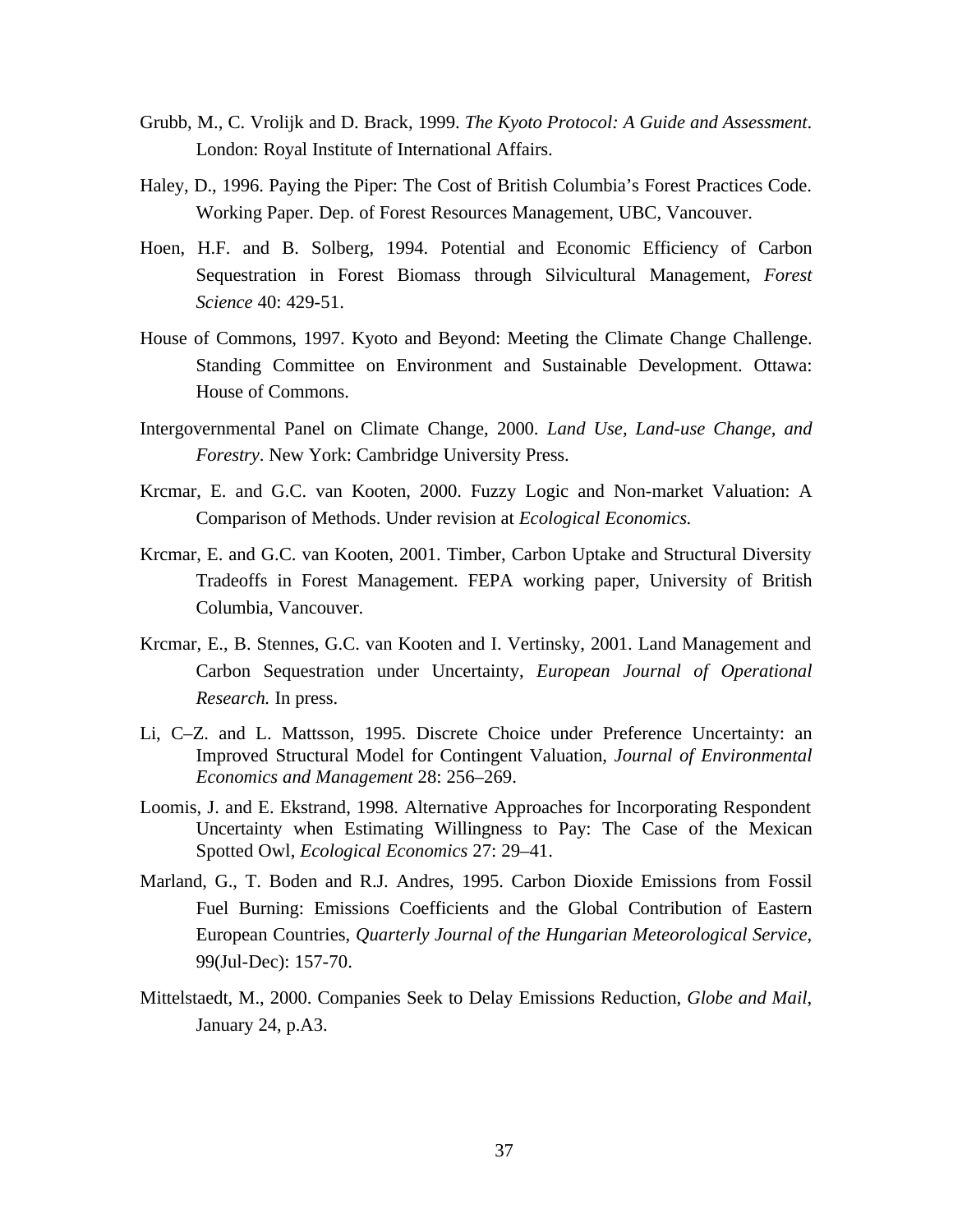- Natural Resources Canada, 1999. *Canada's Emissions Outlook: An Update*. Ottawa: Analysis and Modelling Group, National Climate Change Process, Natural Resources Canada. December.
- Papadopol, C.S., 2000. Impacts of Climate Warming on Forests in Ontario: Options for Adaptation and Mitigation, *The Forestry Chronicle* 76(January/February): 139- 49.
- Paustian, K., O. Andren, H.H. Janzen, R. Lal, P. Smith, G. Tian, H. Thiessen, M. van Noordwijk and P.L. Woomer, 1997. Agricultural Soils as a Sink to Mitigate  $CO<sub>2</sub>$ Emissions, *Soil Use and Management* 13: 203-44.
- Ready, R.C., J.C. Whitehead and G.C. Blomquist, 1995. Contingent Valuation when Respondents are Ambivalent, *Journal of Environmental Economics and Management* 29: 181–196.
- Sedjo, R.A., J. Wisniewski, A.V. Sample and J.D. Kinsman, 1995. The Economics of Managing Carbon via Forestry: Assessment of Existing Studies, *Environmental and Resource Economics* 6: 139–65.
- Sohngen, B. and R. Sedjo, 1999. Estimating Potential Leakage from Regional Forest Carbon Sequestration Programs. RFF Working Paper. Washington, DC. August. 26 pp.
- Sohngen, B., R. Mendelsohn and R. Sedjo, 1999. *American Journal of Agricultural Economics* 81(February): 1-13.
- Stennes, B., 2000. Carbon Uptake Strategies in the Western Boreal Forest Region of Canada: Economic Considerations. Ph.D Dissertation. Department of Forest Resources Management, University of British Columbia, Vancouver.
- Stennes, B., E. Krcmar-Nozic, G.C. van Kooten and I. Vertinsky, 2000. Carbon Utake Strategies in a Multiple Objective Framework under Uncertainty. Contributed paper to the Western Economics Assoc. International Annual Meeting held in Vancouver, June 30-July 2.
- Suchánek, P., 2001. Large-scale Tree Planting on Agricultural Lands in Western Canada: A Survey of Farmers. M.Sc. thesis, University of British Columbia, Vancouver, Canada.
- Suchánek, P., Shaikh, S. and G.C. van Kooten, G.C., 2001. Carbon Incentive Mechanisms and Land-Use Implications for Canadian Agriculture.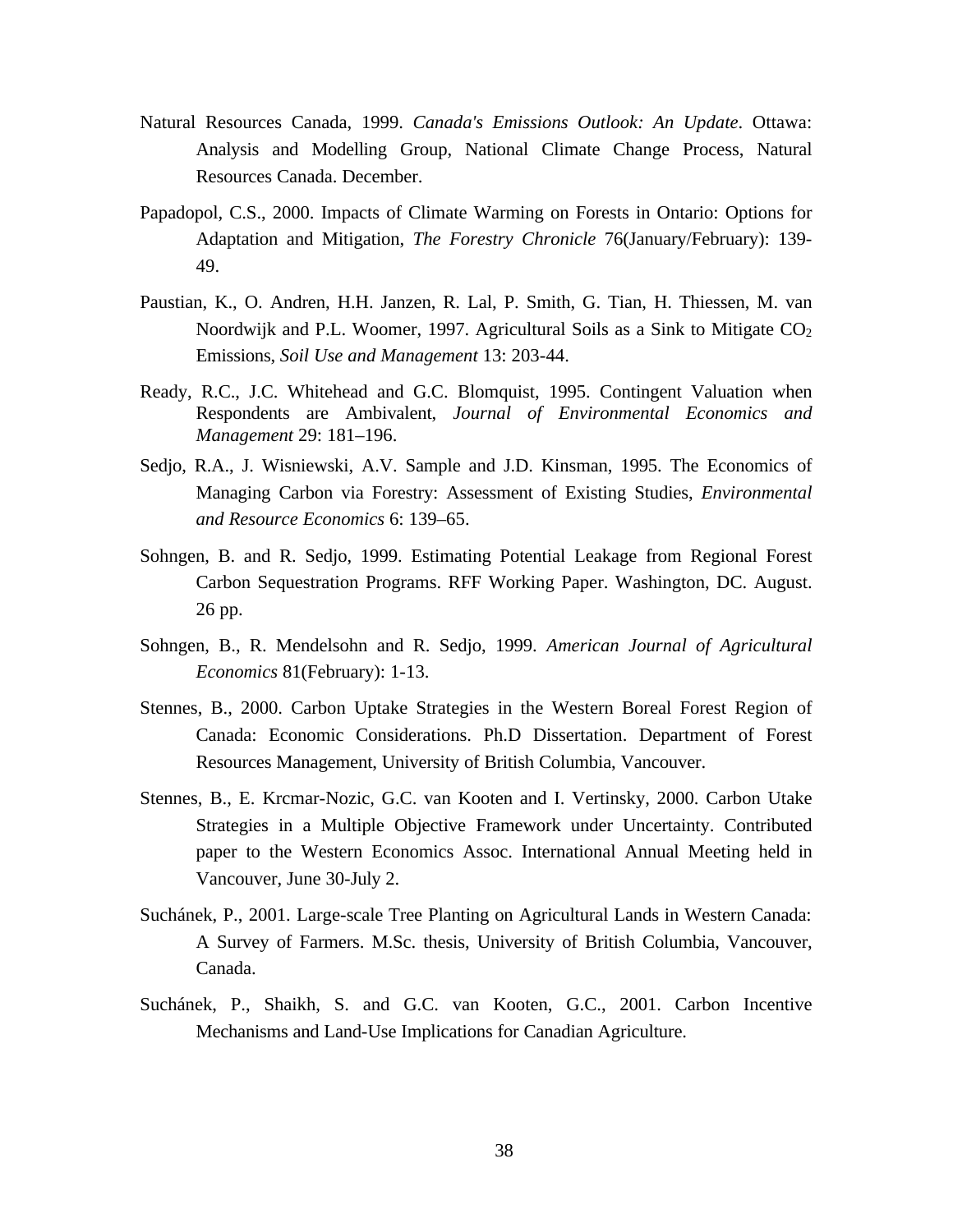- Takahashi, T., M. Nakamura, G.C. van Kooten and I. Vertinsky, 2000. Response of Canadian Industry to Climate Change: Is it up to the Kyoto Challenge? FEPA Working Paper. Vancouver: FEPA Research Unit, UBC.
- van Kooten, G.C., 1995. Climatic Change and Canada's Boreal Forest: Socio–economic Issues and Implications for Land Use, *Canadian Journal of Agricultural Economics* 43(March): 133-48.
- van Kooten, G.C., 2000. Economic Dynamics of Tree Planting for Carbon Uptake on Marginal Agricultural Lands, *Canadian Journal of Agricultural Economics* 48(March): 51-65.
- van Kooten, G.C. and E.H. Bulte, 1999. How Much Primary Coastal Temperate Rainforest Should Society Retain? Carbon Uptake, Recreation and Other Values, *Canadian Journal of Forest Research* 29(12): 1879-90.
- van Kooten, G.C. and E.H. Bulte, 2000. *The Economics of Nature. Managing Biological Assets*. Oxford, UK: Blackwell.
- van Kooten, G.C. and G. Hauer, 2001. Global Climate Change: Canadian Policy and the Role of Terrestrial Ecosystems, *Can. Public Policy* In press. (Accepted April 23).
- van Kooten, G.C., B. Stennes, E. Krcmar–Nozic and R. van Gorkom, 2000. Economics of Afforestation for Carbon Sequestration in Western Canada, *The Forestry Chronicle* 76(January/February): 165-72.
- van Kooten, G.C., E. Krcmar-Nozic, B. Stennes and R. van Gorkom, 1999. Economics of Fossil Fuel Substitution and Wood Product Sinks when Trees are Planted to Sequester Carbon on Agricultural Lands in Western Canada, *Canadian Journal of Forest Research* 29(11): 1669-78.
- van Kooten, G.C., W.A. Thompson and I. Vertinsky, 1993. Economics of Reforestation in British Columbia when Benefits of  $CO<sub>2</sub>$  Reduction are Taken into Account. Chapter 12 in *Forestry and the Environment: Economic Perspectives* (pp.227-47) edited by W.L. Adamowicz, W. White and W.E. Phillips. Wallingford, UK: CAB International.
- van Kooten, G.C., Shaikh, S., and Suchánek, P., 2001. Mitigating Climate Change by Planting Trees: Minimizing Transaction Costs by Getting the Incentives Right. Working paper, University of British Columbia.
- van Kooten, G.C., E. Krcmar and E.H. Bulte, 2001. Preference Uncertainty in Nonmarket Valuation: A Fuzzy Approach. *American Journal of Agricultural Economics* 83(August): In press.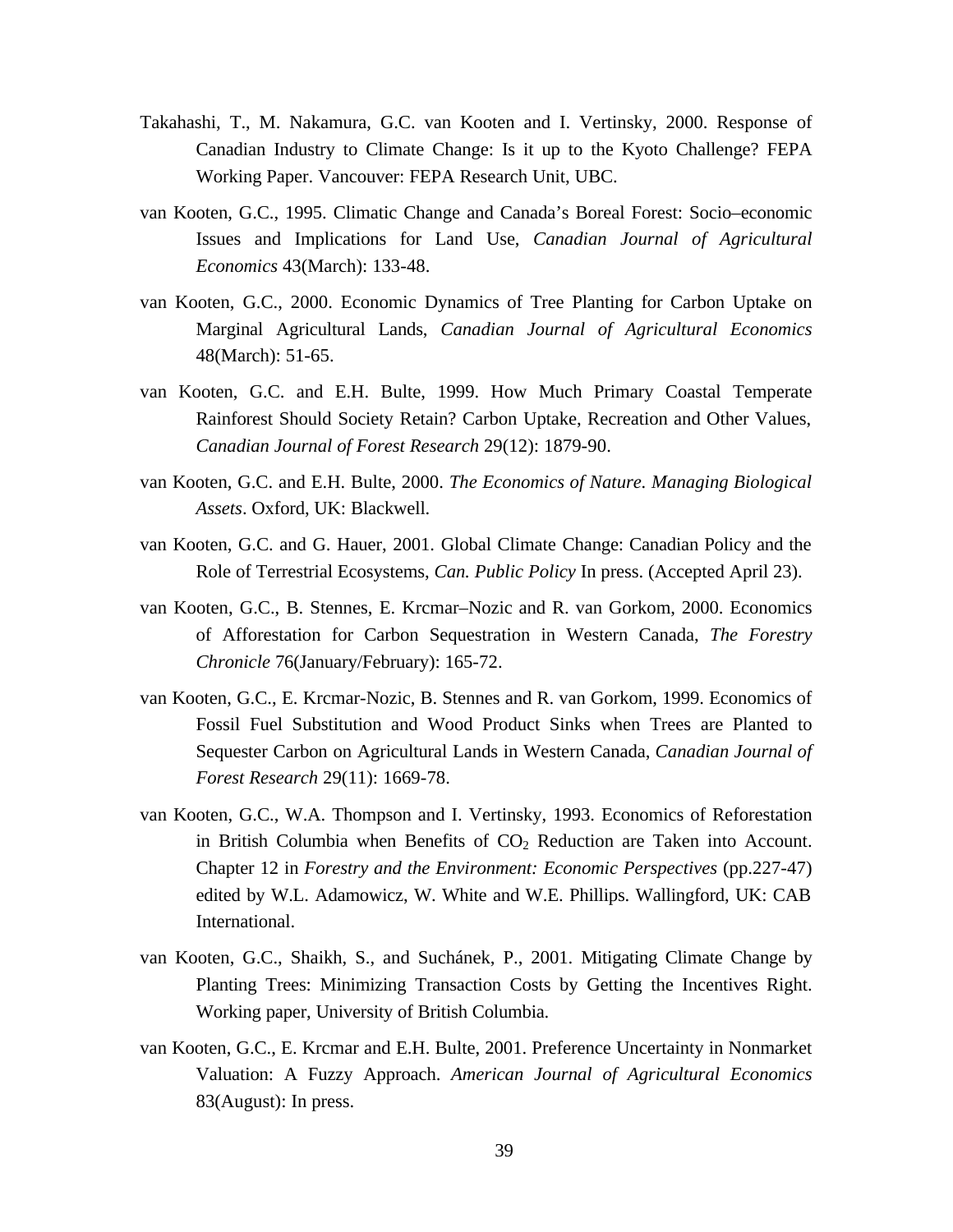- Watson, R.T., M.C. Zinyowera, R.H. Moss and D.J. Dokken, 1996. *Climate Change 1995. Impacts, Adaptations and Mitigation of Climate Change: Scientific-Technical Analysis*. Cambridge, UK: Cambridge University Press.
- Weitzman, M.L., 1992. On diversity, *Quarterly Journal of Economics* CVII: 363-405.
- Wilson, B., G.C. van Kooten, I. Vertinsky and L.M. Arthur (editors), 1999. *Forest Policy: International Case Studies*. Wallingford, UK: CABI Publishing.
- Woomer, P.L., C.A. Palm, J. Alegre, C. Castilla, D. Cordeiro, K. Hairiah, J. Kotto-Same, A. Moukam, A. Risce, V. Rodrigues and M. van Noordwijk, 1999. Carbon Dynamics in Slash-and-Burn Systems and Land Use Alternatives: Findings of the Alternative to Slash-and-Burn Programme. Working Paper. Nairobi, Kenya: Tropical Soil Biology and Fertility Program.
- Wright, L.L., R.L. Graham, A.F. Turhollow, and B.C. English, 1992. The Potential Impacts of Short-Rotation Woody Crops on Carbon Conservation. In *Forests and Global Climate Change* edited by D. Hair and R.N. Sampson. American Forests, Washington, D.C. Vol. 1.
- Zadeh, L.A., 1965. Fuzzy Sets, *Information and Control* 8: 338–53.
- Zimmermann, H.-J., 1996. Fuzzy set theory—and its applications. 3d ed. Kluwer Academic Publishers, Boston, pp. 435